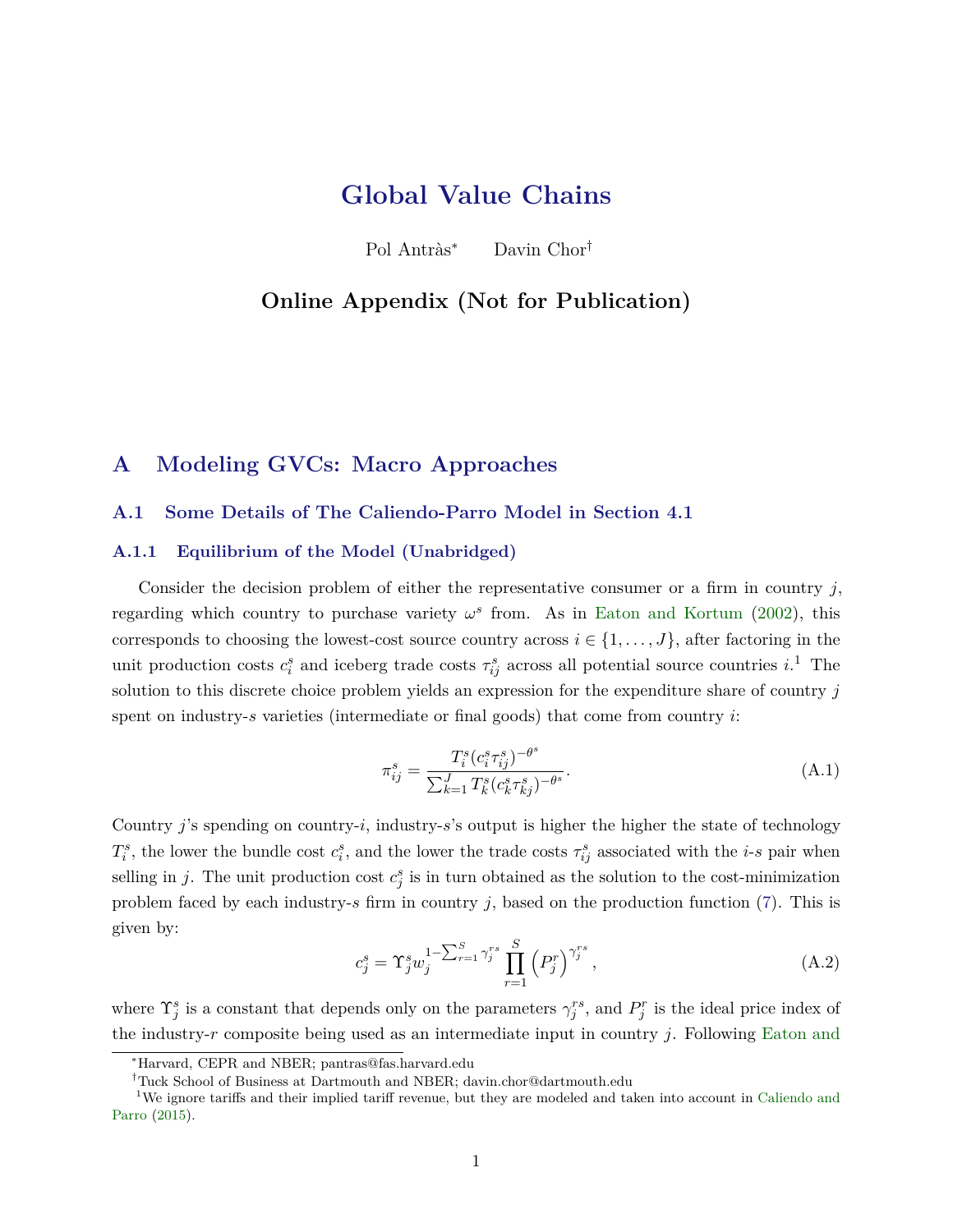<span id="page-1-0"></span>[Kortum](#page-34-0) [\(2002\)](#page-34-0), the expression for  $P_j^r$  is given explicitly by:

$$
P_j^r = \kappa^r \left[ \sum_{i=1}^J T_i^r \left( c_i^r \tau_{ij}^r \right)^{-\theta^r} \right]^{-1/\theta^r}, \tag{A.3}
$$

where  $\kappa^r$  is a constant that depends only on  $\sigma^r$  and  $\theta^r$ .<sup>2</sup>

Let  $X_{ij}^s$  denote the expenditure of country *j* on industry-*s* varieties from country *i*. This is the sum of country-*j* expenditures on the industry-*s* composite from country *i*, over both its use as an intermediate input and for final consumption. In turn, define: (i)  $X_j^s = \sum_{i=1}^J X_{ij}^s$  as the total expenditure of country *j* on industry-*s* varieties; and (ii)  $Y_j^s$  as the value of gross output in industry *s* produced in country *j*. Having defined these objects, we can close the model by clearing the market for each industry in each country:

$$
X_j^s = \sum_{r=1}^S \gamma_j^{sr} \sum_{i=1}^J X_i^r \pi_{ji}^r + \alpha_j^s (w_j L_j + D_j).
$$
 (A.4)

Note that the first term on the right-hand side of  $(A.4)$  is equal to the total purchases of intermediate inputs from industry *s*, where the sum is taken over all industries *r* that purchase intermediate inputs from  $s^3$   $D_j$  is the national deficit of country *j*, computed as the sum of all sectoral and final-use imports of a country minus the sectoral and final-use outputs. Then, the second term on the right-hand side is the total purchases by country *j* on industry *s* for final consumption.

We finally impose trade balance, equating a country *j*'s imports to its exports plus its observed deficit  $D_i$ :

$$
\sum_{s=1}^{S} X_j^s = \sum_{s=1}^{S} \sum_{i=1}^{J} X_j^s \pi_{ij}^s = \sum_{s=1}^{S} \sum_{i=1}^{J} X_i^s \pi_{ji}^s + D_j
$$
\n(A.5)

One can show that this last equilibrium condition can alternatively be derived from the equality of (equipped) labor income and total value added.<sup>4</sup> The equilibrium of the model is then pinned down by the system of equations:  $(A.1)$ ,  $(A.2)$ ,  $(A.3)$ ,  $(A.4)$ , and  $(A.5)$ .<sup>5</sup>

 ${}^{4}$ Aggregating (A.4) across sectors, and using (A.5), one obtains after some manipulations:

$$
w_j L_j = \sum_{r=1}^S \left(1 - \sum_{s=1}^S \gamma_j^{sr}\right) \sum_{i=1}^J \pi_{ji}^r X_i^r = \sum_{r=1}^S \left(1 - \sum_{s=1}^S \gamma_j^{sr}\right) Y_j^r.
$$

In words, the total wage payments to labor in country *j* are equal to total value added across all sectors of *j*.

<sup>5</sup>Note that [\(A.1\)](#page-0-0) comprises  $J \times (J-1) \times S$  independent equations, since the shares  $\pi_{ij}^s$  need to sum to 1 for each *j*-*s* pair. Also, [\(A.2\)](#page-0-0) and (A.3) each comprise  $J \times S$  equations. The market clearing condition (A.4) comprises *J* × *S* − 1 independent equations, since one of these is redundant by Walras' Law. Finally, there are *J* trade balance conditions in (A.5). On the other hand, the equilibrium seeks to solve for the following objects: the shares  $\pi_{ij}^s$  (of which there are  $J \times (J-1) \times S$  independent shares), the unit production costs  $c_j^s$  and price indices  $P_j^s$  (of which there are *J* × *S* each), as well as the *J* − 1 wage levels *w<sup>j</sup>* 's (with one country's wage chosen as the numéraire) and the

<sup>&</sup>lt;sup>2</sup>We assume that  $\sigma^r < 1 + \theta^r$  for each *r*, in order for the ideal price index over this industry-*r* CES aggregate to be well-defined.

<sup>&</sup>lt;sup>3</sup>The manipulation uses the fact that gross output of industry  $r$  in country  $j$  is equal to the world's total purchases from this country-industry.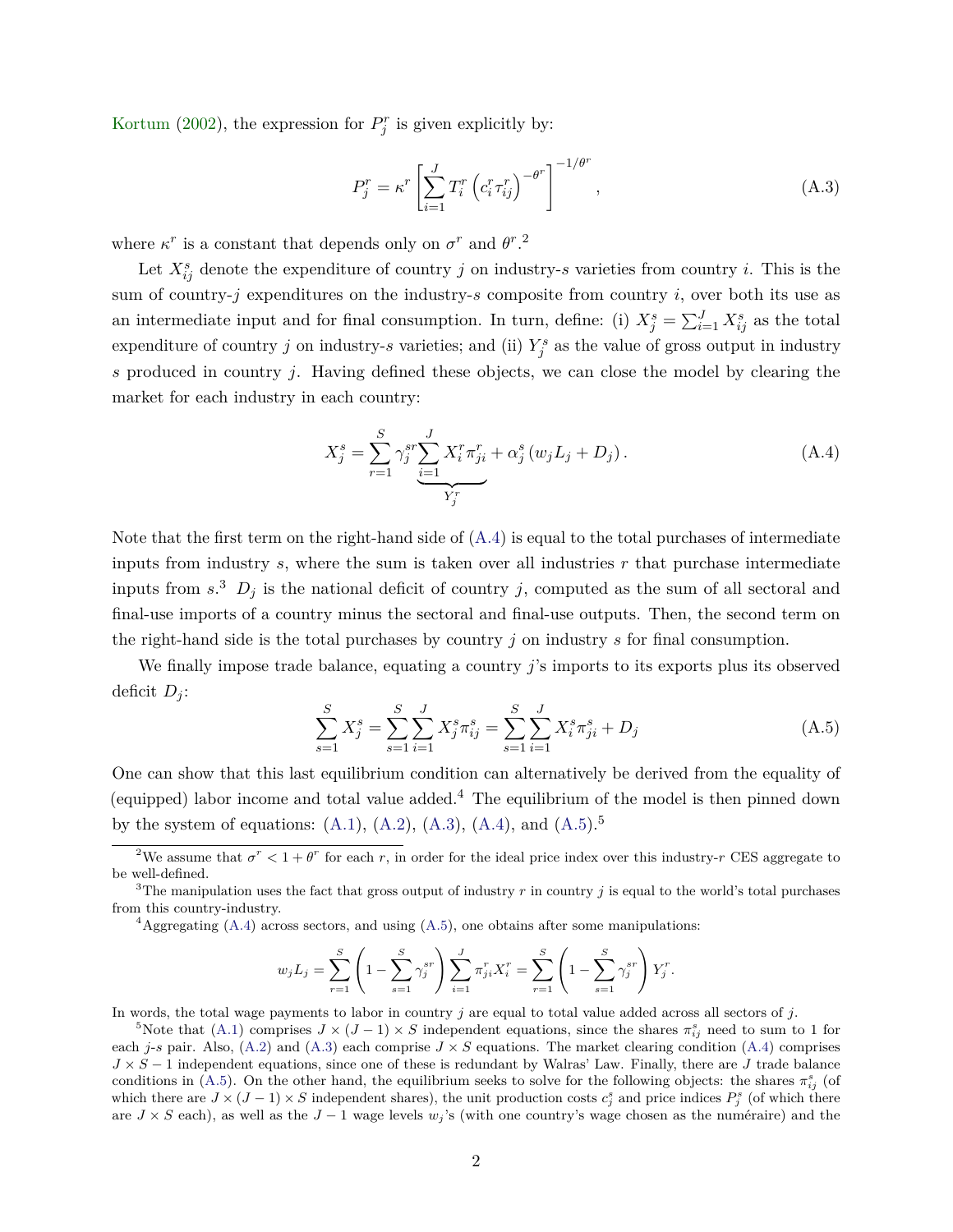#### <span id="page-2-0"></span>**A.1.2 The Hat-Algebra Equations**

We denote the counterfactual value of a parameter or variable  $x$  with a prime (e.g.,  $x'$ ) and use hats to denote the relative change in these variables, i.e.,  $\hat{x} = x'/x$ . In practice, we will follow [Caliendo and Parro](#page-33-0) [\(2015\)](#page-33-0) in focusing on the effects of changes in trade costs  $\tau_{ij}^s$ , though one could also use this approach to explore changes in the preference parameters  $\alpha_j^s$ , or in the technology parameters  $T_i^r$ . For simplicity, assume that deficits  $D_j$  are held constant in the counterfactuals one studies.

Consider first the effects of trade cost shocks on trade shares. Using the hat algebra notation, it is easy to verify that  $(A.1)$  can be re-written:

$$
\hat{\pi}_{ij}^r = \left(\frac{\hat{c}_i^r \hat{\tau}_{ij}^r}{\hat{P}_j^r}\right)^{-\theta^r}.\tag{A.6}
$$

In words, the percentage response of trade shares is purely shaped by the trade elasticity parameters  $\theta^r$  and by the percentage shifts of the various trade cost parameters, as well as the percentage responses of the unit costs  $c_i^r$ , and the price index  $P_j^r$ . It is worth stressing that (A.6) is *not* an approximation: it holds exactly for any shock to trade costs, regardless of the size of the shock. Notice also that the *level* of trade costs or the unobserved technological parameters  $T_i^r$  do not appear directly in these equations (though in some cases, it may be necessary to have knowledge of the initial level of trade costs to calibrate the relevant percentage change  $\hat{\tau}_{ij}^r$  in these costs).

The responses of the unit costs  $c_i^r$  and the price index  $P_j^r$  to changes in the environment can be obtained from simple manipulations of equations [\(A.2\)](#page-0-0) and [\(A.3\)](#page-1-0). More specifically, plugging in the expressions for the trade shares from  $(A.1)$ , we obtain:

$$
\hat{c}_j^s = (\hat{w}_j)^{1 - \sum_{r=1}^S \gamma_j^{rs}} \prod_{r=1}^S (\hat{P}_j^r)^{\gamma_j^{rs}}, \tag{A.7}
$$

and:

$$
\hat{P}_j^r = \left[ \sum_{i=1}^J \pi_{ij}^r \left( \hat{c}_i^r \hat{\tau}_{ij}^r \right)^{-\theta^r} \right]^{-1/\theta^r} . \tag{A.8}
$$

There are two key features of these two sets of equations. First, the only variables in levels that appear in these equations are the trade shares prior to the shocks (which are observable), the Cobb-Douglas technological parameters  $\gamma_j^{rs}$  (which are retrievable from the data in a WIOT), and the trade elasticity parameters  $\theta^r$ <sup>6</sup>. Second, it is clear from inspection that combining (A.7) and (A.8), one should be able to solve numerically for  $\hat{c}^s_j$  and  $\hat{P}^r_j$  as a function of these initial trade shares, as well as the percentage changes in wages  $(\hat{w}_j)$  and input trade costs  $(\hat{\tau}_{ij}^r)$ . Plugging these resulting values of  $\hat{c}_j^s$  and  $\hat{P}_j^r$  into (A.6), this then allows us to express the changes in trade shares

 $J \times S$  expenditure levels  $X_j^s$ 's. Thus, we have as many equilibrium conditions as variables to be solved for.

<sup>&</sup>lt;sup>6</sup>Specifically, if the model is not misspecified,  $\gamma_j^{rs}$  can be obtained by computing  $\gamma_j^{rs} = \sum_{i=1}^J Z_{ij}^{rs}/Y_j^s$  for each country *j* and each pair of industries *r*-*s*. Similarly, the Cobb-Douglas consumer spending shares  $\alpha_j^s$ , which will appear in expression [\(A.9\)](#page-3-0) below, can be obtained as  $\alpha_j^s = \sum_{i=1}^J F_{ij}^s / (w_j L_j + D_j)$ .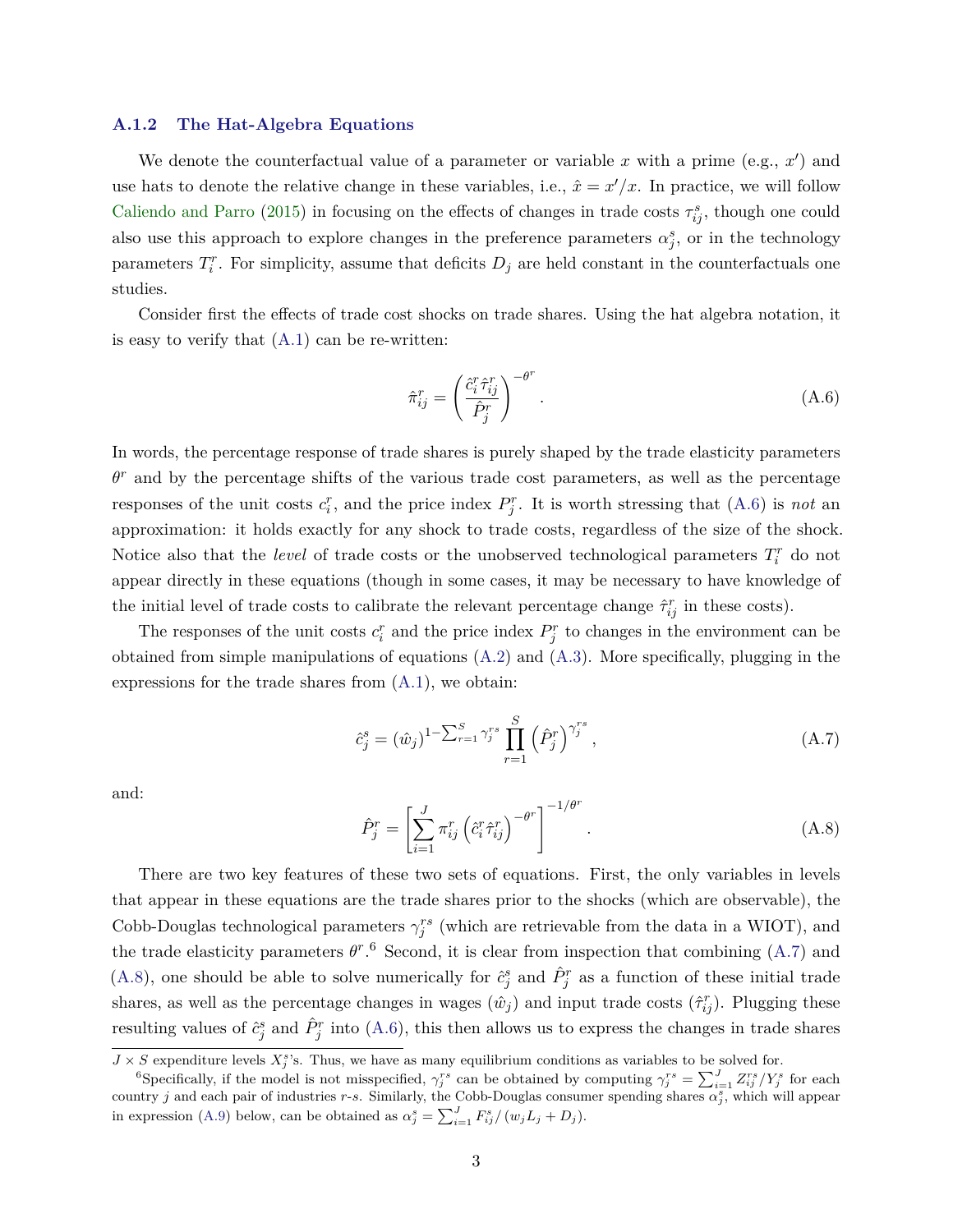<span id="page-3-0"></span>as a function of "observables" ( $\pi_{ij}^s$  and  $\gamma_j^{rs}$ ), the trade elasticity parameters  $\theta^s$ , and the percentage changes in wages and trade costs.

We finally discuss how to trace the response of wages, as well as gross output and value added, to the shocks. For that, we invoke the goods-market clearing conditions [\(A.4\)](#page-1-0) and the trade balance conditions  $(A.5)$ . In the counterfactual equilibrium, these can be re-written as:

$$
\left(X_j^s\right)' = \sum_{r=1}^S \gamma_j^{sr} \sum_{i=1}^J \left(\pi_{ji}^r\right)' (X_i^r)' + \alpha_j^s \left(\hat{w}_j w_j L_j + D_j\right) \tag{A.9}
$$

and:

$$
\sum_{s=1}^{S} (X_j^s)' = \sum_{s=1}^{S} \sum_{i=1}^{J} (\pi_{ji}^s)' (X_i^s)' + D_j.
$$
\n(A.10)

Noting that  $(\pi_{ij}^r)' = \hat{\pi}_{ij}^r \cdot \pi_{ij}^r$ , this system of equations delivers solutions for  $(X_j^s)'$  and  $\hat{w}_j$  as a function of changes in trade costs, observable pre-shock trade shares, and Cobb-Douglas parameters (as well as the elasticities).

In sum, equations  $(A.6)-(A.10)$  $(A.6)-(A.10)$  demonstrate that in order to compute counterfactuals that shock trade costs while holding all other parameters constant, all that is required is the initial values of a set of variables that are easily retrieved from a WIOT, as well as values for the trade elasticities  $\theta^s$ .

#### **A.1.3 Applications of the Caliendo-Parro Model**

Several authors have used the [Caliendo and Parro](#page-33-0) [\(2015\)](#page-33-0) framework to quantify the effects of trade wars, and more specifically, of the recent U.S-China trade tensions (see, among others, [Caceres et al.,](#page-33-0) [2019;](#page-33-0) [Beshkar and Lashkaripour,](#page-33-0) [2020;](#page-33-0) [Ju et al.,](#page-36-0) [2020;](#page-36-0) [Charbonneau and Landry,](#page-34-0) [2018;](#page-34-0) [Wicht,](#page-37-0) [2019\)](#page-37-0). Another salient application is [Dhingra et al.](#page-34-0) [\(2017\)](#page-34-0)'s analysis of the aggregate income implications of the U.K.'s exit from the European Union (or Brexit). Other authors have employed the Caliendo-Parro framework to study the consequences of specific preferential trade agreements, such as the Transatlantic Trade and Investment Partnership [\(Aichele et al.,](#page-32-0) [2016\)](#page-32-0), or the U.S.-Japan Free Trade Agreement of 2019 [\(Walter,](#page-37-0) [2018\)](#page-37-0). Furthermore, the framework has been employed to assess the economic consequences of China's Belt and Road Initiative [\(De Soyres](#page-34-0) [et al.,](#page-34-0) [2018\)](#page-34-0), and to quantify the welfare implications for Japan of productivity growth in emerging economies during the period 1995-2007 [\(Furusawa and Sugita,](#page-35-0) [2020\)](#page-35-0). A more recent wave of work has employed the framework (or slight variants of it) to study the economic consequences of the ongoing COVID-19 pandemic, largely interpreting the shock as a labor supply shock (see [Bonadio](#page-33-0) [et al.,](#page-33-0) [2020;](#page-33-0) [Sforza and Steininger,](#page-37-0) [2020;](#page-37-0) [Eppinger et al.,](#page-34-0) [2020\)](#page-34-0).

## **A.2 Some Details of the Multi-Stage Model in Section [4.2](#page-0-0)**

#### **A.2.1 Equilibrium with Multiple Stages**

The bulk of "macro" quantitative work on GVCs has focused on models of the type developed in Section [4.2](#page-0-0) with only two stages. There are various reasons for this focus (more on this below), but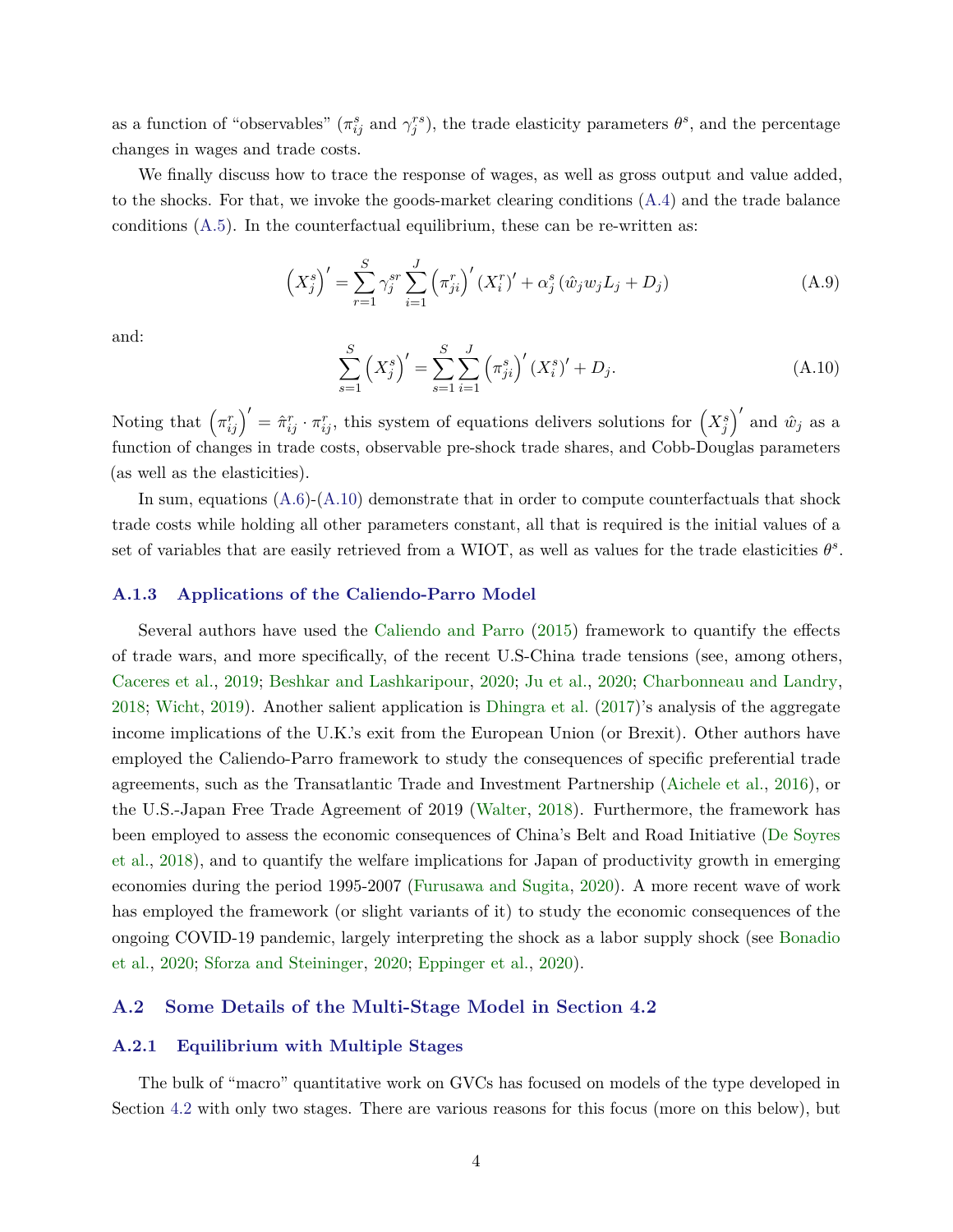<span id="page-4-0"></span>one of them is that in the absence of a tractable framework to pin down the relative prevalence of various GVCs, estimating models with more than two stages is highly complex. One of the advantages of the formulation of technology in [Antràs and de Gortari](#page-32-0) [\(2020\)](#page-32-0) is that their equilibrium equations naturally extend to an environment with an arbitrary number of stages *N*. More specifically, by specifying a Fréchet distribution of productivity at the chain level, or by making suitable assumptions about incomplete information regarding upstream suppliers, [Antràs and de Gortari](#page-32-0) [\(2020\)](#page-32-0) find that the share of country *j*'s spending on final goods produced under a particular GVC path  $\ell = {\ell (1), \ell (2), \ldots, \ell (N)} \in \mathcal{J}^N$  is given by:

$$
\pi_{\ell j} = \frac{\prod_{n=1}^{N-1} \left( \left( T_{\ell(n)}^n \right)^{\alpha_n} \left( \left( w_{\ell(n)} \right)^{\alpha_n} \tau_{\ell(n)\ell(n+1)} \right)^{-\theta} \right)^{\beta_n} \times \left( T_{\ell(N)}^N \right)^{\alpha_N} \left( \left( w_{\ell(N)} \right)^{\alpha_N} \tau_{\ell(N)j} \right)^{-\theta}}{\sum_{\ell \in \mathcal{J}^N} \prod_{n=1}^{N-1} \left( \left( T_{\ell(n)}^n \right)^{\alpha_n} \left( \left( w_{\ell(n)} \right)^{\alpha_n} \tau_{\ell(n)\ell(n+1)} \right)^{-\theta} \right)^{\beta_n} \times \left( T_{\ell(N)}^N \right)^{\alpha_N} \left( \left( w_{\ell(N)} \right)^{\alpha_N} \tau_{\ell(N)j} \right)^{-\theta}},\tag{A.11}
$$

where  $\alpha_n$  continues to denote the labor share in stage *n*, and where  $\beta_n$  is defined as  $\beta_n \equiv$ Q *N*  $\prod_{m=n+1} (1 - \alpha_m)$ . Notice that GVC shares continue to feature a magnified effect of trade costs as well as an increasing trade-cost elasticity as one moves to more and more downstream stages (since  $\beta_n$  is increasing in *n*). The price index  $P_j$  in country *j* is again a simple power function of the denominator in (A.11) or:

$$
P_j = \kappa \left( \sum_{\ell \in \mathcal{J}^N} \prod_{n=1}^{N-1} \left( \left( T^n_{\ell(n)} \right)^{\alpha_n} \left( \left( w_{\ell(n)} \right)^{\alpha_n} \tau_{\ell(n)\ell(n+1)} \right)^{-\theta} \right)^{\beta_n} \times \left( T^N_{\ell(N)} \right)^{\alpha_N} \left( \left( w_{\ell(N)} \right)^{\alpha_N} \tau_{\ell(N)j} \right)^{-\theta} \right)^{-1/\theta}, \tag{A.12}
$$

where  $\kappa$  is a constant that depends only on  $\sigma$  and  $\theta$ .<sup>7</sup>

To solve for equilibrium wages, notice that for all GVCs, stage-*n* value added (or labor income) accounts for a share  $\alpha_n \beta_n$  of the value of the finished good emanating from that GVC. Furthermore, total spending in any country *j* is given by  $w_j L_j$ , and the share of that spending by *j* going to GVCs in which country *i* is in position *n* is given by  $Pr(\Lambda_i^n, j) = \sum_{\ell \in \Lambda_i^n} \pi_{\ell j}$ , where  $\Lambda_i^n = \{ \ell \in \mathcal{J}^N \mid \ell(n) = i \}$ and  $\pi_{\ell j}$  is given in equation (A.11). It thus follows that the equilibrium wage vector is determined by the solution of the following system of equations:

$$
w_i L_i = \sum_{j \in \mathcal{J}} \sum_{n \in \mathcal{N}} \alpha_n \beta_n \times \Pr(\Lambda_i^n, j) \times w_j L_j.
$$
 (A.13)

The system of equations is nonlinear because  $Pr(\Lambda_i^n, j)$  is a nonlinear function of wages themselves, and of the vector *P* of ideal price indices, which is in turn a function of the vector of wages *w*. When  $N = 1$ , we have that  $\alpha_N \beta_N = 1$  and  $\Pr(\Lambda_i^n, j) = \pi_{ij} = (\tau_{ij} c_i)^{-\theta} T_i^1 / \sum_{i=1}^{N}$  $\sum_{k} (\tau_{kj} c_k)^{-\theta} T_k^1$ . The equilibrium then reduces to the general equilibrium in [Eaton and Kortum](#page-34-0) [\(2002\)](#page-34-0). [Antràs and](#page-32-0) [de Gortari](#page-32-0) [\(2020\)](#page-32-0) derive a set of sufficient conditions that ensure that this solution exists and is

<sup>&</sup>lt;sup>7</sup>For the price index to be well-defined, one needs to impose  $\sigma - 1 < \theta$ .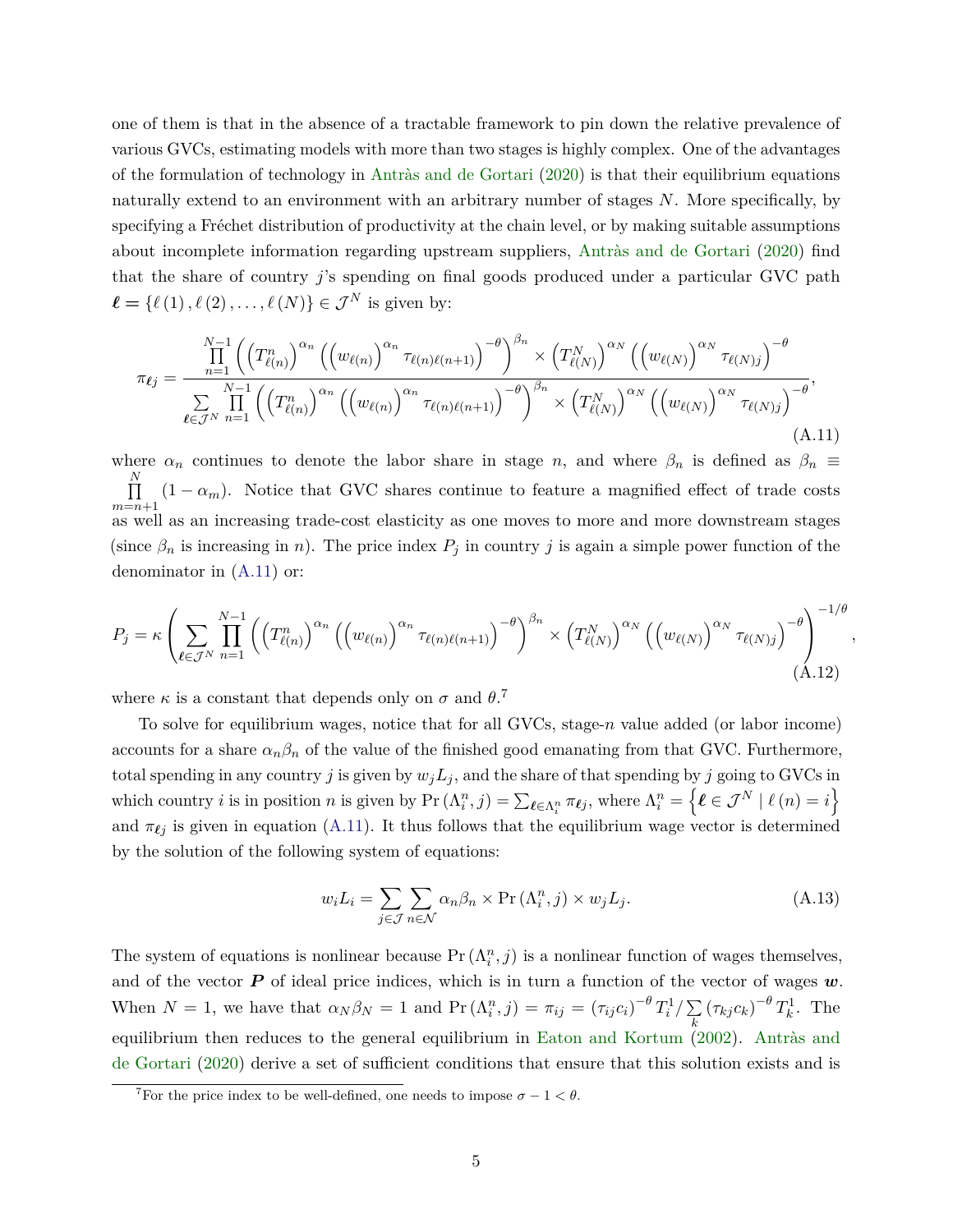unique for an arbitrary number of stages *N*.

Although the equilibrium is thus straightforward to compute, it is worth pointing out that with *J* country and *N* stages, there will be  $J<sup>N</sup>$  active value chains for each destination country *j*. Hence, although the model can we analyzed for an arbitrary number of stages, in empirical applications, computational constraints are still likely to constrain how large *N* (or *J*) can be. We return to related computational constraints in Section [5](#page-0-0) of the main text.

#### **A.2.2 Extensions and Mapping to Data**

A first straightforward extension is to allow production at each stage to use both "equipped labor" as well as a bundle of intermediates or materials. Following [Eaton and Kortum](#page-34-0) [\(2002\)](#page-34-0), assume that this bundle is the same CES aggregator as in preferences. In other words, part of final-good production is not absorbed by consumers, but rather by firms that use those goods as a bundle of materials. Letting the cost  $c_i$  of the composite factor in country  $i$  be captured by a Cobb-Douglas aggregator, we have  $c_i = (w_i)^\gamma (P_i)^{1-\gamma}$ , where  $P_i$  is the ideal price index associated with preferences. As shown by [Antràs and de Gortari](#page-32-0) [\(2020\)](#page-32-0), all equilibrium equations –  $(A.11)$ through [\(A.13\)](#page-4-0) – continue to hold with minor modifications, and the same is true about expression  $(15)$  in the main text for the gains from trade. Furthermore, when  $N = 1$  the model reduces exactly to the [Eaton and Kortum](#page-34-0) [\(2002\)](#page-34-0) model.

How does one map this strict multi-stage generalization of the [Eaton and Kortum](#page-34-0) [\(2002\)](#page-34-0) model to the data? Although the "GVC trade shares" in [\(A.11\)](#page-4-0) are not observable in the data, it is straightforward to manipulate them to obtain closed-form expressions for various entries of a WIOT (when the data is collapsed into a single sector). Let us illustrate this for the case of the final-use vector. Notice that for final goods to flow from a given source country *i* to a given destination country  $j$ , it must be the case that country  $i$  is in position  $N$  in a chain serving consumers in country *j*. Defining the set of GVCs flowing through *i* at position *n* by  $\Lambda_i^n \in \mathcal{J}^{N-1}$ , the overall share of spending in country *j* on goods assembled in country *i* (i.e., in GVCs in which country *i* produces stage *N*) can be expressed as:

$$
\pi_{ij}^F = \frac{\sum\limits_{\ell \in \Lambda_i^N} \prod\limits_{n=1}^{N-1} \left( \left( T_{\ell(n)}^n \right)^{\alpha_n} \left( \left( c_{\ell(n)} \right)^{\alpha_n} \tau_{\ell(n)\ell(n+1)} \right)^{-\theta} \right)^{\beta_n} \times \left( T_i^N \right)^{\alpha_N} \left( (c_i)^{\alpha_N} \tau_{ij} \right)^{-\theta}}{\Theta_j}, \tag{A.14}
$$

where  $\Theta_i$  is the denominator in equation [\(A.11\)](#page-4-0). It then follows that final-good trade flows between any two countries *i* and *j* are then simply given by  $\pi_{ij}^F \times w_j L_j$  (trade imbalances are ignored here but would be straightforward to incorporate). Computing intermediate input flows based on the "GVC trade shares" in [\(A.11\)](#page-4-0) is a bit more tedious, since one needs to take into account both vertical trade between two contiguous stages, but also intermediate input trade flows associated with the use of the bundle of inputs at each stage. Yet, as [Antràs and de Gortari](#page-32-0) [\(2020\)](#page-32-0) show, it is straightforward to obtain closed-form expressions for intermediate-input trade flows between any two countries *i* and *j*. With these expressions at hand, it then becomes feasible to estimate the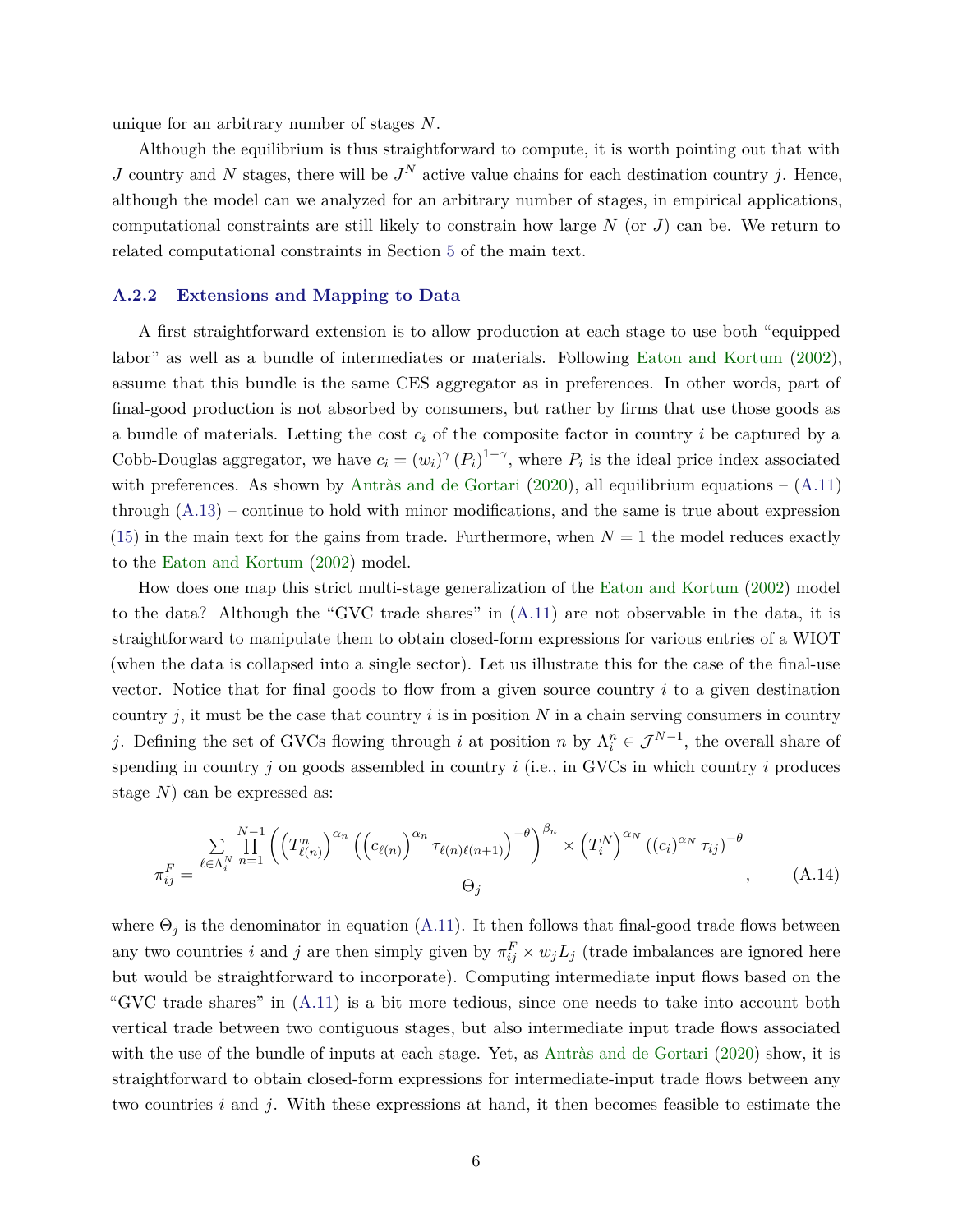<span id="page-6-0"></span>key parameters of the model via maximum likelihood by minimizing the distance between various moments of a WIOT and their model counterparts.

The above framework can also be easily extended to a multi-industry environment that nests the [Caliendo and Parro](#page-33-0) [\(2015\)](#page-33-0) model. To see this, assume there are *S* industries indexed by  $s \in S$ , with preferences given in [\(6\)](#page-0-0) in the main text, with sector-specific Fréchet parameters  $\theta^s$ , and with the cost of the bundle of labor and inputs used by country *j* in sector *s* given by:

$$
c_j^s = \Upsilon_j^s w_j^{1 - \sum_{r=1}^S \gamma_j^{rs}} \prod_{r=1}^S (P_j^r)^{\gamma_i^{rs}},
$$

as in equation [\(10\)](#page-0-0) in the main text. In such a case, letting  $N = 1$ , all equilibrium equations reduce exactly to the roundabout model of GVCs in [Caliendo and Parro](#page-33-0) [\(2015\)](#page-33-0). As shown in [Antràs and](#page-32-0) [de Gortari](#page-32-0) [\(2020\)](#page-32-0) and [de Gortari](#page-34-0) [\(2019\)](#page-34-0), it is also straightforward to develop extensions of the framework that add multiple stages to certain variants of the [Caliendo and Parro](#page-33-0) [\(2015\)](#page-33-0) framework, such as those in [Alexander](#page-32-0) [\(2017\)](#page-32-0) and [Antràs and Chor](#page-32-0) [\(2019\)](#page-32-0), which allow certain parameters to be a function not just of the identity of the producing country-industry pair, but also of the consuming country-industry pair.<sup>8</sup> A different matter is the ease with which these multi-industry extensions can be taken to the data, an issue we will address shortly.

# **B Modeling GVCs: Micro Approaches**

## **B.1 Selection into Forward GVC Participation**

## **B.1.1 Equilibrium with Nontradable Final Goods**

We provide here the details of the equilibrium for the case in which final goods are prohibitively costly to trade across countries  $(\tau_{ij}^F \to \infty)$ . Consider the decisions of final-good producers in a given country *j*. Invoking constant-markup pricing, it is easy to verify that their profits are given by:

$$
\pi_j^F = \left(z_j^F\right)^{\sigma-1} \left((w_j)^\gamma \left(P_j^I\right)^{1-\gamma}\right)^{-(\sigma-1)} B_j^F - w_j f_j^F,\tag{B.1}
$$

where  $B_j^F = \frac{1}{\sigma}$  $\frac{1}{\sigma} \left( \frac{\sigma}{\sigma - 1} \right)^{1-\sigma} w_j L_j P_j^{\sigma-1}$ , and where we have imposed that, given free entry in both the downstream and upstream sectors, all income in all economies is labor income. Given the definition of the price index, and the fact that firms are homogeneous, we obtain a simple expression for the measure of active final-good producers in country *j*:

$$
N_j^F = \frac{L_j}{\sigma f_j^F}.
$$

Note that each of these  $N_f^F$  producers will allocate a share  $1-\gamma$  of their operating costs to purchasing

 $8\text{de Gortari}$  $8\text{de Gortari}$  $8\text{de Gortari}$  [\(2019\)](#page-34-0) interprets these more flexible versions of the model as capturing specialized or customized inputs along GVCs.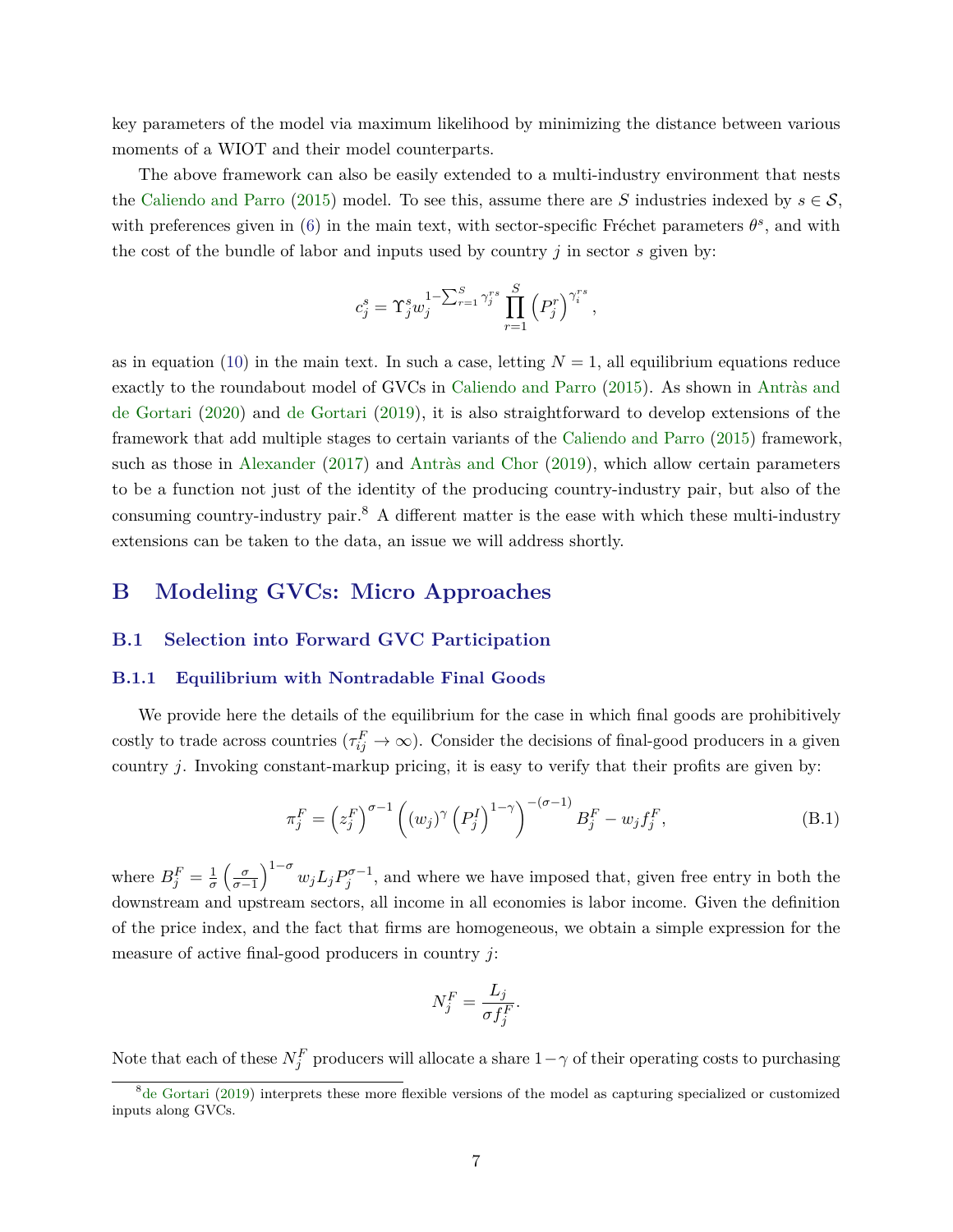intermediate inputs. Because unit costs are a constant multiple of operating profits, and the latter are brought down to  $w_j f_j^F$  by free entry, we can conclude that intermediate input demand in country *j* is given by:

$$
P_j^I \mathcal{M}_j = N_j^F \times (\sigma - 1) (1 - \gamma) \times w_j f_j^F = \frac{\sigma - 1}{\sigma} (1 - \gamma) w_j L_j,
$$

and is thus a simple multiple of aggregate income in market *j*.

We can now turn to the problem of an intermediate producer in country *j*. Notice that an intermediate input producer based in *i* selling to *j* will face a demand for the variety  $\varpi$  given by  $q_j^I(\omega) = P_j^I \mathcal{M}_j \times (P_j^I)^{\rho-1} (p_j(\varpi))^{-\rho}$ . The profits obtained by this producer when exporting in country *j* are thus given by equation [\(21\)](#page-0-0) in the main text, from which the connection to the [Melitz](#page-36-0) [\(2003\)](#page-36-0) framework is evident.

#### **B.1.2 Equilibrium with Tradable Final Goods**

Consider now the case in which trade costs associated with final goods are bounded. Notice first that conditional on a demand for intermediate inputs  $P_j^I \mathcal{M}_j$  in country *j*, the behavior of individual intermediate input producers will be identical to that in the case with nontradable final goods. There will thus again be selection into GVC participation and entry decisions will be independent market-by-market. The main complication that arises once final goods are tradable is that the demand for intermediate inputs is harder to determine because it is not only a function of aggregate income in *j*, but also of aggregate income in other countries where final-good exporters sell. More specifically, profits for final-good producers in  $(B.1)$  now become:

$$
\pi_j^F = \left(z_j^F\right)^{\sigma-1} \left((w_j)^\gamma \left(P_j^I\right)^{1-\gamma}\right)^{-\left(\sigma-1\right)} \sum_{k \in \mathcal{J}} \tau_{jk}^F B_k^F - w_j f_j^F,
$$

where  $J$  denotes the set of countries in the world, as in previous sections. (Given the absence of fixed costs of exporting, final-good producers export everywhere.) Imposing free entry and noting that  $B_j^F = \frac{1}{\sigma}$  $\frac{1}{\sigma} \left( \frac{\sigma}{\sigma-1} \right)^{1-\sigma} w_j L_j P_j^{\sigma-1}$ , produces a system of *J* equations that allows to solve for the measure of final-good producers  $N_f^F$  as a function of the vector of wages  $(w_j)$ , market sizes  $(L_j)$ and parameters. Further imposing labor market clearing, allows one to solve for the vector of wages in terms of the parameters of the model. Noting that  $P_j^I \mathcal{M}_j = N_j^F \times (\sigma - 1)(1 - \gamma) \times w_j f_j^F$ , one can then compute intermediate input demand in country *j*. Because exported intermediate inputs get re-exported by final-good producers, this models does produce forward GVC participation in a strict sense.

The computation of this equilibrium is, however, involved and thus hard to characterize. Following [Melitz](#page-36-0)  $(2003)$ , it is useful to consider a world in which all  $J$  countries are symmetric and there is a unique level of final-good trade costs  $\tau^F$  between country-pairs. In that case,  $B_j^F = B_F$  for all  $j \in J$ , and it is easy to verify that intermediate input demand is given by the same expression as [\(20\)](#page-0-0) above, although real wages are naturally higher in this variant of the model than in the one in which final goods are tradable.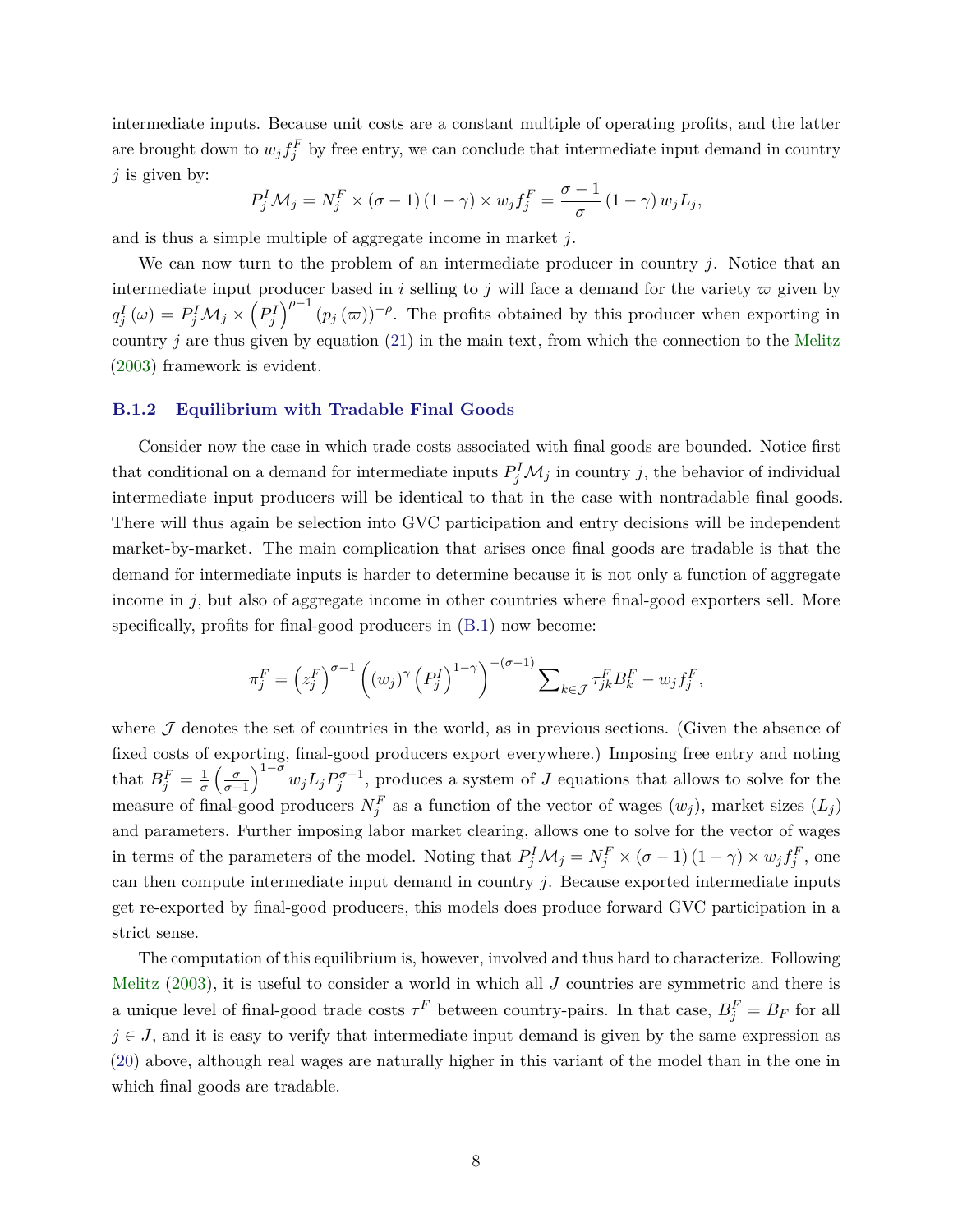## **B.2 Selection into Backward GVC Participation**

#### **B.2.1 Equilibrium with Tradable Final Goods**

In this section, we provide the details of the extension of the [Antràs et al.](#page-32-0) [\(2017\)](#page-32-0) model to the case of tradable final goods. Suppose then that trade in final-varieties is only partially costly and involves both iceberg trade costs  $\tau_{ij}^X$  as well as fixed costs  $f_{ij}^X$  of exporting. Firm behavior conditional on a sourcing strategy is largely analogous to that above. In particular, after observing the realization of its supplier-specific productivity shocks, each final-good producer will continue to choose the location of production for each input to minimize costs, which will lead to the same price index  $P_i^I(z_i^F)$  for intermediate inputs as in the baseline model. The main novelty is that the firm will now produce output not only for the domestic market but also for a set of endogenously chosen foreign markets, which constitute the firm's "exporting strategy", denoted by  $\mathcal{J}_i^X(z_i^F)$ . We can then express the problem of determining the optimal exporting and sourcing strategies of a firm from country *i* with core productivity  $z_i^F$  as:

$$
\pi_i^F(z_i^F) = (z_i^F)^{\sigma-1} (w_i)^{-(\sigma-1)\gamma} \left(\kappa \sum_{k \in \mathcal{J}_i(z_i^F)} T_k (\tau_{ik}^I w_k)^{-\theta}\right)^{(\sigma-1)(1-\gamma)/\theta} \sum_{h \in \mathcal{J}_i^X(z_i^F)} (\tau_{ih}^X)^{1-\sigma} B_h
$$
  

$$
-w_i \sum_{k \in \mathcal{J}_i(z_i^F)} f_{ik}^M - w_i \sum_{h \in \mathcal{J}_i^X(z_i^F)} f_{ih}^X.
$$

[Antràs et al.](#page-32-0) [\(2017\)](#page-32-0) show that the nature of the interdependencies, as well as the theoretical results derived from them, continue to hold in this environment with active selection into both importing and exporting (see also [Bernard et al.,](#page-33-0) [2018\)](#page-33-0). The key new feature of the above profit function is that it also exhibits increasing differences in any pair of export and import entry decisions. This has at least two implications. First, regardless of whether  $(\sigma - 1)(1 - \gamma) \leq \theta$  or  $(\sigma - 1)(1 - \gamma) > \theta$ , any change in parameters that increases the sourcing capability of a firm – such as a reduction in any input trade cost  $\tau_{ij}^I$  or  $f_{ij}^M$ , or an increase in any technology parameter  $T_j$  – will necessarily (weakly) increase the participation of the same firm in exporting. Second, restricting attention to the complements case  $(\sigma - 1)(1 - \gamma)/\theta > 1$ , the model delivers a complementarity between the exporting and importing margins of firms. For instance, holding constant the vector of residual demand parameters  $B_i$ , reductions in the costs of trading final goods across countries will not only increase the participation of firms in export markets, but will also increase the number of countries from which a firm sources inputs. Furthermore, when  $(\sigma - 1)(1 - \gamma)/\theta > 1$ , an increase in firm core productivity raises the firm's import *and* export participation by more than it would when one of these margins is shut down.

#### **B.2.2 Extensions of the [Antràs et al.](#page-32-0) [\(2017\)](#page-32-0) Model**

In this Appendix, we outline a series of extensions of the framework of backward GVC participation in [Antràs et al.](#page-32-0) [\(2017\)](#page-32-0).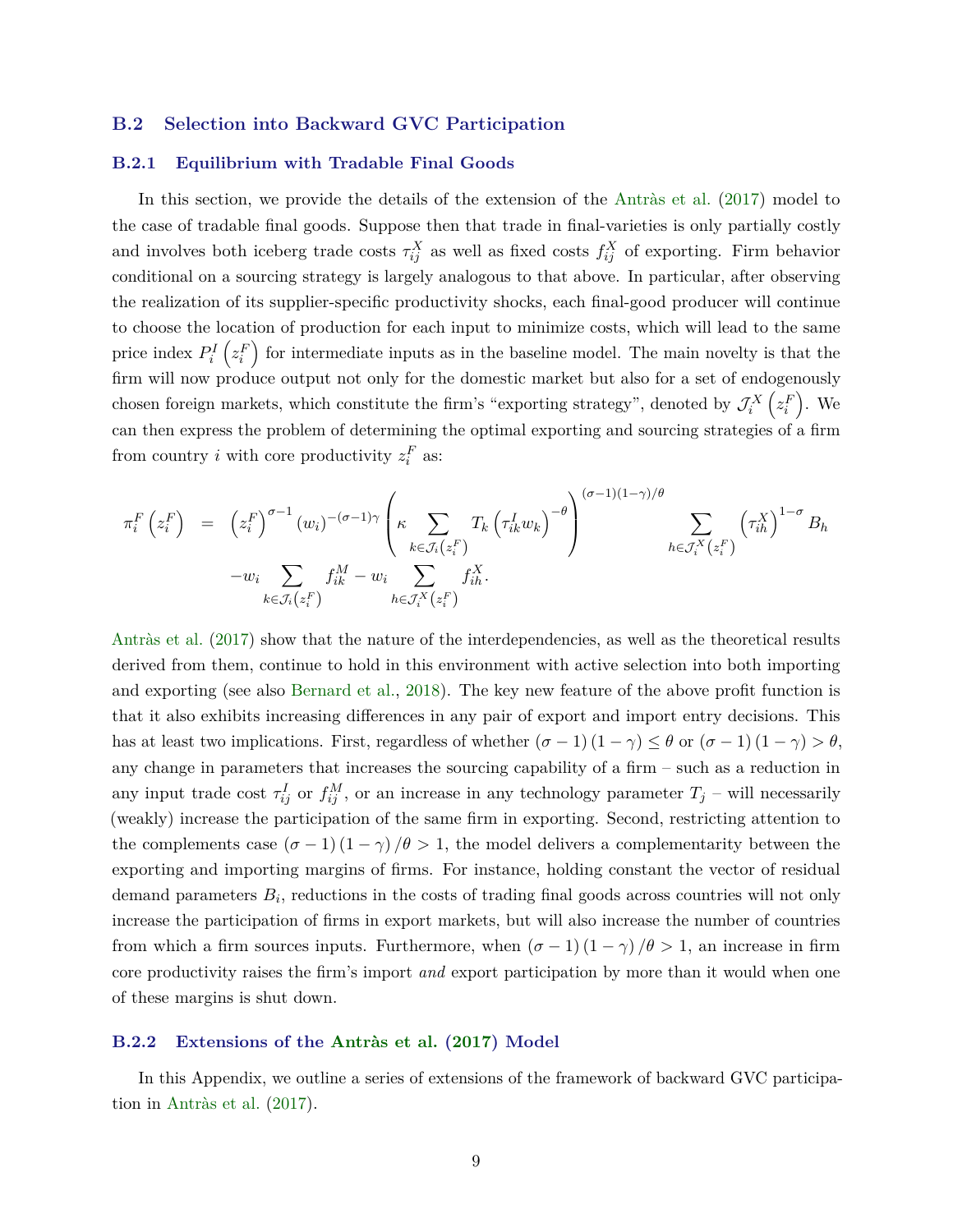To begin, it should be clear that it would be straightforward to follow the approach in Section [5.1.1](#page-0-0) and recast the above framework such that the firm selecting into importing and exporting does not produce final goods, but rather intermediate inputs, which may themselves be re-exported to third countries. This would produce a framework in which a firm participates in GVCs both backwards *and* forward. It is also straightforward to reinterpret the sources of inputs in the [Antràs](#page-32-0) [et al.](#page-32-0) [\(2017\)](#page-32-0) framework as regions rather than countries, so that the model can be applied to studying the formation of *domestic* production networks, as in the work of [Bernard and Moxnes](#page-33-0) [\(2018\)](#page-33-0) and [Furusawa et al.](#page-35-0) [\(2017\)](#page-35-0). As outlined in the next section, some authors have also used extensions of this framework to analyze how firms select into sourcing from particular suppliers rather than from particular locations (see [Dhyne et al.,](#page-34-0) [2020,](#page-34-0) for instance). Later in this survey, we will also review work – [Antràs](#page-32-0) [\(2016\)](#page-32-0) and [Chor and Ma](#page-34-0) [\(2020\)](#page-34-0), in particular – that develops incomplete-contracting extensions of the [Antràs et al.](#page-32-0) [\(2017\)](#page-32-0) framework, which permit an analysis of the extent to which backward GVC participation entails intrafirm or arm's-length intermediate input imports. [Hoang](#page-36-0) [\(2020\)](#page-36-0) has recently studied a dynamic version of the model in which the fixed costs of sourcing are sunk in nature, which leads to hysteresis in backward GVC participation, and she devises a partial identification approach to provide bounds on those sunk costs. [Huang](#page-36-0) [\(2017\)](#page-36-0) studies the implications of the model for how concentrated importing is in certain sources, and how that shapes the response of firm profitability to source-specific shocks (SARS in his empirical application), while [Farrokhi](#page-35-0) [\(2020\)](#page-35-0) applies the model to the crude oil industry to study the choice of suppliers that refineries select and how much they buy from each. In recent work, [Lu](#page-36-0) [\(2019\)](#page-36-0) and [Wang](#page-37-0) [\(2021\)](#page-37-0) have also built on the framework to study the interdependencies between the sourcing decisions of firms and the profitability of innovation and automation, respectively. Finally, [Laugesen](#page-36-0) [\(2018\)](#page-36-0) and [Fan et al.](#page-35-0) [\(2019\)](#page-35-0) both study comparative statics in the version of the model with tradable final goods, allowing the industry price index to adjust, while [Fan et al.](#page-35-0) [\(2021\)](#page-35-0) investigate the effects of input trade liberalization on the product mix of multi-product exporting firms.

# **B.3 Firm-to-Firm Backward GVC Participation**

We next outline a model of backward GVC participation which generates firm-to-firm transactions through the selection into importing decisions of final-good producers. The model is inspired by the theoretical framework in the working paper version of [Dhyne et al.](#page-34-0) [\(2020\)](#page-34-0), which in turn extends the framework in [Antràs et al.](#page-32-0)  $(2017).<sup>9</sup>$  $(2017).<sup>9</sup>$  The main innovation is to interpret the fixed costs of sourcing as applying at the supplier level rather than at the country (or location) level. More specifically, suppose that final-good producers can source inputs from particular suppliers in various countries only after incurring a fixed cost equal to  $w_i f_{ik}^M$  units of labor, where *i* and *k* are the countries of the final-good producer and supplier respectively. Adding suppliers to the final-good firm's sourcing strategy is profitable because it lowers the price index of intermediate inputs in their cost function. Although, one could microfound via Eaton-Kortum-style assumptions why an increase in competition among suppliers reduces costs, it is simpler to just assume that the inputs produced by

<sup>9</sup>See [Bilgin](#page-33-0) [\(2020\)](#page-33-0) for an alternative approach extending [Antràs et al.](#page-32-0) [\(2017\)](#page-32-0) to a firm-to-firm trade setting.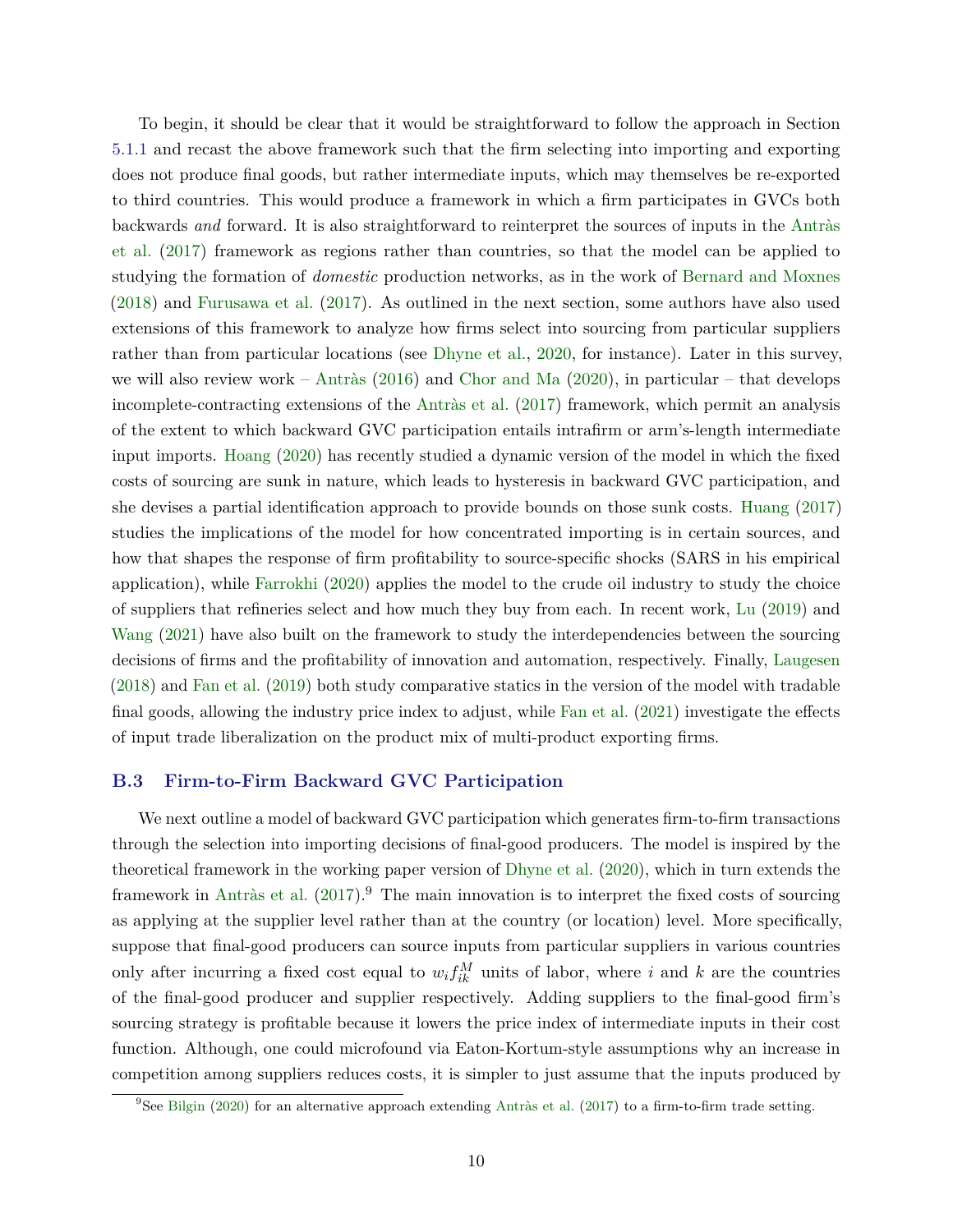different suppliers are differentiated, regardless of the country in which they are produced. If the elasticity of substitution across suppliers' inputs is constant and given by  $(1 + \theta)/\theta$ , this produces a profit function for the final-good producer of the form:

$$
\pi_i^F\left(z_i^F\right) = \left(z_i^F\right)^{\sigma-1}\left(w_i\right)^{-(\sigma-1)\gamma}\left(\kappa \sum_{k \in J} \sum_{v \in \mathcal{Z}_k} z_k^I\left(v\right) \left(\tau_{ik}^I w_k\right)^{-\theta}\right)^{(\sigma-1)(1-\gamma)/\theta} B_i - w_i \sum_{k \in J} \sum_{v \in \mathcal{Z}_k} f_{ik}^M,
$$

where  $z_k^I(v)$  is a parameter governing the labor productivity of supplier *v* in country *k*,  $\mathcal{Z}_k$  is the set of suppliers in country *k* that the firm actually sources from, and where the other parameters are as defined in our rendition of the [Antràs et al.](#page-32-0) [\(2017\)](#page-32-0) framework. Given this profit function, it is straightforward to see that the bulk of the results in [Antràs et al.](#page-32-0) [\(2017\)](#page-32-0) will continue to hold here. More productive final-good producers (with higher  $z_i^F$ ) will optimally invest in (weakly) larger sourcing capabilities, and if  $(\sigma - 1)(1 - \gamma) > \theta$ , they will have sourcing strategies that involve a larger set of suppliers, with their marginal supplier being less efficient than the marginal supplier of a less productive final-good producer. By the same token, more efficient suppliers will be "selected" by a larger share of final-good producers, and the marginal final-good producer will be less productive, the more productive is the supplier. These patterns very much resonate with the "negative" assortative matching patterns produced by the [Bernard et al.](#page-33-0) [\(2018\)](#page-33-0) framework and unveiled in the empirical literature, as described in Section [3.2.](#page-0-0)

## **B.4 Models with Stochastic Matching**

Moving beyond analyses of how bilateral pairs of trade relationships are deterministically created, there is a parallel literature that has adopted tools from the network theory literature to develop stochastic models of how firm-to-firm production networks are formed. Technology and market structure are quite distinct in many of these papers, but they all share the feature that pairs of producers are formed by "chance", although the rate at which pairs form is sometimes driven by fundamental factors. An example of this type of model is the work of [Eaton et al.](#page-34-0) [\(2018\)](#page-34-0), who build on the tools from [Eaton and Kortum](#page-34-0) [\(2002\)](#page-34-0) to develop a model in which final-good producers get randomly matched with heterogeneous suppliers. Final-good producers have full bargaining power, so each input (or task) is bought at its unit cost, and only from the least-cost supplier of each input. When a final-good producer can produce an input (or perform a task) more cheaply than any other supplier, that task is not outsourced and is instead part of the firm's value added (value added and inputs are perfect substitutes in their setting, unlike all models we have reviewed so far). [Eaton](#page-34-0) [et al.](#page-34-0) [\(2018\)](#page-34-0) ingeniously choose functional forms and productivity distributions to obtain a neat characterization of the general equilibrium of the model, which allows them to shed light on features of the labor share in French manufacturing, and how it is shaped by trade integration.

Another related work is [Oberfield](#page-37-0) [\(2018\)](#page-37-0), who also provides a theory of the formation of firmto-firm links in which random matching plays a key role. [Oberfield](#page-37-0) [\(2018\)](#page-37-0) consider a setting in which firms produce output combining labor with an input provided by another firm, according to a Cobb-Douglas production function. The productivity with which labor and the input are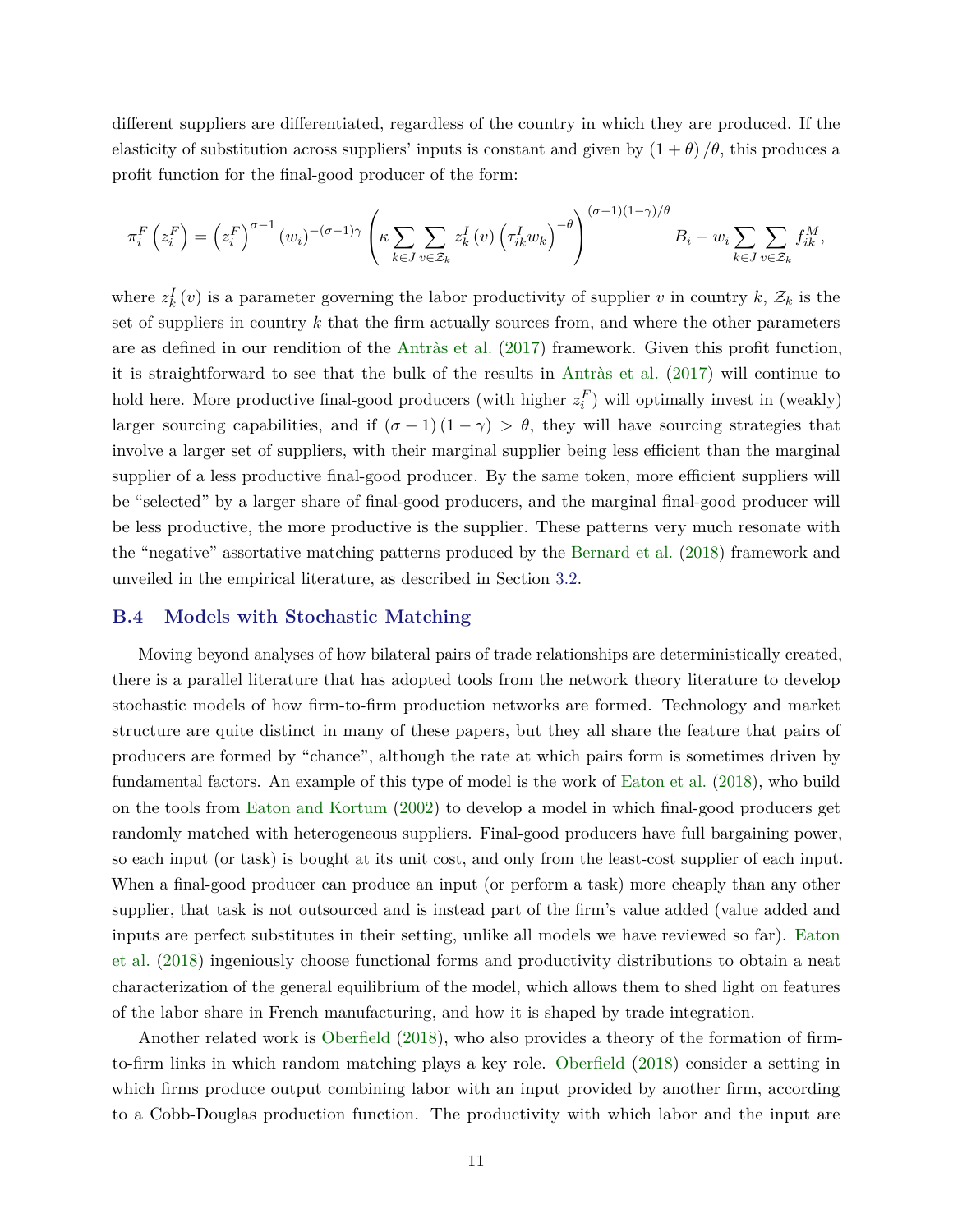combined is buyer-seller specific (or *match*-specific) and characterized by a Pareto distribution with shape parameter  $\theta$ . Furthermore, each final-good producer (or buyer) chooses the best match among a pool of potential suppliers, with the number of available potential suppliers characterized by a Poisson distribution. For the case of a closed economy in which all producers' output can, in principle, be used as an input by any other firm, [Oberfield](#page-37-0) [\(2018\)](#page-37-0) shows that this formulation delivers a Fréchet distribution labor productivity, just as in [Eaton and Kortum](#page-34-0) [\(2002\)](#page-34-0). A key feature of Oberfield's framework is that particularly productive suppliers are likely to be employed by many firms, who in turn become more productive themselves by employing these highly productive suppliers. This feedback loop very much resonates with the mechanics of the [Bernard et al.](#page-33-0) [\(2018\)](#page-33-0) model described above. As [Oberfield](#page-37-0) [\(2018\)](#page-37-0) shows, an implication of these complementarities is that his model generates large differences in productivity and size across firms, and particularly so when the elasticity of output with respect to intermediate inputs is high.

Both the [Eaton et al.](#page-34-0) [\(2018\)](#page-34-0) and [Oberfield](#page-37-0) [\(2018\)](#page-37-0) frameworks are static in nature, but a growing number of papers have considered dynamic environments in which firm-to-firm links are shaped by randomness, but in which the stock of those links evolves over time. A pioneering study in a trade context is the work of [Chaney](#page-34-0) [\(2014\)](#page-34-0), who considers a model in which producers accumulate a set of customers or buyers over time. This process of link formation takes two forms. First, a firm meets new partners at random but in a way that is biased toward the location of the firm, with local matches more frequent than distant ones. Second, once a firm has acquired a network of distant contacts, it also acquires new customers as if it was producing from those locations. [Chaney](#page-34-0) [\(2014\)](#page-34-0) describes the dynamic evolution of firm-to-firm links, and shows that it is in line with several features of granular French firm-level export data. For instance, his framework predicts and the evidence confirms that the average squared distance of exports is a power function of firm size, and that the dynamic process of match formation generates path-dependence in a firm's export growth, along the lines of the empirical findings of [Morales et al.](#page-37-0) [\(2019\)](#page-37-0). In a follow-up paper, [Chaney](#page-34-0) [\(2018\)](#page-34-0) shows that a similar process of network formation can explain why trade flows tend to decline with distance with close to a unit elasticity.

[Lim](#page-36-0) [\(2018\)](#page-36-0) proposes an alternative framework for the dynamics of network formation. He first outlines a framework that is analogous to the model of exporting (or forward GVC participation) in [Bernard et al.](#page-33-0) [\(2018\)](#page-33-0) with two exceptions. First, he considers production technologies that feature the same degree of substitution between labor and inputs as across inputs, and second, as in [Oberfield](#page-37-0) [\(2018\)](#page-37-0), he assumes that firms' output can be indistinguishably sold to consumers or to other firms as inputs (so firms are neither exclusive final-good producers nor exclusive input producers). In order to be able to sell to other firms, firms need to incur fixed costs, and as in the frameworks above, larger and more productive firms will have more firm-to-firm links, both because they can better amortize the fixed costs of generating links, but also because other firms will find it profitable to pay the cost to set up links with them. Despite the complex nature of the model, [Lim](#page-36-0) [\(2018\)](#page-36-0) provides a neat characterization of its equilibrium in a closed economy. He then introduces dynamics of link formation by assuming that both firms' fundamentals (demand shifters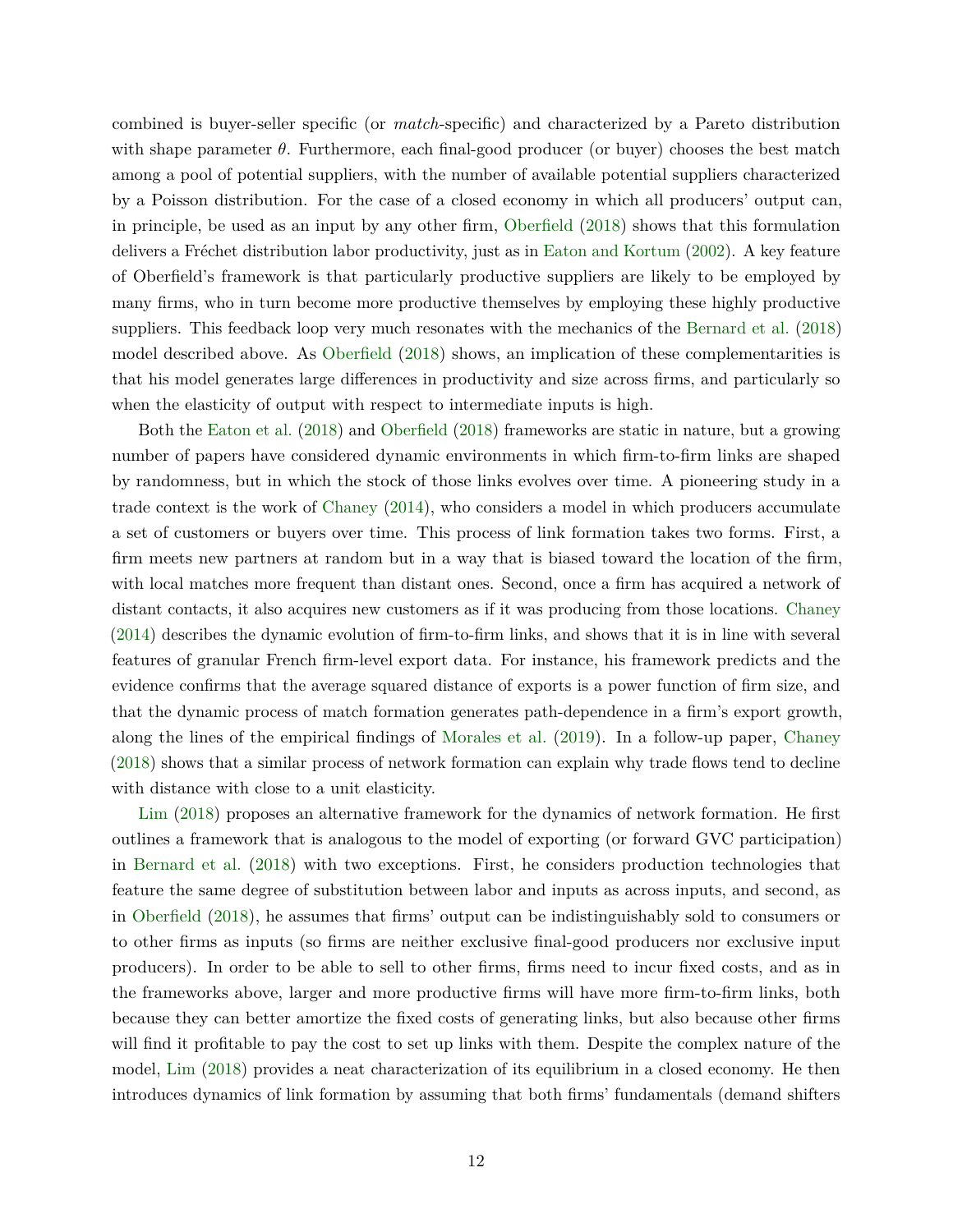and core productivity) as well as the costs of maintaining relationships follow a first-order Markov process. These features allow [Lim](#page-36-0) [\(2018\)](#page-36-0) to study the effects of business cycles on productivity, and the contribution of the entry and exit of firm-to-firm links for economic fluctuations. In more recent work, [Huneeus](#page-36-0) [\(2018\)](#page-36-0) presents an open-economy extension of the model in [Lim](#page-36-0) [\(2018\)](#page-36-0), which permits a study of the rich implications of international trade shocks – which are salient in his Chilean application – and how these shocks percolate along domestic production networks.

#### **B.5 Snakes and Scale Economies**

In this Appendix, we describe the challenges that one encounters when incorporating increasing returns to scale and trade costs in models of sequential GVCs.

To build intuition, let us first consider a case with no trade costs and no TFP differences across countries. To model increasing returns to scale in the simplest possible manner, suppose that marginal costs continue to be independent of scale and are given by the Cobb-Douglas technology in [\(24\)](#page-0-0), but now assume that in order to activate country  $j \in \mathcal{J}$  as a candidate location to produce stage *n*, the lead firm needs to incur a fixed cost equal to  $f_{ij}$  in terms of labor in the home country *i* of the lead firm. It should be clear that conditional on a subset of activated countries  $\mathcal{J}_i \subseteq \mathcal{J}$ , what one might call the lead firm's *GVC strategy*, the problem is analogous to that outlined in equation [\(25\)](#page-0-0) except that the lead firm considers a smaller set of candidate location. Conditional on the profits obtained under alternative GVC strategies, the firm will then choose the strategy that delivers it the highest profit flow. In deciding whether to add a location, the firm will trade off the achieved marginal cost savings (and associated higher operating profits) with the upfront fixed cost. This tradeoff is quite similar to the one studied by [Antràs et al.](#page-32-0) [\(2017\)](#page-32-0) and overviewed in Section [5.1.2](#page-0-0) above. In fact, if one assumes that the firm faces an isoleastic demand function, and the productivity terms  $1/a_{\ell(n)}^n$  are drawn from a Fréchet distribution (independently across locations and inputs),  $F_i(z) = \exp\{-T_i z^{-\theta}\}\$ , the resulting profit function for a given GVC strategy is given by:

$$
\pi_i^F\left(z_i^F\right) = \left(\kappa \sum_{k \in \mathcal{J}_i} T_k \left(c_k\right)^{-\theta}\right)^{(\sigma-1)/\theta} B_i - w_i \sum_{k \in \mathcal{J}_i} f_{ik},
$$

where  $B_i$  is a residual demand term. It should be clear that this profit function is identical to that in equation [\(23\)](#page-0-0) when  $z_i^F = 1$ ,  $\tau_{ij}^I = 1$  for all *i, j*, and  $\gamma = 0$ . The choice of the set of locations the lead firm activates can thus be studied using the exact same tools as developed in [Antràs et al.](#page-32-0) [\(2017\)](#page-32-0) (assuming, of course, that the set of activated countries is decided prior to the start of production).

The case with trade costs is, however, much harder to study. Intuitively in such a case, the *lead firm* problem cannot be solved independently for each destination market *j*, because whether a location  $\ell$  constitutes a cost-minimizing location for stage *n* in a particular chain ending in *j* will be a function of the scale of this production node, and the latter is shaped by the overall level of production flowing through this node (potentially involving chains ending in destination markets other than *j*). As a result, dynamic programming ceases to be a powerful tool to simplify the problem (see [de Gortari,](#page-34-0) [2020,](#page-34-0) for more details, and for an attempt to circumvent these complications).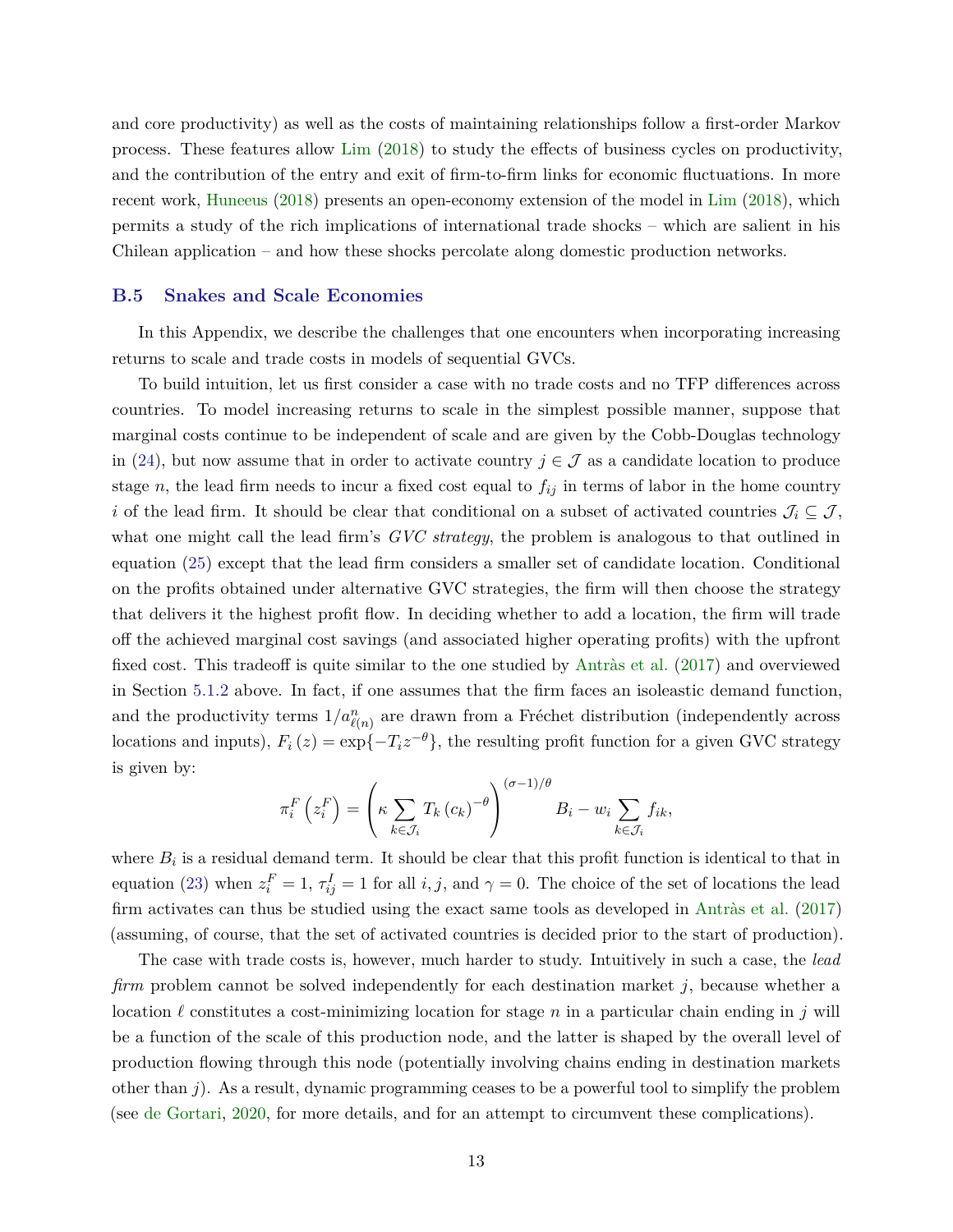Another approach to illustrate the complications that arise from the interaction of multi-stage production, trade costs and scale economies is to study a stylized general equilibrium model in which all firms produce a homogeneous good that requires N stages that can be produced in any of  $J = N$  countries. Furthermore, assume the same sequential cost function as in [\(24\)](#page-0-0), but now assume  $z_{\ell(n)} = 1$  and  $a_{\ell(n)}^n = (L_i^n)^{-\phi}$ , where  $\phi$  captures the role of external economies. [Antràs and de Gortari](#page-32-0) [\(2016\)](#page-32-0) study this environment and assume that  $\phi$  is large enough to ensure a complete specialization equilibrium in which each stage is produced in exactly one country. Assuming logarithmic preferences and solving for the assignment of stages to countries that maximizes utilitarian world welfare, [Antràs](#page-32-0) [and de Gortari](#page-32-0) [\(2016\)](#page-32-0) show that this problem solves:

$$
\ell = \{\ell (1), \ell (2), ..., \ell (N)\} = \arg \min \sum_{i=1}^{N} \ln \tau_{\ell (N)i} + \sum_{n=1}^{N-1} \beta_n \ln \tau_{\ell (n)\ell (n+1)},
$$
(B.2)

where  $\beta_n$  is defined in [\(26\)](#page-0-0). Intuitively, the optimal sequencing of production will simply seek to minimize the trade costs associated with the production process traveling through each of the *J* countries, "visiting" each country exactly one time, and then returning to all countries in the form of a finished product. [Antràs and de Gortari](#page-32-0) [\(2016\)](#page-32-0) draw a connection between the optimization problem in (B.2) and the minimal distance Hamiltonian path problem in graph theory, or the associated travelling salesman problem (TSP) in combinatorial optimization. It is well known that both of these problems are NP-hard as they entail picking an optimal sequencing out of the *N*! possible permutations of countries in the value chain, and dynamic programming techniques are ineffective in reducing the dimensionality of those problems.<sup>10</sup>

#### **B.6 Horizontal and Export-Platform FDI**

Although models combining global production strategies, increasing returns to scale, and trade costs are hard to work with, there is a specific version of those models which has been extensively studied in the literature. This corresponds to a variant of the models studied above in which  $N = 1$ , so only final goods are produced, and this is done with local factors of production. Unlike in models of exporting, however, lead firms are not constrained from producing only in the origin country (e.g., the country where they paid the fixed cost of entry). They can instead set up foreign assembly plants to service foreign consumers at a lower marginal cost. These strategies clearly connect with the voluminous literature on horizontal FDI and export-platform FDI, which was overviewed in Chapter 2 of the 4th volume of this *Handbook* (see [Antràs and Yeaple,](#page-33-0) [2014,](#page-33-0) in particular, Section 6.1). Because some of the papers in this literature neatly connect with many firm-level models of GVCs reviewed above, it is however worth briefly reviewing some of their key contributions and insights.

Following the lead of [Tintelnot](#page-37-0) [\(2017\)](#page-37-0), we envision a two-stage problem in which a lead firm

<sup>&</sup>lt;sup>10</sup>There is however a key difference between the problem in  $(B.2)$  and the TSP: due to the compounding effect of trade costs, the optimal assignment will put a larger weight on reducing trade costs at relatively downstream stages than at stages further upstream, a result reminiscent to the one in [Antràs and de Gortari](#page-32-0) [\(2020\)](#page-32-0).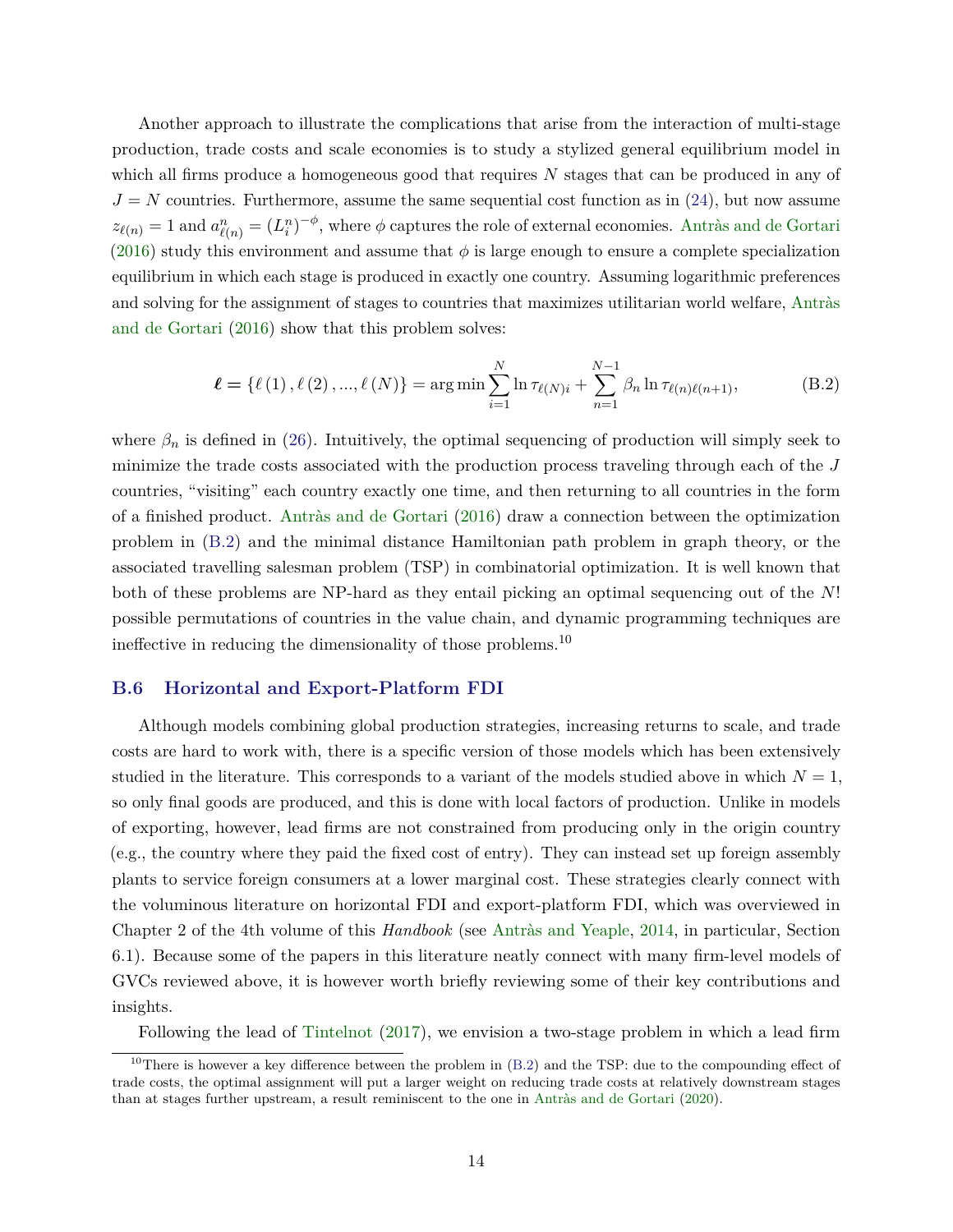based in country *i* first activates a set of locations  $\mathcal{J}_i \subseteq \mathcal{J}$  after incurring a fixed cost equal to  $w_i f_{ik}$ when activating country  $k$ , and then decides from which assembly plant in  $\mathcal{J}_i$  to sell to consumers in all potential destinations *j*. The second stage is well captured by the more general problem in equation [\(28\)](#page-0-0) when setting  $N = 1$ , which reduces to:

$$
\ell^j = \arg\min_{\ell^j(N)\in\mathcal{J}_i} p_j^F\left(\ell^j\right) = \arg\min_{\ell\in\mathcal{J}_i} \left\{\tau_{\ell^j} a_\ell c_\ell\right\}.
$$
 (B.3)

when  $N = 1$  (where we have dropped *n* subscripts for simplicity). In words, consumers from *j* will be serviced from a plant located in the country  $\ell^j(N) \in \mathcal{J}_i$  that minimizes the delivery cost of the good  $\tau_{\ell j} a_{\ell} c_{\ell}$ . In order to discern how many assembly plants the firm should set up and where they will be located, one needs a structure to transition from the problem to a profit function. As in many of the papers reviewed above, [Tintelnot](#page-37-0) [\(2017\)](#page-37-0) assumes that the firm faces an isoelastic demand function, and the productivities  $1/a_\ell$  are drawn from a Fréchet distribution (that is independent across locations). The main new trick that [Tintelnot](#page-37-0) [\(2017\)](#page-37-0) develops is to assume that firms produce a continuum of consumer goods, which together with the Fréchet assumption, delivers gravity-style equations representing the bilateral sales of all the firm's plants. More specifically, the share of the firm's sales in market *j* originating from assembly plants in country *k* is given by:

$$
\mu_{ikj} = \frac{T_k (\tau_{kj} c_k)^{-\theta}}{\sum_{k' \in \mathcal{K}_i} T_{k'} (\tau_{k'j} c_{k'})^{-\theta}},
$$
\n(B.4)

where  $\mathcal{K}_i$  is the set of countries or locations where the firm has assembly plants, and where the other parameters are as defined in previous models. Furthermore, one can express the firm's profits conditional on an assembly strategy  $\mathcal{K}_i$  as:

$$
\pi_i\left(\mathcal{K}_i\right) = \kappa \sum_{j \in J} B_j \left( \sum_{k \in \mathcal{K}_i} T_k \left( \tau_{kj} c_k \right)^{-\theta} \right)^{(\sigma - 1)/\theta} - w_i \sum_{k \in \mathcal{K}_i} f_{ik},\tag{B.5}
$$

where  $\kappa$  is a constant, and  $B_i$  is a residual demand term. For the price index associated with the bundle of varieties produced by the firm to be bounded, [Tintelnot](#page-37-0) [\(2017\)](#page-37-0) shows that one needs to impose  $\sigma-1 < \theta$ . This parametric restriction implies that the model features "market cannibalization" effects: a firm may find it optimal to set up a plant in country *k* to reduce the costs of selling goods to consumers in country *k* and nearby countries, but such a decision necessarily reduces the marginal benefit of setting up plants in other countries  $k' \neq k$ . Using the terminology in [Antràs et al.](#page-32-0) [\(2017\)](#page-32-0), the firm's assembly strategy features substitutability (or decreasing differences) in the entry decisions in alternative markets. Thus, although choosing an assembly strategy amounts to choosing a set among  $2<sup>J</sup>$  possible sets, the problem can in principle be solved using the algorithm suggested in [Arkolakis and Eckert](#page-33-0) [\(2017\)](#page-33-0). In his empirical application, which focused on the horizontal and export-platform strategies of German multinationals, [Tintelnot](#page-37-0) [\(2017\)](#page-37-0) instead restricted the analysis to a case in which  $J = 12$ , so he could solve the computational problem by brute force.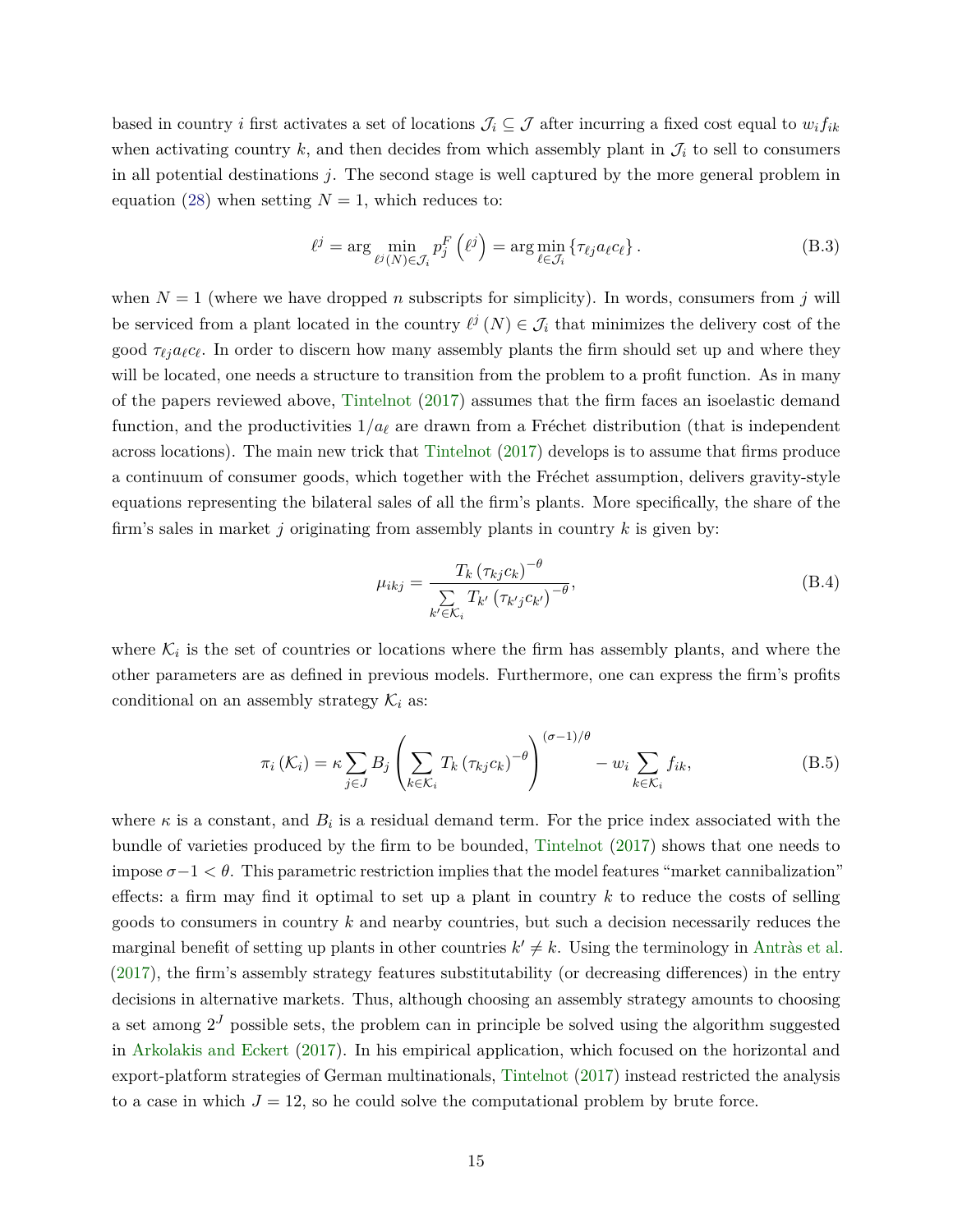In recent work, [Antràs et al.](#page-32-0) [\(2020\)](#page-32-0) develop a multi-country model in which firms choose not only the locations of their various assembly plants, as in the horizontal FDI and export-platform literature, but also the countries from which all those plants import inputs, as in the global sourcing literature. The model in [Antràs et al.](#page-32-0) [\(2020\)](#page-32-0) constitutes a marriage of the [Tintelnot](#page-37-0) [\(2017\)](#page-37-0) model of export-platform FDI and the global sourcing framework in [Antràs et al.](#page-32-0) [\(2017\)](#page-32-0). Their framework delivers simple gravity-style formulas for both firm-level bilateral shipments of consumer goods from any country where a firm assembles finished goods to all other countries in the world, as well as firm-level bilateral purchases of intermediate inputs from countries in a firm's sourcing strategy to each country in which that same firm assembles final goods. Crucially, their framework identifies a natural complementarity between these two decisions – as hinted in prior work by [Yeaple](#page-37-0) [\(2003\)](#page-37-0) and [Grossman et al.](#page-35-0) [\(2006\)](#page-35-0) – and thus delivers novel implications for the role of geography in shaping the global production strategies of firms. Intuitively, a richer sourcing strategy reduces marginal costs, increases optimal firm scale, and thus makes a richer assembly strategy more appealing (or its associated fixed costs easier to amortize). Similarly, a richer assembly strategy increases overall firm sales and thus makes a more expansive sourcing strategy more appealing (or its associated fixed costs easier to amortize). Empirically, [Antràs et al.](#page-32-0) [\(2020\)](#page-32-0) merge US Census domestic and trade data with the US Bureau of Economic Analysis (BEA) comprehensive surveys on multinational activity to document a series of novel facts regarding the global assembly and global sourcing strategies of US-based firms, and they develop new tools to estimate their model structurally and to perform counterfactual exercises that illustrate the rich implications of changes in trade costs on global production patterns. More specifically, due to the coexistence of sources of substitutability (market cannibalization) and complementarity in the model, the problem of determining a firm's extensive margin decisions does not feature the type of "single-crossing" properties that typically rationalize the use of iterative algorithms to reduce the dimensionality of the problem, as in [Jia](#page-36-0) [\(2008\)](#page-36-0), [Antràs et al.](#page-32-0) [\(2017\)](#page-32-0) or [Arkolakis and Eckert](#page-33-0) [\(2017\)](#page-33-0). To make progress on this issue and render feasible a structural estimation of the model, [Antràs et al.](#page-32-0) [\(2020\)](#page-32-0) develop a probabilistic approach to solve the firm's extensive margins of global sourcing and global assembly, which smooths out the firm's problem and allows them to characterize its solution by studying and computationally approximating the first-order conditions of this problem via Monte Carlo integration.

We have thus far described recent contributions that tightly connect with other theoretical work described in this Chapter, but it is worth closing this section with a brief description of other recent work on the horizontal or export-platform FDI dimensions of the GVC strategies of lead firms.

First, and as already described in [Antràs and Yeaple](#page-33-0) [\(2014\)](#page-33-0), [Arkolakis et al.](#page-33-0) [\(2018\)](#page-33-0) develop a multi-country model in which lead firms decide which country *i* to enter in, and from which country *k* to service consumers in each country *j*. As in the work of [Tintelnot](#page-37-0) [\(2017\)](#page-37-0), this appears to be a complex combinatorial problem. [Arkolakis et al.](#page-33-0) [\(2018\)](#page-33-0) achieve tractability by abstracting away from fixed costs of setting up assembly plants, and only modeling fixed costs of marketing goods in country *j* regardless of the origin of production *k*. This basically turns the problem of figuring out the source of goods *k* as one that minimizes marginal costs, as in the work of [Eaton and Kortum](#page-34-0)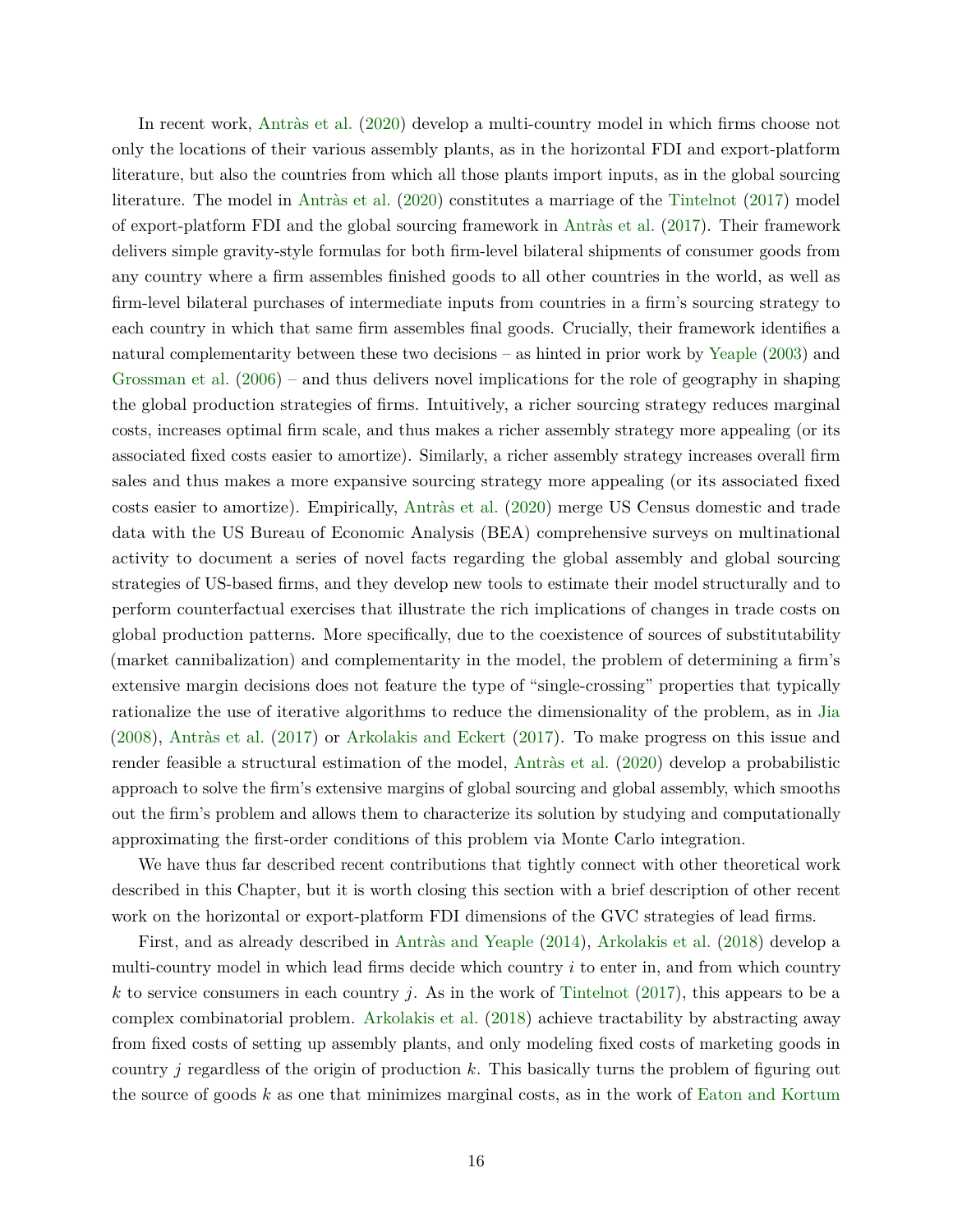<span id="page-16-0"></span>[\(2002\)](#page-34-0). Yet the presence of marketing costs implies that individual firms may only produce in and sell to a subset of countries. By making suitable assumptions about the distribution of productivity across goods and countries, [Arkolakis et al.](#page-33-0) [\(2018\)](#page-33-0) further show that their framework delivers simple expressions for bilateral trade flows across countries, some of which reflect standard exporting, while the rest reflect export-platform sales.

[Arkolakis et al.](#page-33-0) [\(2018\)](#page-33-0)'s framework also incorporates iceberg-style costs associated with firms assembling goods in countries other than their country of incorporation. This added cost can be interpreted as a reduced-form way to capture the costs of importing inputs [\(Ramondo and](#page-37-0) [Rodríguez-Clare,](#page-37-0) [2013\)](#page-37-0) or knowledge [\(Keller and Yeaple,](#page-36-0) [2013\)](#page-36-0) from the headquarters, or perhaps the costs of adapting production to a foreign and unfamiliar environment. An alternative cost of multinational activity features prominently in the recent work of [Head and Mayer](#page-35-0) [\(2019\)](#page-35-0), who argue that firms also incur adaptation costs when marketing goods in countries distinct from their origin country, regardless of where those goods are produced. They argue that this is an especially important feature of the car industry, and they estimate an industry equilibrium model in which car makers decide on the optimal sourcing of their car models taking into account where their headquarters are located, where they have assembly plants (which are fixed in their model), and where consumers are. Another novel feature of their framework is the inclusion of external economies of scale, which they argue are also a key feature of the industry under study.

# **B.7 Contractual Frictions and Firm Boundaries in Spiders**

Let us return to the model of backward GVC participation developed in Section [5.1.2.](#page-0-0) Remember that the framework features a final-good sector with CES preferences over differentiated varieties and an intermediate-input sector that provides differentiated input varieties to the final-good sector, which combines them with labor in production according to equation [\(17\)](#page-0-0). The bundle of intermediate inputs is also characterized by a CES aggregator, as in equation [\(18\)](#page-0-0). The final good-sector features increasing returns to scale technologies and is monopolistically competitive, while the upstream sector produces under constant returns to scale with productivity levels drawn from a Fréchet distribution. Final-good varieties are nontradable, but intermediate inputs can be traded across borders with associated iceberg trade costs  $\tau_{ij}^I$ .

[Chor and Ma](#page-34-0) [\(2020\)](#page-34-0) embeds a property-rights model of firm boundaries à la [Antràs](#page-32-0) [\(2003\)](#page-32-0) and [Antràs and Helpman](#page-32-0) [\(2004\)](#page-32-0) into this framework.<sup>11</sup> More specifically, the following new assumptions are made. First, each input variety  $\varpi$  is produced combining headquarter services and a manufacturing input provided by the supplier according to a Cobb-Douglas technology:

$$
y_{ij}^{s}(\omega,\varpi) = z_{ij}^{I}(\omega,\varpi) (h_{ij}(\omega,\varpi))^{n} (m_{ij}(\omega,\varpi))^{1-\eta},
$$
\n(B.6)

where *η* reflects the headquarter-intensity of input production. Second, both headquarter services and the supplier input are relationship-specific in the sense that they are each customized as inputs

 $11$ To be precise, [Chor and Ma](#page-34-0) [\(2020\)](#page-34-0)'s framework incorporates multiple upstream sectors, but we only model one here for simplicity.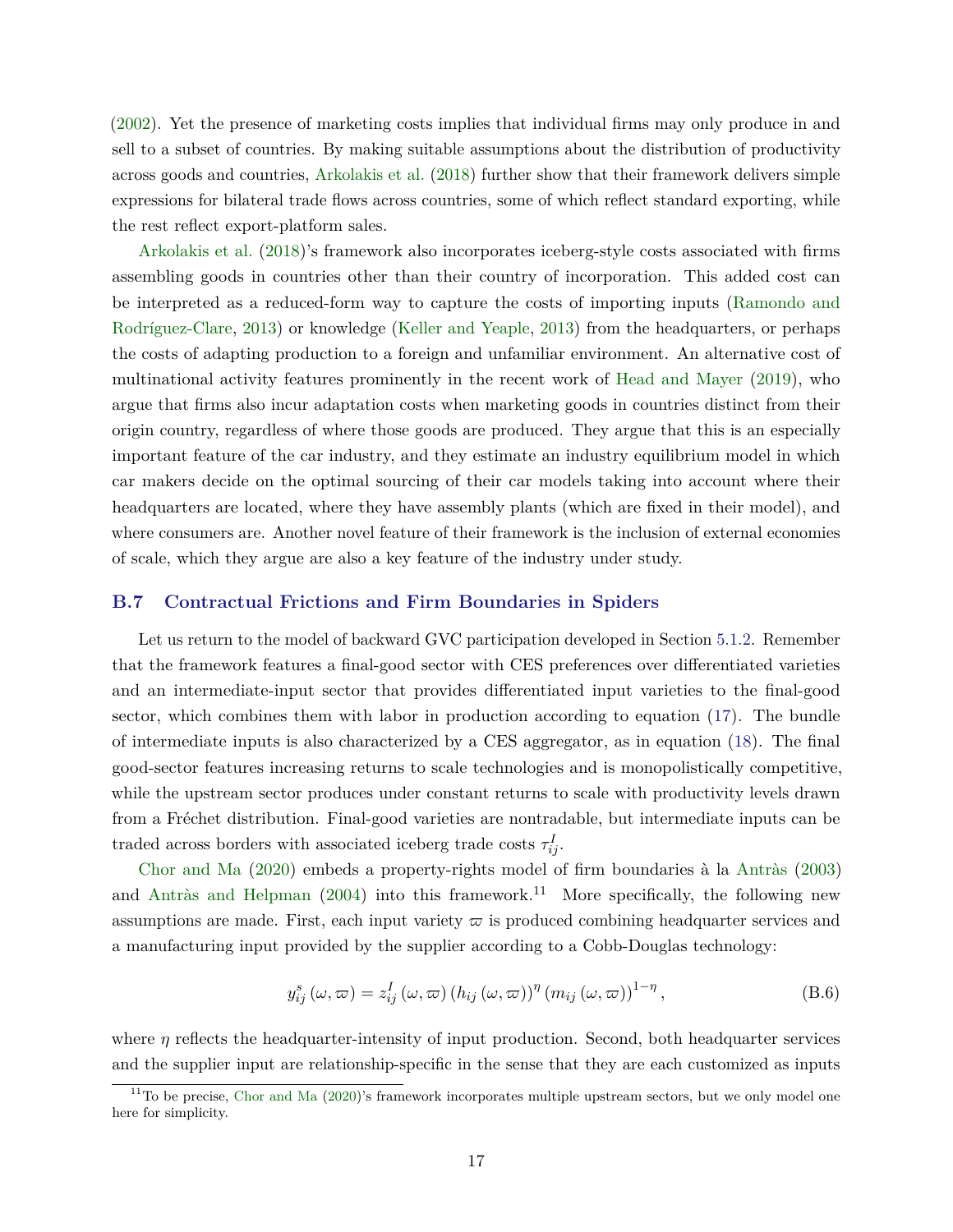for the final-good producers' consumption variety. Third, certain aspects of the production of both headquarter services and of input manufacturing cannot be specified in a fully enforceable manner in an initial contract between the final-good producer and the supplier. A simple way to model this, following [Acemoglu et al.](#page-32-0) [\(2007\)](#page-32-0) and [Antràs and Helpman](#page-32-0) [\(2008\)](#page-32-0), is to assume that only a fraction  $\mu_{ij}^h$  of the tasks that go into producing headquarter services and a fraction  $\mu_{ij}^m$  of the tasks that go into producing manufacturing inputs are contractible. With a symmetric Cobb-Douglas technology across tasks, this amounts to rewriting technology in [\(B.6\)](#page-16-0) as:

$$
y_i^s(\varpi) = z_{ij}^I(\omega,\varpi) \left( \left( h_{ij}^c(\omega,\varpi) \right)^{\mu_{ij}^h} \left( h_{ij}^n(\omega,\varpi) \right)^{1-\mu_{ij}^h} \right)^{\eta} \left( \left( m_{ij}^c(\omega,\varpi) \right)^{\mu_{ij}^m} \left( m_{ij}^n(\omega,\varpi) \right)^{1-\mu_{ij}^m} \right)^{1-\eta},
$$

where  $h_{ij}^c(\omega, \omega)$  and  $m_{ij}^c(\omega, \omega)$  are the symmetric investments in contractible tasks, and  $h_{ij}^n(\omega, \omega)$ and  $m_{ij}^n(\omega,\varpi)$  are the analogous investments in non-contractible tasks. Finally, because some investments are not contractible ex-ante, one needs to specify how the terms of exchange will be determined ex-post, once all investments have been incurred.<sup>12</sup> As is standard in the literature. [Chor and Ma](#page-34-0) [\(2020\)](#page-34-0) characterize this ex-post bargaining using the Nash Bargaining solution and assume symmetric information between headquarters and the various suppliers. In that bargaining, the final-good producer walks away with a share  $\beta_{ij}$  of the surplus from the relationship, with this surplus in turn related to the contribution of all the other suppliers into production. The share  $\beta_{ij}$ may be shaped by primitive bargaining power or relationship-specificity asymmetries (see [Antràs,](#page-32-0) [2016;](#page-32-0) [Eppinger and Kukharskyy,](#page-34-0) [2020\)](#page-34-0), but crucially and following the property-rights approach, it is also shaped by firm boundary decisions. When the supplier is integrated, the final-good producer obtains a share  $\beta_{ij}^V$  of surplus that is higher than the share  $\beta_{ij}^O$  it obtains when the supplier is a stand-alone firm.

The [Chor and Ma](#page-34-0) [\(2020\)](#page-34-0) model is much richer than the underlying [Antràs et al.](#page-32-0) [\(2017\)](#page-32-0) framework, but it is simpler in an important sense: [Chor and Ma](#page-34-0) [\(2020\)](#page-34-0) abstract from fixed costs of importing, and thus firms source inputs from all countries in the world. Nevertheless, firms' sourcing strategies are richer in the sense that the firm has 2*J* potential sources for each input, corresponding to the *J* countries and two organizational forms (vertical integration versus outsourcing). To capture the intuitive notion that the productivity of integrated and independent suppliers in a given country *i* should be correlated, [Chor and Ma](#page-34-0) [\(2020\)](#page-34-0) assume that the productivity term  $z_{ij}^I(\omega, \omega)$  in [\(B.6\)](#page-16-0) is drawn independently for each  $\omega$  and  $\varpi$  from a "nested-Fréchet" distribution with cumulative distribution function (cdf):

$$
\Pr\left(z_{1j}^V(\omega,\varpi)\leq z_{1j}^V, z_{1j}^O(\omega,\varpi)\leq z_{1j}^O,\ldots,Z_{Jj}^O\leq z_{Jj}^O\right) = \exp\left\{-\sum_{i=1}^J T_i\left(\left(z_{ij}^V\right)^{-\frac{\theta}{1-\lambda_i}}+\left(z_{ij}^O\right)^{-\frac{\theta}{1-\lambda_i}}\right)^{1-\lambda_i}\right\},\right\}
$$

 $12$ The initial contract specifies binding investment levels for all contractible tasks, as well as a lump-sum transfer between the agents.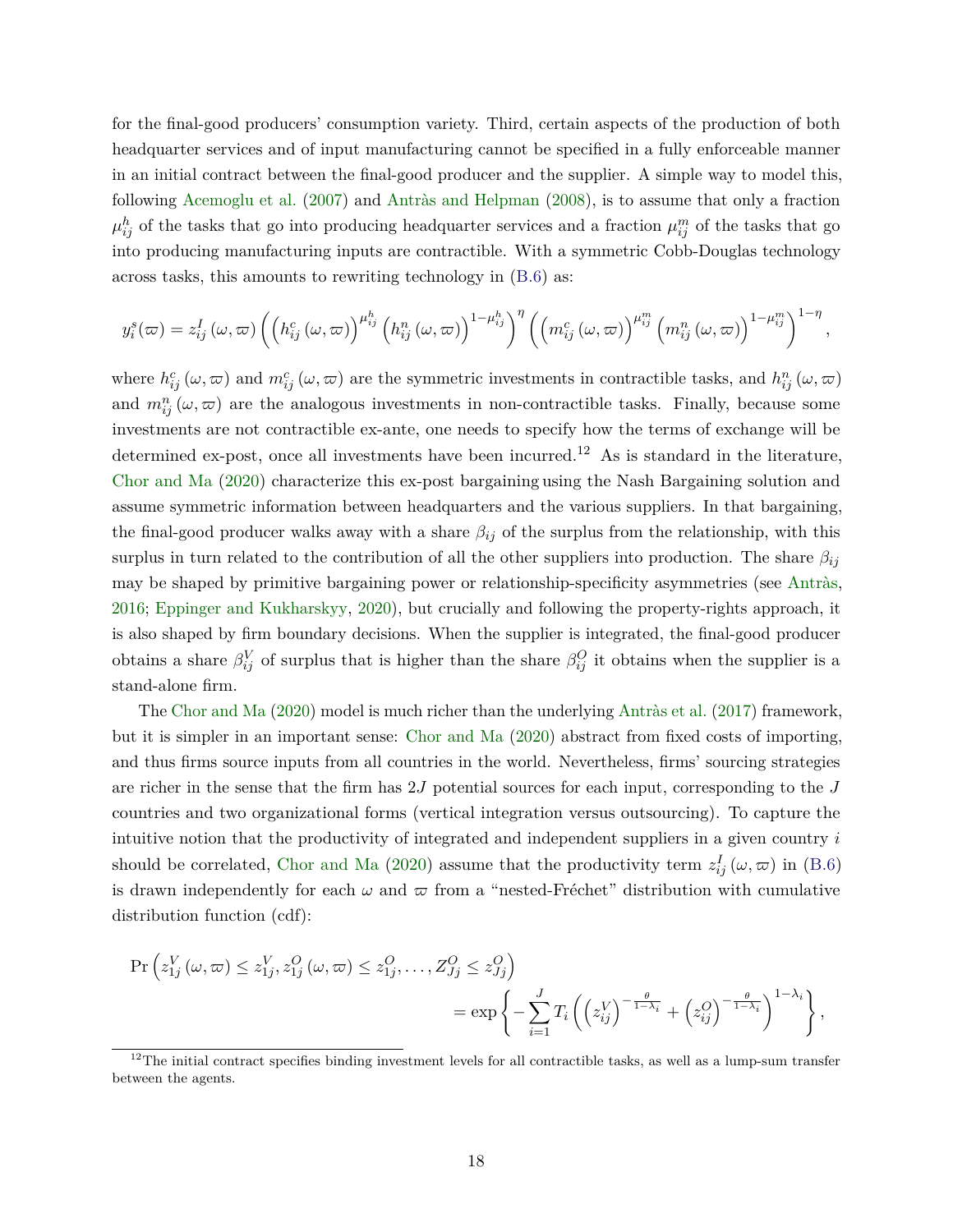where  $T_i^k > 0$ ,  $\theta^k > 1$  and  $0 < \lambda_i < 1$  for each source country *i*. The parameters  $\lambda_i$  govern the correlation in the productivity draws obtained by stand-alone and integrated suppliers, with  $\lambda_i = 1$ implying an identical productivity, and  $\lambda_i = 0$  for all countries *i* corresponding to the special case where the 2*J* draws are each from independent Fréchet distributions with cdf:  $\exp\{-T_i(z_{ij})^{-\theta}\}.$ This specification delivers a closed-form expression for sourcing shares that has an intuitive nested logit form: The share of inputs obtained from country *i* under (say) integration is equal to the share sourced from country *i*, multiplied by the share sourced under integration conditional on having chosen country *i*. Furthermore, these shares are not only shaped by standard parameters, such as levels of technology, trade costs and wages, but also by institutional or contractual parameters, such as the degrees of contractibility  $\mu_{ij}^h$  and  $\mu_{ij}^m$ , and the bargaining parameters  $\beta_{ij}^V$  and  $\beta_{ij}^O$ .

The fact that [Chor and Ma](#page-34-0) [\(2020\)](#page-34-0) ignore the extensive margin of which source countries and organizations to activate allows them to neatly characterize the general equilibrium of the model, and compare it to recent quantitative models in the field. For instance, the framework delivers an expression for the welfare gains from trade that is akin (in the limit case where all inputs are fully contractible) to that in [Arkolakis et al.](#page-33-0) [\(2012\)](#page-33-0). They also show that their framework is amenable to the use of the hat-algebra approach to counterfactuals in [Dekle et al.](#page-34-0) [\(2008\)](#page-34-0) and [Caliendo and](#page-33-0) [Parro](#page-33-0) [\(2015\)](#page-33-0), which they use to evaluate the welfare consequences of improving the contractual environment, as well as to study the way in which the magnitude of the gains from trade interacts with the level of contracting institutions.

# **B.8 Contractual Frictions and Firm Boundaries in Snakes**

We next turn to a parallel set of studies of how contractual frictions shape the location and organization of GVCs, but this time we focus on purely sequential production process. We begin overviewing the work of [Antràs and Chor](#page-32-0) [\(2013\)](#page-32-0) and [Alfaro et al.](#page-32-0) [\(2019\)](#page-32-0) who develop and test the implications of a property-rights model of sequential production.

The setting is similar to the models described in Sections [4.2](#page-0-0) and [5.2.1,](#page-0-0) except that production stages are characterized as a continuum. More specifically, [Antràs and Chor](#page-32-0) [\(2013\)](#page-32-0) focus on the problem of a final-good producer facing an isoelastic demand for its product, that is seeking to optimally organize a sequential manufacturing process that requires the completion of a unit measure of production stages. These stages are indexed by  $\varpi \in [0,1]$ , with a larger  $\varpi$  corresponding to stages further downstream and thus closer to the finished product. Denote by  $y^s(\omega, \overline{\omega})$  the value of the services of intermediate inputs that the supplier of stage  $\bar{\sigma}$  delivers to the firm. Production of final-good variety  $\omega$  is then given by:

$$
y^{F}(\omega) = z^{F}(\omega) \left( \int_{0}^{1} y^{s}(\omega, \omega)^{\rho} \mathcal{I}(\omega) d\omega \right)^{1/\rho}, \tag{B.7}
$$

where  $z^F(\omega)$  is a productivity parameter,  $\rho \in (0,1)$  is a parameter that captures the (symmetric) degree of substitutability among the stage inputs (as in equation [\(17\)](#page-0-0)), and  $I(\varpi)$  is an indicator function that takes a value of 1 if input  $\bar{\omega}$  is produced after all inputs  $\bar{\omega}' < \bar{\omega}$  have been produced,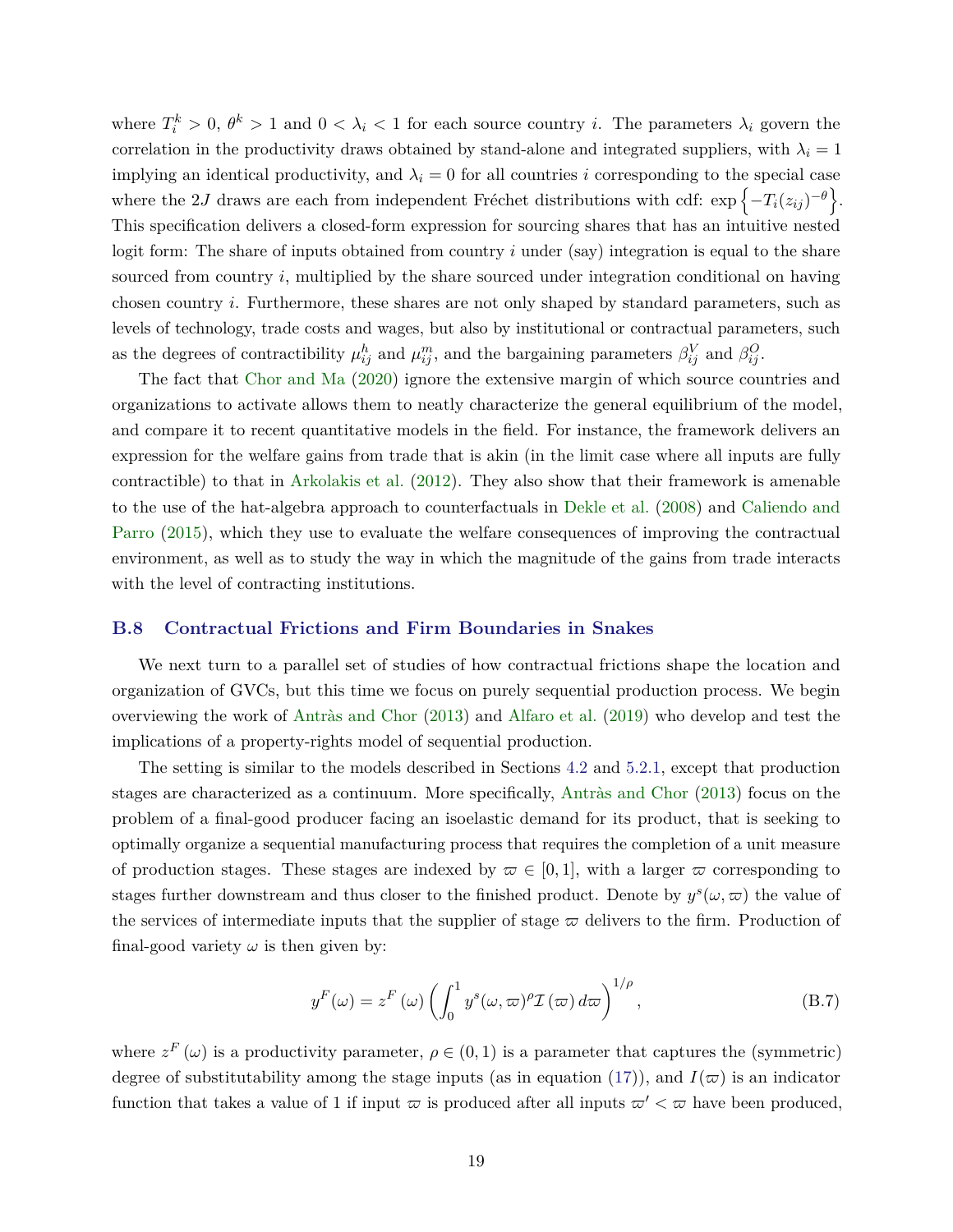and a value of 0 otherwise. It is this last indicator function  $\mathcal{I}(\varpi)$  that makes the production technology inherently sequential.

The contractual aspects of the model are in many ways analogous to those discussed above in the [Chor and Ma](#page-34-0) [\(2020\)](#page-34-0) framework. The different stage inputs are provided by suppliers, who each undertake relationship-specific investments to make their components compatible with those of other suppliers along the value chain. The setting is one of incomplete contracting, in the sense that contracts contingent on whether components are compatible or not cannot be enforced by third parties. As a result, the division of surplus between the firm and each supplier is governed by bargaining, after a stage has been completed and the firm has had a chance to inspect the input. At that point, the firm and the supplier negotiate over the division of the incremental contribution to total revenue generated by supplier  $\varpi$ , independently from the bilateral negotiations that take place at other stages (see [Antràs and Chor,](#page-32-0) [2013,](#page-32-0) for alternative formulations of the bargaining protocol). In the initial stage of the model, the firm must decide which input suppliers (if any) to own along the value chain. As in the property-rights theory, the integration of suppliers does not change the space of contracts available to the firm and its suppliers, but it affects the relative ex-post bargaining power of these agents. Vertical integration confers the final-good producer higher bargaining power than outsourcing.

In order to solve for the subgame perfect equilibrium of the above game, [Antràs and Chor](#page-32-0) [\(2013\)](#page-32-0) note that the quasi-rents over which the firm and the supplier at position  $\varpi$  in the value chain negotiate are given by the incremental contribution to total revenue generated by supplier  $\bar{\omega}$  at that stage, which in turn are given by:

$$
r'(\omega,\varpi) = \kappa \left( z^F(\omega) \right)^{\rho} \left( r(\omega,\varpi) \right)^{1-\frac{\sigma-1}{\sigma\rho}} \left( y^s(\omega,\varpi) \right)^{\rho}, \tag{B.8}
$$

where  $r(\omega, \varpi)$  is the revenue *secured* by the final-good producer up to stage  $\varpi$ . As highlighted by [Antràs and Chor](#page-32-0) [\(2013\)](#page-32-0), whenever  $\sigma > 1/(1 - \rho)$ , the investment choices of suppliers are *sequential complements* in the sense that higher investment levels by prior suppliers increase the marginal return of supplier  $\varpi$ 's own investment  $y^s(\omega, \varpi)$ . Conversely, if  $\sigma < 1/(1-\rho)$ , investment choices are *sequential substitutes* because high values of upstream investments reduce the marginal return to investing in  $y^s(\omega, \overline{\omega})$ . Because the supplier at position  $\overline{\omega}$  chooses  $y^s(\omega, \overline{\omega})$  to  $\text{maximize } (1 - \beta(\omega, \varpi)) \cdot r'(\omega, \varpi) - c(\omega, \varpi) y^s(\omega, \varpi), \text{ where } c(\omega, \varpi) \text{ is the marginal cost of investment,}$ equation (B.8) illustrates the trickle-down effect that upstream investment inefficiencies can have on downstream stages.

Exploiting the recursive structure of the model, [Antràs and Chor](#page-32-0) [\(2013\)](#page-32-0) characterize the optimal division of surplus along the chain. The key result in their paper is that the relative size of the input and final-good elasticities of substitution, respectively  $\sigma_{\rho} = 1/(1 - \rho)$  and  $\sigma$ , governs whether the incentive for the final-good producer to retain a larger surplus share increases or decreases along the value chain. Intuitively, when  $\sigma$  is high relative to  $\sigma_{\rho}$ , investments are sequential complements, and high upstream values of  $\beta(\omega, \varpi)$  are particularly costly since they reduce the incentives to invest not only of these early suppliers but also of all suppliers downstream. Conversely, when  $\sigma$  is small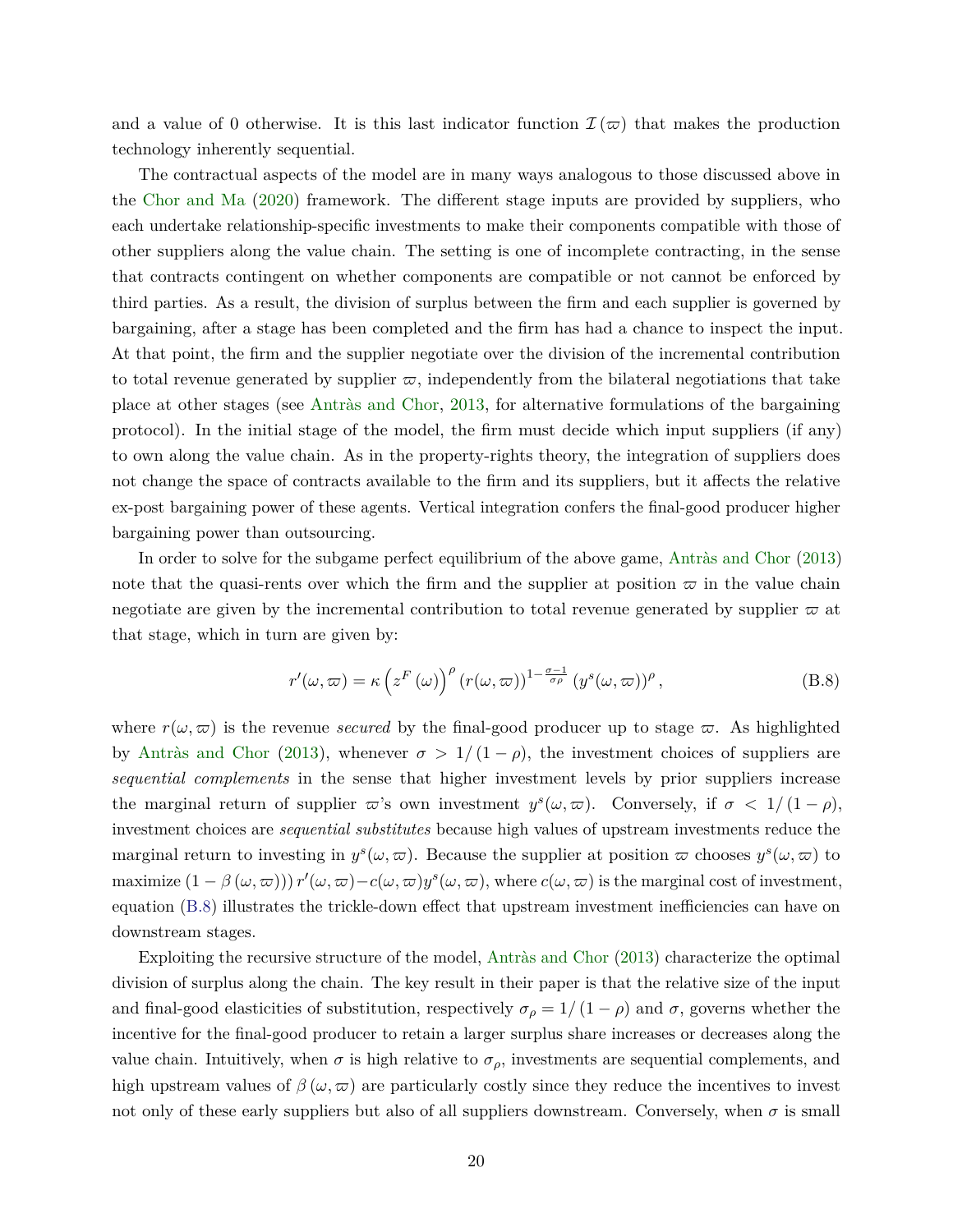relative to  $\sigma_{\rho}$ , investments are sequential substitutes, and low values of  $\beta(\omega,\varpi)$  in upstream stages are now relatively detrimental, since they reduce the incentives to invest for downstream suppliers, who are already underinvesting to begin with.

[Alfaro et al.](#page-32-0) [\(2019\)](#page-32-0) develop several extensions of the [Antràs and Chor](#page-32-0) [\(2013\)](#page-32-0) model that are relevant for their firm-level empirical analysis. First, they introduce asymmetries across inputs and map them to variation across inputs in the degree of contractibility. Second, they incorporate heterogeneity across final-good producers in their core productivity, while introducing fixed costs of integrating suppliers, as in [Antràs and Helpman](#page-32-0) [\(2004\)](#page-32-0). They then show how such productivity differences influence the number of stages that are integrated, and hence the propensity of the firm to integrate upstream relative to downstream stages. Finally, they consider a scenario in which integration is infeasible for certain segments of the value chain, for example, due to exogenous technological or regulatory factors, and demonstrate that the model's predictions continue to describe firm boundary choices for those inputs over which integration is feasible.

Although [Antràs and Chor](#page-32-0) [\(2013\)](#page-32-0) and [Alfaro et al.](#page-32-0) [\(2019\)](#page-32-0) abstract from the study of location choices, their results have potentially interesting implications for the choice between domestic and foreign sourcing whenever these sourcing strategies are associated with different levels of contract enforcement. To see this, consider the case in which contracting in domestic transactions is complete, while foreign sourcing is associated with incomplete contracting (as in [Antràs,](#page-32-0) [2005\)](#page-32-0). The results in [Antràs and Chor](#page-32-0) [\(2013\)](#page-32-0) then suggest that, in the sequential complements case ( $\sigma > \sigma_{\rho}$ ), foreign sourcing is particularly unappealing in upstream stages. Thus, if domestic and foreign sourcing coexist along the value chain, then only relatively downstream inputs will be offshored. Conversely, in the sequential substitutes case,  $(\sigma < \sigma_\rho)$  one would expect relatively upstream stages to be offshored. In sum, the model predicts that the "upstreamness" of an input should be a relevant determinant of the extent to which it is procured from foreign suppliers, with the sign of that dependence being crucially shaped by the relative size of  $\sigma$  and  $\sigma$ <sup>*ρ*</sup>.

In largely contemporaneous work, [Fally and Hillberry](#page-35-0) [\(2018\)](#page-35-0) developed an alternative framework illustrating the consequences of contractual frictions for the location and organization of GVCs. Their framework in turn builds on the insightful transaction-cost model in [Kikuchi et al.](#page-36-0) [\(2018\)](#page-36-0). In that framework, production of a final good requires (again) that a continuum of stages or tasks be executed in a pre-determined order. A set of identical firms can produce any set of tasks with decreasing returns with respect to the measure of tasks produced, which fosters specialization across firms. To put a check on specialization and generate firms that produce a measurable set of tasks, [Kikuchi et al.](#page-36-0) [\(2018\)](#page-36-0) assume that firm-to-firm transactions involve a cost that is proportional to the value and price of the good at the time of delivery. [Kikuchi et al.](#page-36-0) [\(2018\)](#page-36-0) provide a sharp characterization of this problem, in part using recursive methods. For reasons analogous to those in [Costinot et al.](#page-34-0) [\(2013\)](#page-34-0) and [Antràs and de Gortari](#page-32-0) [\(2020\)](#page-32-0), the resulting allocation has relatively small firms in the upstream stages of production, with firm size growing monotonically as one moves to more and more downstream stages. The authors claim that the model can match the size distribution of firms and they further provide a set of comparative statics with respect to transaction costs, and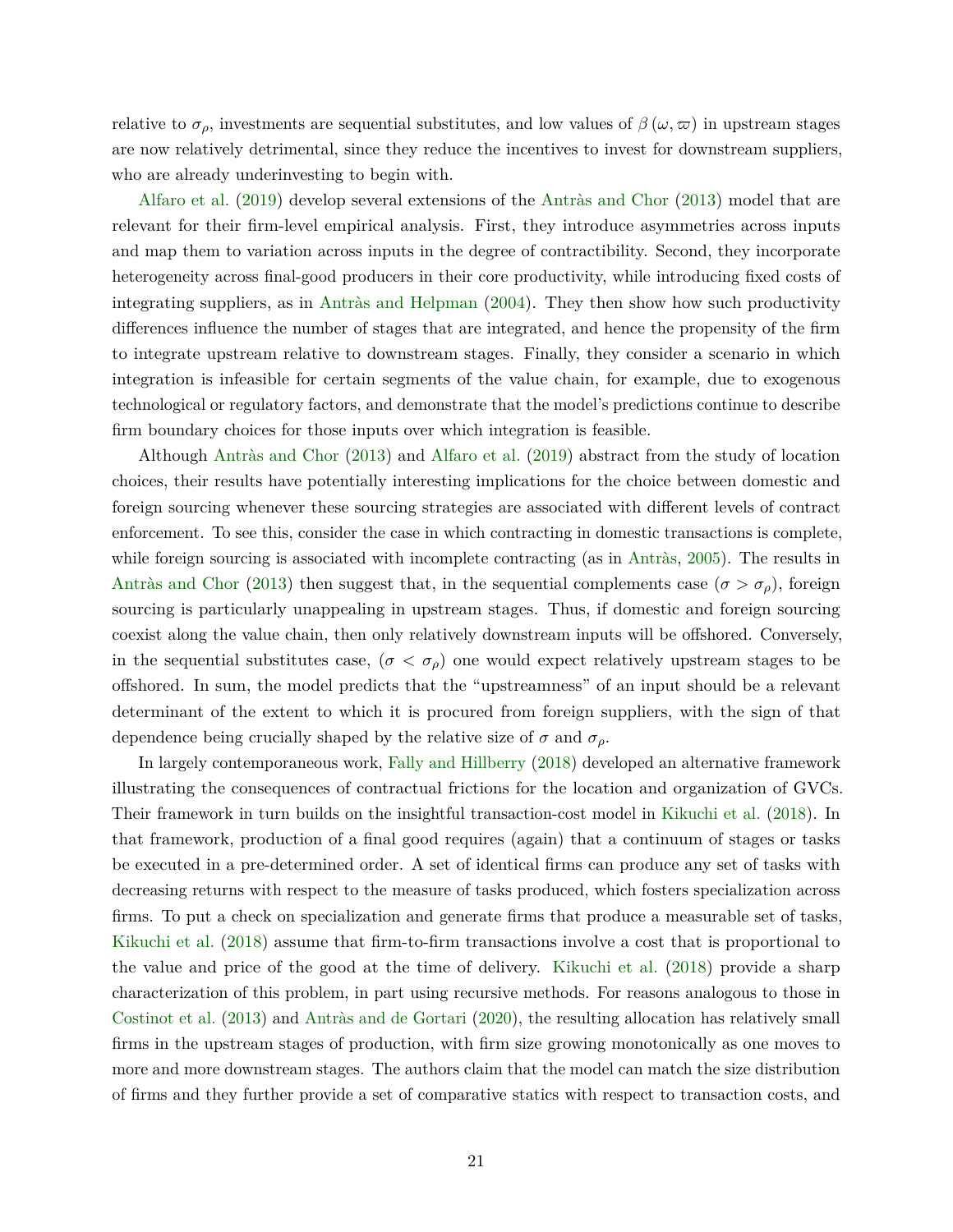parameters of the cost function. [Fally and Hillberry](#page-35-0) [\(2018\)](#page-35-0) extend this setup to an international setting with costly trade, and develop implications for within-chain comparative advantage. [Fally](#page-35-0) [and Hillberry](#page-35-0) [\(2018\)](#page-35-0) demonstrate that their framework delivers a positive relationship between a country-industry pair's upstreamness measure and its gross-output-to-value-added ratio, and they provide empirical evidence consistent with it.

# **B.9 Search Frictions and Relational Contracting**

# **B.9.1 Search Frictions**

The standard way to model these frictions is by assuming that the type of fixed-cost investments firms incur to match with GVC partners, as modelled in Sections [5.1.1,](#page-0-0) [5.1.2](#page-0-0) and [5.1.3,](#page-0-0) only deliver matches with a probability governed by the relative mass of firms searching for matches in both sides of the market. The work of [Grossman and Helpman](#page-35-0) [\(2005\)](#page-35-0) constitute an early contribution to this literature in a simple two-country general equilibrium model, while in more recent work, [Eaton et al.](#page-34-0) [\(2014\)](#page-34-0), [Allen](#page-32-0) [\(2014\)](#page-32-0), [Krolikowski and McCallum](#page-36-0) [\(2018\)](#page-36-0) and [Lenoir et al.](#page-36-0) [\(2019\)](#page-36-0) adopt a similar approach in more complex, multi-country quantifiable models.<sup>13</sup>

The introduction of search frictions enriches the set of predictions emanating from models of firm-level GVC participation. Without delving into the technical details of these models, we would highlight four main new sets of insights. First, other things equal, it is clear that search frictions reduce the attractiveness of engaging in GVC activity, and might lead some firms to opt out of it when they would have found it profitable to participate in the absence of these frictions. This in turn carries consequences for the welfare responses to trade shocks and for the trade elasticity, relative to models without search frictions (see [Krolikowski and McCallum,](#page-36-0) [2018\)](#page-36-0). Second, in the presence of increasing returns in the matching function, this line of models can generate multiple equilibria and *waves* of GVC participation, as the entry of some firms may generate positive spillovers on the entry of other firms (see [McLaren,](#page-36-0) [2000;](#page-36-0) [Grossman and Helpman,](#page-35-0) [2002\)](#page-35-0). Third, because the fixed costs associated with matching with other producers are sunk in nature, this line of models also tends to feature hysteresis in the margins of trade (see [Eaton et al.,](#page-34-0) [2014\)](#page-34-0), which in turn has implications for how the geography of GVCs responds to shocks, such as the current COVID-19 pandemic (see [Antràs,](#page-32-0) [2020\)](#page-32-0). Fourth, this hysteresis can also be interpreted as a form of lock-in effect, which binds buyer-seller pairs together, and thus aggravates the type of contractual frictions outlined in Sections [5.3.1](#page-0-0) and [5.3.2.](#page-0-0)

A natural way to reduce search frictions in finding suitable GVC partners is to rely on specialized intermediaries. It is thus not surprising that recent work on intermediation in international trade has also developed frameworks in which search frictions are prominent, as in the work of [Antràs](#page-32-0) [and Costinot](#page-32-0) [\(2011\)](#page-32-0), [Dasgupta and Mondria](#page-34-0) [\(2018\)](#page-34-0), or [Startz](#page-37-0) [\(2016\)](#page-37-0).

<sup>&</sup>lt;sup>13</sup>See also [McLaren](#page-36-0) [\(2000\)](#page-36-0) and [Grossman and Helpman](#page-35-0) [\(2002\)](#page-35-0) for even earlier contributions with search frictions. Other authors refer to the costs of matching as search costs – see [Monarch](#page-37-0) [\(2020\)](#page-32-0) or [Antràs et al.](#page-32-0) (2020)– but in this section we focus attention on settings in which the probability of a match is a function of the sets of agents searching.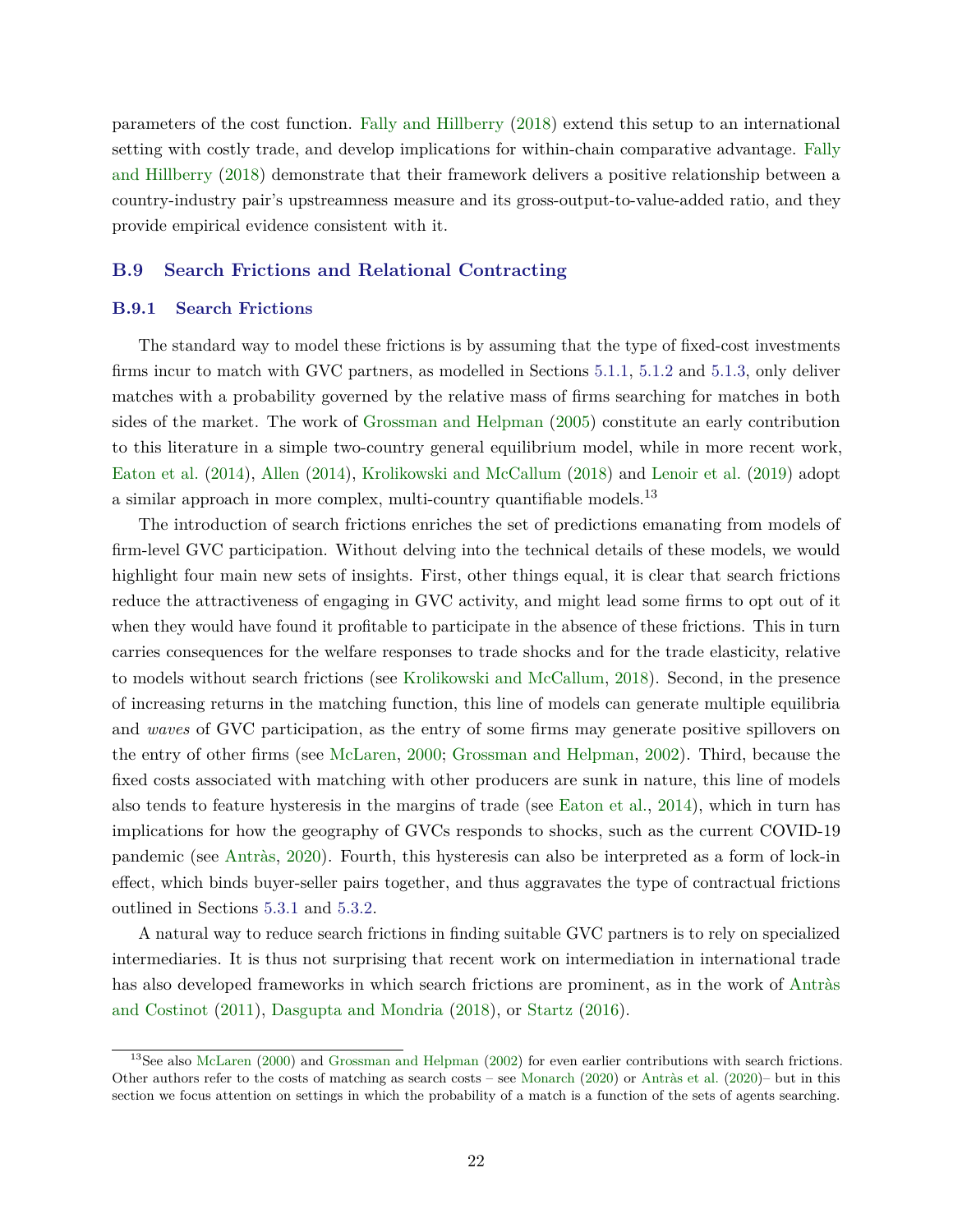#### **B.9.2 Relational Contracting**

As we have argued in Sections [5.3.1](#page-0-0) and [5.3.2,](#page-0-0) the relational nature of GVCs highlights the role of institutional quality as a significant determinant of GVC participation. Nevertheless, the same forces that make relational GVCs rely intensively on institutional quality, such as the lock-in effects created by relationship-specific investments and by search frictions, also make GVC links particularly "sticky", which fosters the emergence of reputational mechanisms of cooperation which might partly substitute for the absence of formal contracting.

An extreme version of this type of relational contracting arises when parties involved in a GVC altogether bypass the market mechanism and decide to transact within firm boundaries, as in the work outlined in Sections [5.3.1](#page-0-0) and [5.3.2.](#page-0-0) Nevertheless, the internalization of transactions in a GVC is just one of the many organizational responses to the contractual vagaries associated with cross-border transactions. In an influential study in the management literature, [Gereffi et al.](#page-35-0) [\(2005\)](#page-35-0) elaborate on a much more extensive taxonomy of potential governance forms within GVCs, and various researchers have built on their work to shed light on the relative prevalence of these governance forms through a number of interesting case studies (see [Van Biesebroeck and Schmitt,](#page-37-0) [2020,](#page-37-0) for a recent example in the economics literature).

Because trade economists typically favor modes of governance that can be identified in the data across various industries, the literature in international trade has largely focus on exploring the emergence and consequences of relational contracting. This is perceived as an intermediate option between vertically integrated GVC links and spot market transactions with suppliers. We reviewed the burgeoning empirical trade literature on relational contracting in Section [3.3.](#page-0-0) Here, we simply outline some of the theoretical insights from that literature.

It is useful to begin by identify two broad approaches to modeling how relational contracting shapes GVC participation and trade flows. The first approach, which one might call the "adverse selection" approach, considers environments in which certain GVC participants – say buyers – come in two fixed types: honest and dishonest. Honest buyers always honor contracts (say paying for the delivered goods), even when the contractual environment is weak and cannot always impose penalties on misbehavior. On the other hand, dishonest agents misbehave when given a chance, which in these models occurs with certain probability. In this environment, repeated contracting allows sellers to better learn and identify whether buyers are honest or dishonest. More precisely, starting from a prior, sellers update their belief of the buyer being honest as long as no misbehavior is observed in equilibrium. Yet, when misbehavior is observed, sellers immediate infer they are dealing with a dishonest buyer, and optimally discontinue the relationship. This line of models is developed in [Antràs and Foley](#page-32-0) [\(2015\)](#page-32-0) and [Araujo et al.](#page-33-0) [\(2016\)](#page-33-0), and it has been further developed and taken to the data by [Monarch and Schmidt-Eisenlohr](#page-37-0) [\(2017\)](#page-37-0), a paper we discussed in some detail in Section [3.3.](#page-0-0) A distinguishing feature of these line of models are that they naturally generate an increasing volume of trade as relationship age increases, with the rate of growth in firm-to-firm trade being larger, the weaker the contractual environment.

A second line of models, which we can refer to as "moral hazard" approaches are more in line with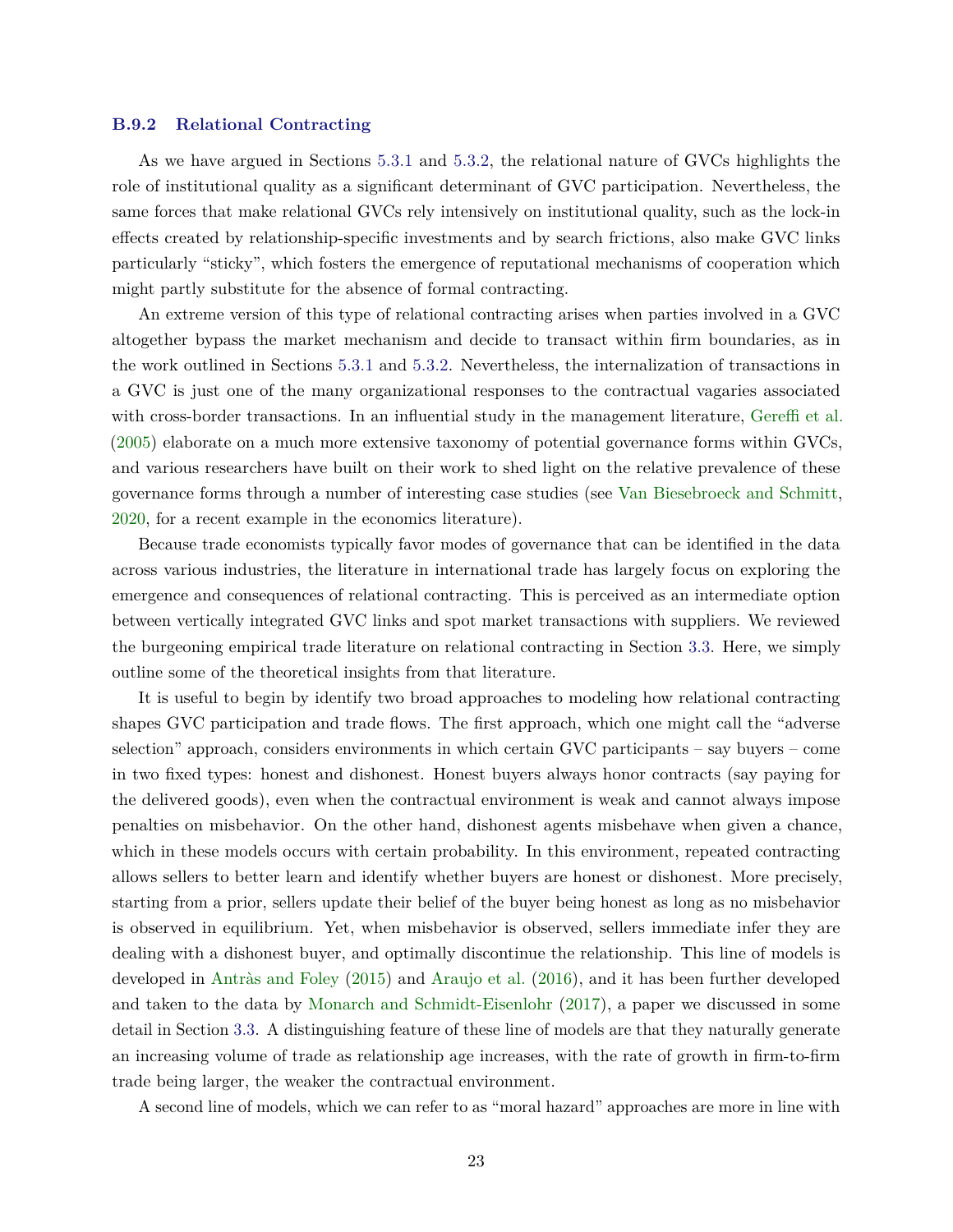the models of contractual frictions reviewed in sections [5.3.1](#page-0-0) and [5.3.2.](#page-0-0) These frameworks build on the relational contracting literature (see [MacLeod and Malcomson,](#page-36-0) [1989;](#page-36-0) [Levin,](#page-36-0) [2003;](#page-36-0) [Board,](#page-33-0) [2011\)](#page-33-0), in which agents undertake noncontractible investments, and in which repeated interactions may allow them to sustain cooperation under the threat of reversion to a non-cooperative equilibrium. This literature is largely concerned with characterizing the range of parameter values for which cooperation can be sustained. A particularly noteworthy contribution is the work of [Defever et al.](#page-34-0) [\(2016\)](#page-34-0) who study a model of global sourcing (or backward GVC participation) very much in the spirit of the double-sided holdup problem in [Antràs](#page-32-0) [\(2003\)](#page-32-0), [Antràs and Helpman](#page-32-0) [\(2004\)](#page-32-0) and [Chor and Ma](#page-34-0) [\(2020\)](#page-34-0) (see Section [5.3.1\)](#page-0-0). An intuitive insight from these models is that relational contracting is more likely to be used whenever agents are relatively patient, in which case the costs of reverting to a non-cooperative equilibrium are higher. Less trivially, these frameworks also illustrate how weak contracting, by depressing the payoffs under non-cooperation, renders relational cooperation more beneficial. In this sense, formal and informal contracting appear to be substitutes. An unappealing (or counterfactual) implication of these line of frameworks – at least in their most stripped-down form – is that they tend to general first-best investment levels and trade volumes from the onset of a relationship. To remedy this, some authors such as [Macchiavello and Morjaria](#page-36-0) [\(2015\)](#page-36-0), have considered environments that blend the adverse selection and moral hazard approaches.<sup>14</sup>

In closing, it is also worth mentioning some theoretical work, building on [Baker et al.](#page-33-0) [\(2002\)](#page-33-0), that has developed frameworks in which firms not only choose between engaging in spot versus relational contracting, but also consider the possibility of internalizing transactions, as in the work reviewed in Sections [5.3.1](#page-0-0) and [5.3.2.](#page-0-0) Notable contributions to this literature include the work of [Kukharskyy](#page-36-0) [\(2016\)](#page-36-0) and [Kamal and Tang](#page-36-0) [\(2014\)](#page-36-0).

# **C Trade Policy in the Age of GVCs**

#### **C.1 Effective Rate of Protection and Tariff Escalation**

[Corden](#page-34-0) [\(1966\)](#page-34-0)'s definition of the effective rate of protection is "*the percentage increase in value added per unit in an economic activity which is made possible by the tariff structure relative to the situation in the absence of tariffs*" (p. 222). To formally study this concept, consider a simple partial-equilibrium environment in which final output in a given industry is produced with local value added and with a bundle of intermediate inputs, as in many of the models studied in previous sections. It is assumed that local value added subsumes any usage of local intermediate inputs, so the bundle of intermediate inputs is imported from the rest of the world. Assuming zero profits, we have:

$$
p_F = v a_v + p_I a_I,
$$

where  $p_F$  is the price of the final good,  $a_v$  and  $a_I$  are the unit value added and input-bundle requirements, and  $v$  and  $p_I$  are the prices for value added and the input bundle.

 $14$ See [Gil](#page-35-0) [\(2011\)](#page-35-0) for a study of the interplay between formal and informal contracting in the context of the movie industry.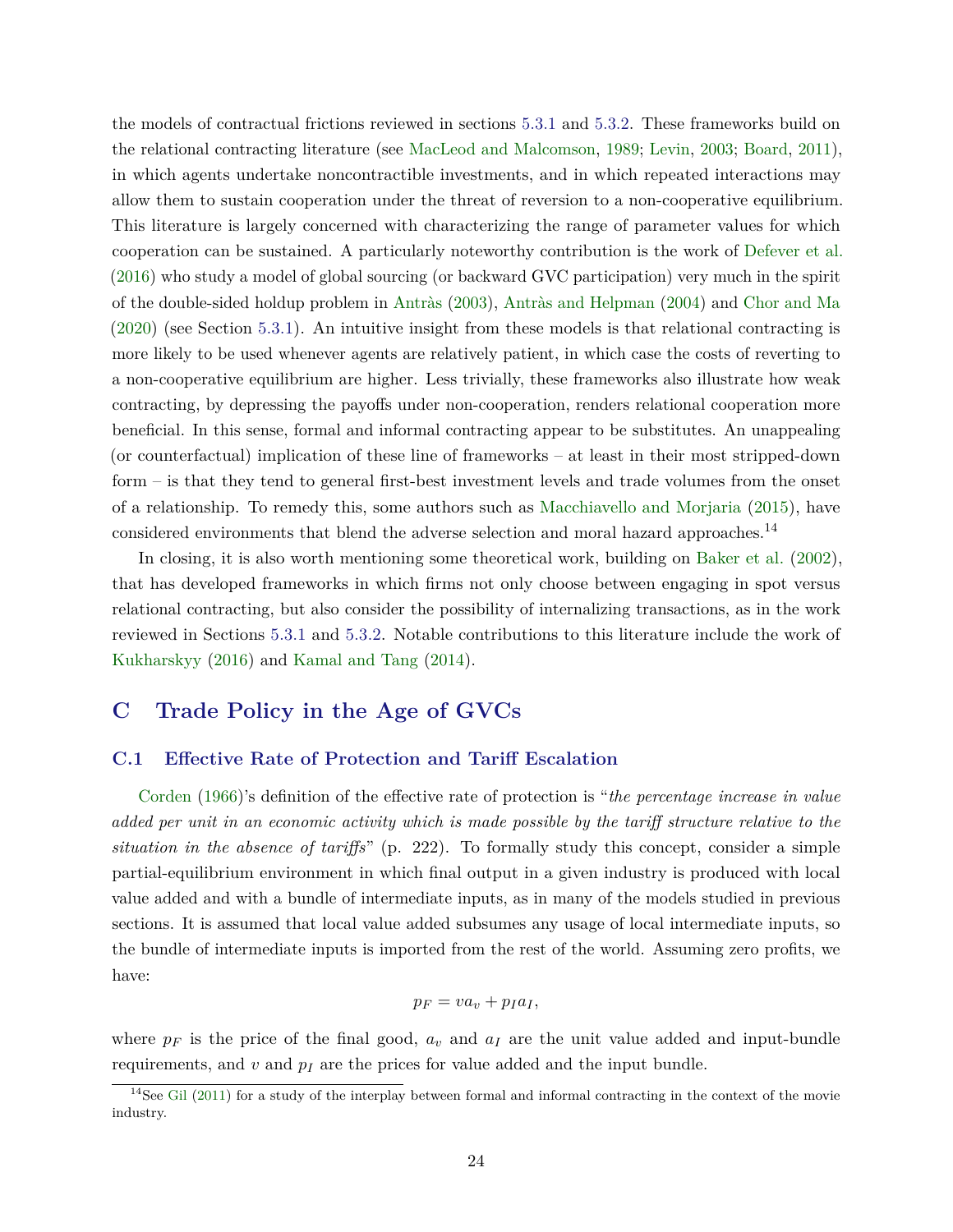Suppose that the country under study is a small open-economy, so in an untaxed equilibrium, we have that  $p_F$  and  $p_I$  correspond to the world prices for these inputs. Now, consider the implications of levying ad-valorem import tariffs  $t_F$  on the final good, and  $t_I$  on the input bundle. Given the small-country assumption, the price of the final good will increase to  $p'_F = t_F p_F$ , while the price of the input bundle, will rise to  $p'_I = t_I p_I$ . Naturally, such protection will benefit local value added in that sector, which can see its remuneration rise. But, by how much? Holding  $a_v$  and  $a_I$  constant, it is straightforward to see that *v* can increase by:

$$
\frac{v'}{v} = t_F + (t_F - t_I) \frac{p_I a_I}{v a_v}.
$$
\n(C.1)

The effective rate of protection is thus higher than  $t_F$  provided that  $t_F > t_I$ , and is also increasing in the importance of inputs in production. As an example, if imported inputs are untaxed, and the ratio of value added to gross output is 1*/*2, as roughly observed in the data, the effective rate of protection is *twice* that implied by the tariff on final goods. Furthermore, it is straightforward to extend formula (C.1) to the case of multiple intermediate inputs indexed by *s*, facing heterogeneous tariffs levels:

$$
\frac{v'}{v} = t_F + \sum_{s} \left( t_F - t_s \right) \frac{p_s a_s}{v a_v}.\tag{C.2}
$$

# **C.2 Baseline: A Simple Roundabout Model**

Consider the effects of Home levying a vector of trade taxes  $\mathbf{t} = (t_{1,...}, t_{S})$  that generate a wedge between domestic and world prices. Notice that tariff levels (and associated price wedges  $p_s - p_s^*$ ) are the same regardless of whether the good is being imported as a final good or as an intermediate input. Maximizing  $W(\mathbf{p}, \mathbf{p}^*)$  with respect to  $t_s$  yields:

$$
\sum_{r=1}^{S} \left( \sum_{t=1}^{S} \frac{\partial \Pi_t(\mathbf{p})}{\partial p_r} + \frac{\partial S_r(p_r)}{\partial p_r} \right) \times \frac{\partial p_r}{\partial t_s} + \sum_{r=1}^{S} \left( \frac{\partial p_r}{\partial t_s} - \frac{\partial p_r^*}{\partial t_s} \right) \times m_r(\mathbf{p}) + \sum_{r=1}^{S} (p_r - p_r^*) \sum_{t=1}^{S} \frac{\partial m_r(\mathbf{p})}{\partial p_t} \times \frac{\partial p_t}{\partial t_s} = 0.
$$

Noting that  $\partial S_r(p_r) / \partial p_r = -c_r(p_r)$ , and that:

$$
\sum_{t=1}^{S} \frac{\partial \Pi_t(\mathbf{p})}{\partial p_r} = x_r(\mathbf{p}) - \sum_{t=1}^{S} a_{rt} x_t(\mathbf{p}),
$$

we can simplify the above expression to:

$$
-\sum_{r=1}^{S} \frac{\partial p_r^*}{\partial t_s} m_r(\mathbf{p}) + \sum_{r=1}^{S} (p_r - p_r^*) \sum_{t=1}^{S} \frac{\partial m_r(\mathbf{p})}{\partial p_t} \times \frac{\partial p_t}{\partial t_s} = 0.
$$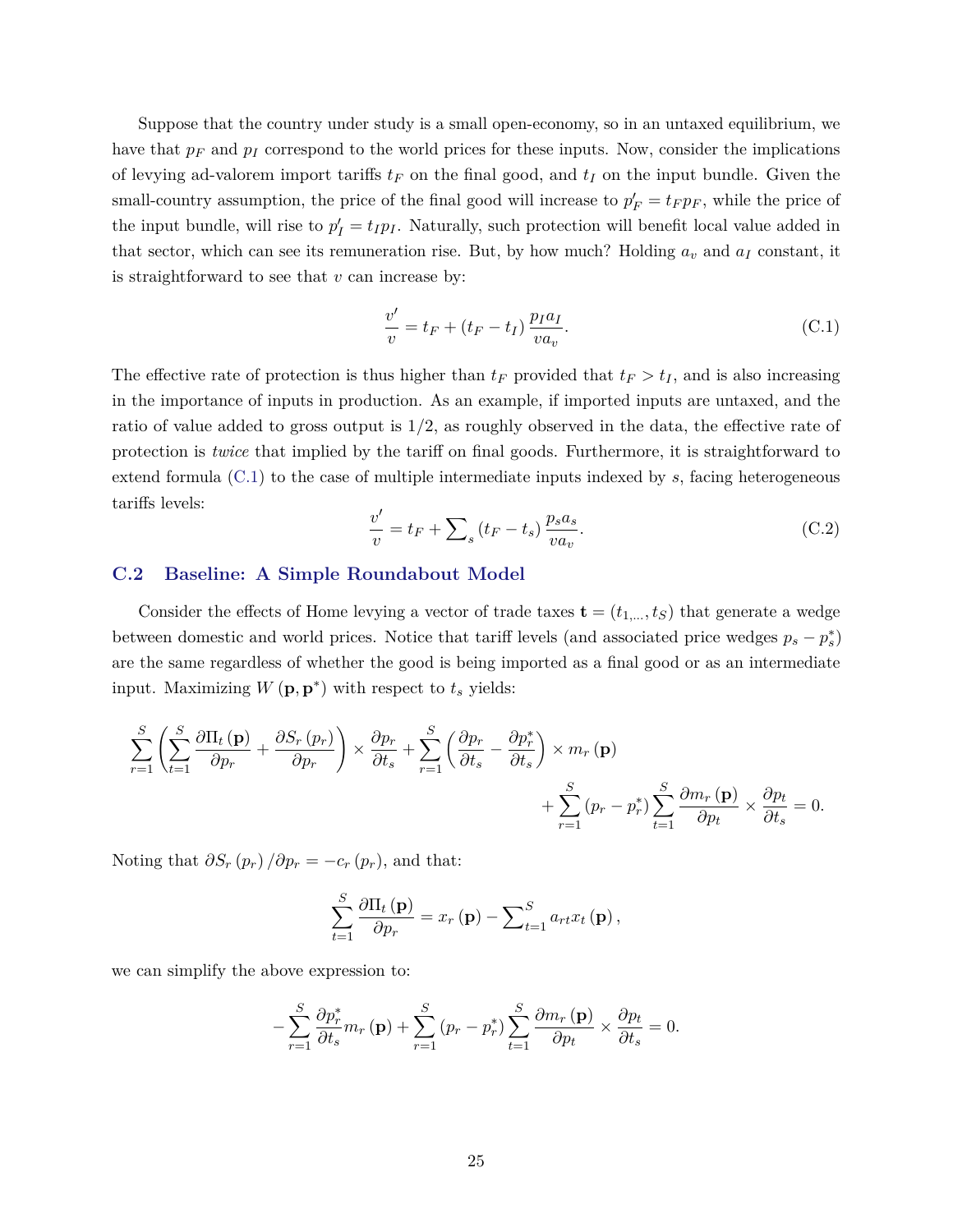<span id="page-25-0"></span>Next noting that goods market clearing imposes  $m_r(\mathbf{p}) = -m_r^*(\mathbf{p}^*)$ , we can further simplify this to:

$$
\sum_{r=1}^{S} \frac{\partial p_r^*}{\partial t_s} m_r^* (\mathbf{p}^*) = \sum_{r=1}^{S} (p_r - p_r^*) \sum_{t=1}^{S} \frac{\partial m_r^* (\mathbf{p}^*)}{\partial p_t^*} \frac{\partial p_t^*}{\partial t_s},
$$

which is equation [\(31\)](#page-0-0) in the main text.

# **C.3 Tariffs on Final Goods and on Inputs in Competitive Economies**

In this Appendix, we fill in the details of the competitive model with a final-good and input sector, other than the outside good sector 0. Sector *F* produces a good that is only consumed as a final good, while sector *I* produces a good that is only used as an input in production. In terms of the more general model in Section [6.2,](#page-0-0) this is simply a special case with  $S = \{F, I\}$ ,  $S_I(p_I) = 0$ , and rent functions:

$$
\Pi_F (p_F, p_I) = (p_F - ap_I) x_F - \ell_F \n\Pi_I (p_I) = p_I x_I - \ell_I.
$$

Applying the formula in [\(31\)](#page-0-0), and simplifying the system under the assumption that  $\partial p_r^* / \partial t_s \neq 0$ for  $s, r \in \{F, I\}$ , we obtain:

$$
1 = (t_F - 1) \varepsilon_{F,X}^* + (t_I - 1) \frac{1}{m_F^* (\mathbf{p}^*)} \frac{\partial m_I^* (\mathbf{p}^*)}{\partial p_F^*}
$$
(C.3)

$$
1 = (t_F - 1) \frac{1}{m_I^* (\mathbf{p}^*)} \frac{\partial m_F^* (\mathbf{p}^*)}{\partial p_I^*} + (t_I - 1) \varepsilon_{I,X}^*,
$$
 (C.4)

where  $\varepsilon_{F,X}^*$  and  $\varepsilon_{I,X}^*$  are the sectoral foreign export supply elasticities.

As is clear from these expressions, the presence of vertical linkages introduces a deviation or wedge relative to the standard formula linking sectoral optimal tariffs to sectoral inverse foreign export supply elasticities. What is the nature and sign of this wedge? To shed light on this, we first note that  $m_F^* (\mathbf{p}^*) = c_F (\mathbf{p}^*) - x_F (\mathbf{p}^*)$  and  $m_I^* (\mathbf{p}^*) = ax_F (\mathbf{p}^*) - x_I (\mathbf{p}^*)$  imply:

$$
\begin{array}{rcl}\n\frac{\partial m_{I}^{*}\left(\mathbf{p}^{*}\right)}{\partial p_{F}^{*}} & = & a \frac{\partial x_{F}\left(\mathbf{p}^{*}\right)}{\partial p_{F}^{*}} \geq 0\\ \n\frac{\partial m_{F}^{*}\left(\mathbf{p}^{*}\right)}{\partial p_{I}^{*}} & = & -\frac{\partial x_{F}^{*}\left(\mathbf{p}^{*}\right)}{\partial p_{I}^{*}} \geq 0.\n\end{array}
$$

Intuitively, other things equal, an increase in the world price in sector *F* increases input demand in the RoW, thus increasing the RoW's net imports of inputs. Similarly, an increase in the world input price decreases the return to final-good production, decreasing RoW final-good output, and thus increasing the net imports of final goods.

Having signed these cross-effects, we can now return to equations  $(C.3)$  and  $(C.4)$  and note that the manner in which vertical linkages affect optimal tariffs depends on subtle aspects of the environment. To see this, note that if the Home country is importing goods *F* and *I*, then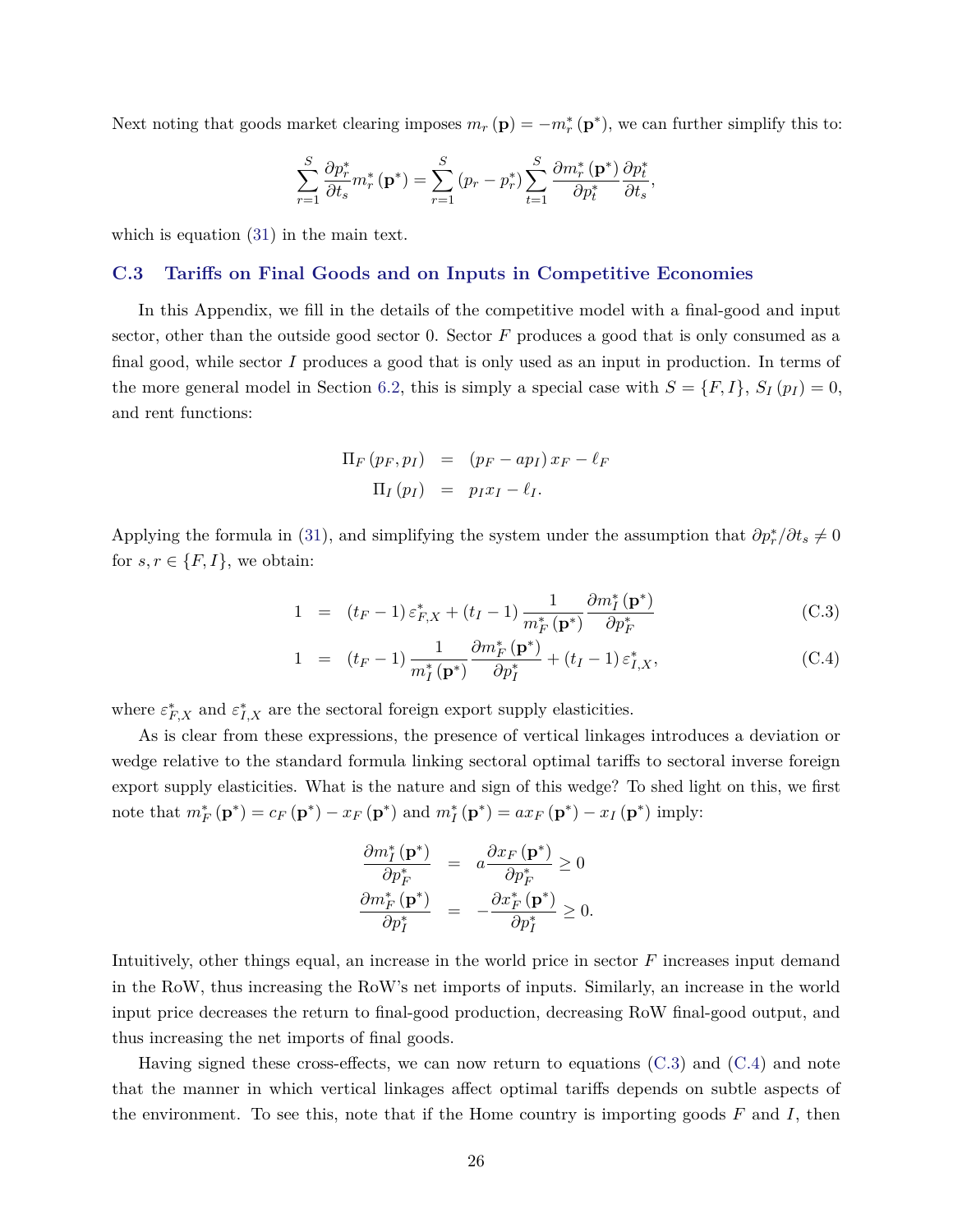$m_F^* (\mathbf{p}^*)$  < 0 and  $m_I^* (\mathbf{p}^*)$  < 0, and we necessarily have  $t_F - 1 > 1/\varepsilon_{F,X}^*$  and  $t_I - 1 > 1/\varepsilon_{I,X}^*$ . The intuition is as follows: a final-good tariff provides the standard terms-of-trade gain, but in addition, by lowering the world price of the final good, it reduces the demand for intermediate inputs. This in turn reduces the world price of intermediate inputs, which affords an additional terms-of-trade gain, given that Home also imports inputs. Similarly, levying an import tariff on inputs not only affords the standard terms-of-trade gain, but the reduction in the world price of inputs, leads to an increase in the production of final-goods abroad, which reduces the world price of final goods as well, leading to an additional terms-of-trade gain when the Home country also imports final goods.

In sum, when Home imports both goods, vertical linkages lead to *higher* final-good tariffs and *higher* input tariffs than if these sectors were setting optimal tariffs based on the standard inverse-elasticity formula. Whether the wedge is higher or lower for final goods or for intermediates is less clear, however. With our assumption that inputs are used in fixed proportions, it turns out that  $\partial m_I^* (\mathbf{p}^*) / \partial p_F^* = \partial m_F^* (\mathbf{p}^*) / \partial p_I^*$ , and the model generates tariff escalation whenever: (i) inverse export supply elasticities are (weakly) higher for final goods than for inputs; and (ii) net imports of intermediate inputs are higher than net imports of final goods.

The above results rely, however, on Home importing both final-goods and inputs in the industry under study. If, for instance, Home is a net exporter of inputs, we have  $m_I^* (\mathbf{p}^*) > 0$ , and thus, as long as  $t_F > 1$ , equation [\(C.4\)](#page-25-0) implies that we must have  $(t_I - 1) \varepsilon_{I,X}^* < 1$ , and because  $\varepsilon_{I,X}^* < 0$ , this implies  $0 > t_I - 1 > 1/\varepsilon_{I,X}^*$ . Thus, Home sets a *lower* export tax on inputs than it would do under the standard formula. Now, from equation [\(C.3\)](#page-25-0),  $t_I < 1$  and  $m_F^* (\mathbf{p}^*) < 0$  imply  $(t_F - 1) < 1/\varepsilon_{F,X}^*$ , and thus Home also sets a *lower* import tariff on final goods whenever Home is a net exporter of inputs. The intuition is as follows: by levying an import tariff on final goods, Home reduces the world price of final goods, thereby reducing the demand for inputs in the RoW. This puts downward pressure on the world price of inputs, which constitutes a terms-of-trade loss for Home.

Following analogous steps, one can show that Home will also set a lower export tax on final goods and a lower import tariff on inputs whenever Home exports final goods and imports inputs. And, finally, when Home is a net exporter of both goods, it will choose to set higher export taxes on both goods than it would under the standard inverse elasticity formula.

The bottom line of all this discussion is that even in a simple world with just two goods and an outside sector, how vertical linkages affect the level of optimal tariffs very much depends on the pattern of trade.

#### **C.4 Political Economy, Lobbying Competition and Tariff Escalation**

The main result in [Cadot et al.](#page-33-0) [\(2004\)](#page-33-0) can be precisely formalized as follows. Suppose that the policy-maker envisions levying a tariff in only one sector *s*, so  $p_r = p_r^*$  for all  $r \neq s$ . Then equation [\(34\)](#page-0-0) simplifies to:

$$
\frac{t_s - 1}{t_s} = \frac{\lambda}{\varepsilon_{s,M}} \frac{x_s - \sum_{t=1}^S a_{sr} x_r}{m_s},
$$

and thus tariffs are higher the larger is  $\lambda$ , the lower the import demand elasticity  $\varepsilon_{s,M}$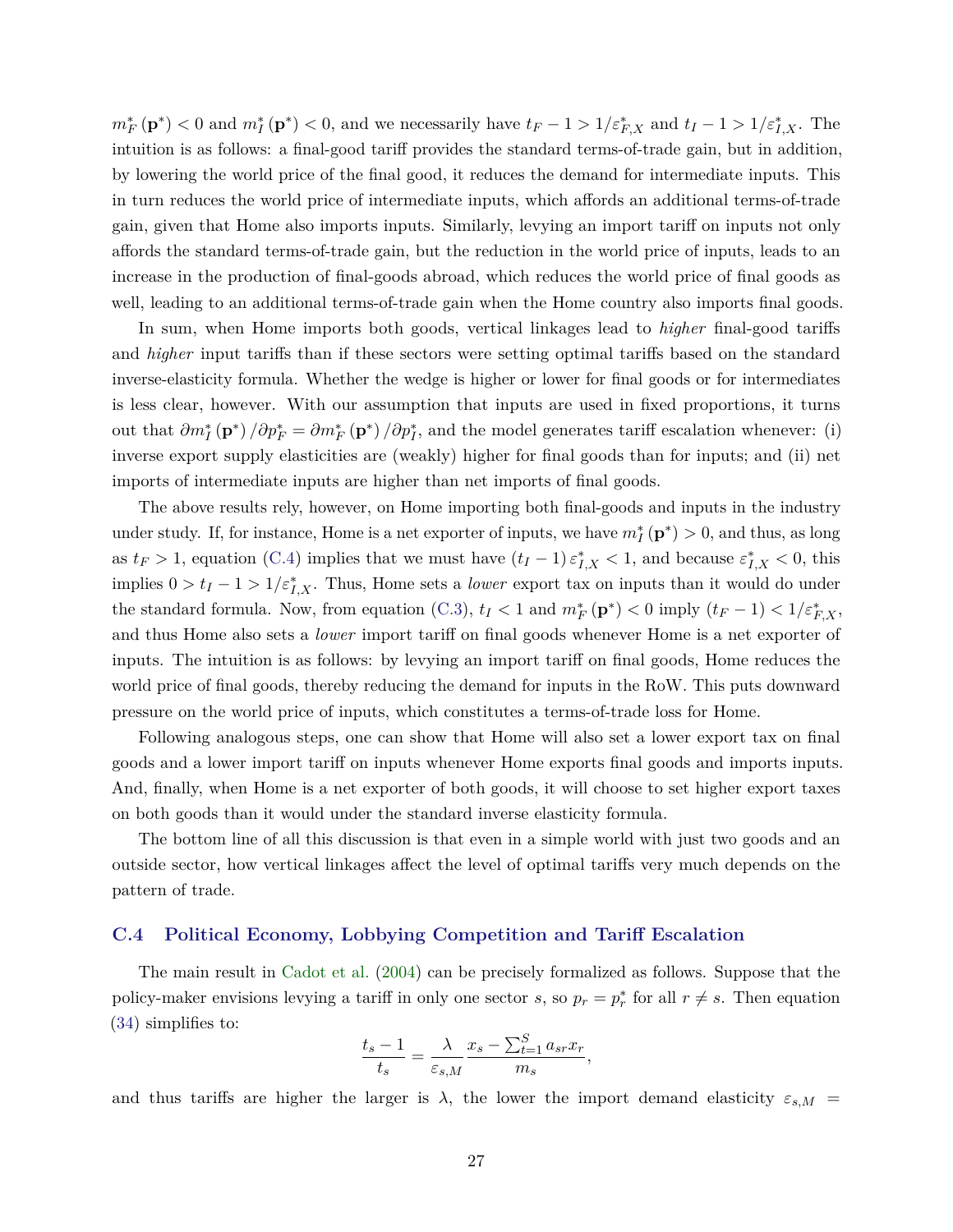− (*∂ms/∂ps*) (*ps/ms*), and the larger the ratio of final-good sales relative to total imports in the sector (rather than the standard import penetration ratio, as in the literature without input-output links).

When the policy maker chooses positive protection in various sectors, matters become more complicated due to the second-best effect of tariffs working through tariff revenue. More specifically, when raising a tariff  $t_s$ , output  $x_r$  in sectors using  $x_s$  as an input will be depressed, which will tend to increase imports in those sectors and generate higher tariff revenue, a force that works against the model producing tariff escalation.<sup>15</sup> Indeed, this is precisely the mechanism that leads [Gawande](#page-35-0) [and Bandyopadhyay](#page-35-0) [\(2000\)](#page-35-0) and [McCalman](#page-36-0) [\(2004\)](#page-36-0) to derive a positive effect of upstream tariffs on downstream tariffs in models in which lobbying is *only* carried out by downstream producers. These same authors, as well as [Erbahar and Zi](#page-35-0) [\(2017\)](#page-35-0) more recently, provide empirical evidence supporting the relevance of this *cascading* trade protection.

Despite these conflicting effects, [Cadot et al.](#page-33-0) [\(2004\)](#page-33-0) perform numerical simulations of a variant of this model, and they show that the cross-industry tariff revenue term in [\(34\)](#page-0-0) is quantitatively small, and thus the model delivers implications consistent with data. Further empirical evidence consistent with a model of lobby competition with upstream and downstream sectors is provided in [Gawande et al.](#page-35-0) [\(2012\)](#page-35-0). Using tariff, trade and input-output data from 42 countries at different levels of development, [Gawande et al.](#page-35-0) [\(2012\)](#page-35-0) show that country- and sector-specific tariffs are decreasing in the extent to which that country-sector's output is used as an input in other sectors. Furthermore, taking into account counterlobbying forces, leads to estimates of  $\lambda$  that are higher than when estimating models without such counterlobbying, such as [Grossman and Helpman](#page-35-0) [\(1994\)](#page-35-0)'s "protection for sale" model (see [Goldberg and Maggi,](#page-35-0) [1999\)](#page-35-0). Intuitively, the standard model can only justify low tariffs via a low weight placed on lobbying contributions (which maps to  $\lambda$  above), and thus a higher weight on social welfare. Meanwhile, the model with input-output links is consistent with a higher value of  $\lambda$  leading to lower tariffs on account of counterlobbying forces, and thus the implied benevolence of the policy-maker is diminished.

# **C.5 Value Added Approach**

Under the assumptions in the value added approach of [Blanchard et al.](#page-33-0) [\(2016\)](#page-33-0) outlined in Section [6.5,](#page-0-0) the sector-specific capital at Home and in Foreign now earn:

$$
\Pi_F (p_F, p_{IFor}) = p_F x_F - p_{IFor} x_{IFor} - \ell_F
$$
  

$$
\Pi_F^* (p_F^*, p_{IDom}^*) = p_F^* x_F^* - p_{IDom}^* x_{IDom}^* - \ell_F^*,
$$

where  $x_{IFor}$  is the Foreign input used in Home production, and  $x_{IDom}^*$  is the Home input used in Foreign, and the corresponding prices for these inputs are  $p_{IFor}$  and  $p_{IDom}^*$ , respectively. For simplicity, we follow [Blanchard et al.](#page-33-0) [\(2016\)](#page-33-0) in assuming that these inputs are in fixed supply and

<sup>&</sup>lt;sup>15</sup>One way to shut down these effects – implicitly invoked by [Gawande et al.](#page-35-0) [\(2012\)](#page-35-0)– is to assume that technology combines sector-specific capital and labor in fixed proportions. In such case, sectoral output is fixed and independent of input or output prices in any sector.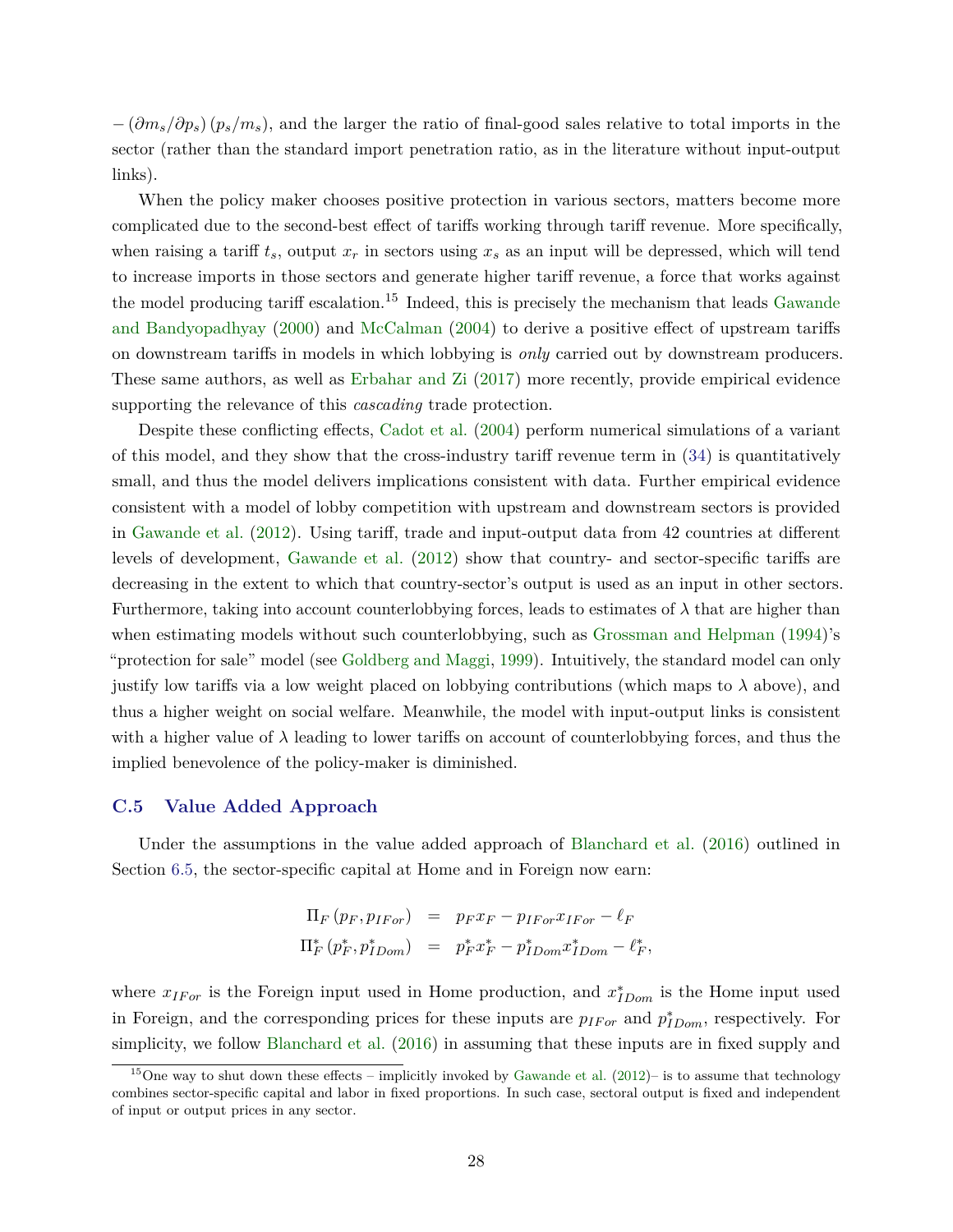remain untaxed, so the income obtained from selling these inputs is a pure rent given by:

$$
\Pi_I (p_{IDom}^*) = p_{IDom}^* x_{IDom}^*
$$
  

$$
\Pi_I^* (p_{IFor}) = p_{IFor} x_{IFor}.
$$

Welfare at Home is now given by:

$$
W\left(\mathbf{p},\mathbf{p}^{*}\right)=1+\Pi_{F}\left(p_{F},p_{IFor}\right)+\Pi_{I}\left(p_{IDom}^{*}\right)+S_{F}\left(p_{F}\right)+\left(p_{F}-p_{F}^{*}\right)\left(c_{F}\left(p_{F}\right)-x_{F}\left(p_{F}\right)\right),
$$

where  $\mathbf{p} = (p_F, p_{IFor})$  and  $\mathbf{p}^* = (p_F^*, p_{IDom}^*)$ . Note that because inputs are in fixed supply, changes in the price of the Foreign input have no effect on Home's final-good production, and thus we can write this output as  $x_F(p_F)$ .

We next consider the effects of levying an import tariff  $t_F$  on the final good. Differentiating *W* ( $\mathbf{p}, \mathbf{p}^*$ ) with respect to  $t_F$  and invoking  $m_F(\mathbf{p}) = -m_F^* (\mathbf{p})$  to simplify, delivers equation [\(35\)](#page-0-0) in the main text, namely:

$$
t_F - 1 = \frac{1}{\varepsilon_{F,X}^*} \left( 1 - \frac{p_{IFor} x_{IFor}}{p_F^* m_F} \xi_{For} - \frac{p_{IDom}^* x_{IDom}^*}{p_F^* m_F} \xi_{Dom}^* \right),
$$

where  $\varepsilon_{F,X}^*$  is the standard export supply elasticity, and  $\xi_{For}$  and  $\xi_{Dom}^*$  are positive terms.<sup>16</sup>

#### **C.6 Trade Policy and Relational GVCs**

In this Appendix, we overview work that has studied the implications and design of trade policy in environments with the distinguishing features of relational GVCs, namely, search frictions, customized production, and incomplete contracting. Do these features introduce novel reasons for trade policy intervention? And do they create new problems of global policy cooperation motivating international agreements with novel features?

To study these questions, we begin by considering a simple framework inspired by the work of [Antràs and Staiger](#page-33-0) [\(2012a\)](#page-33-0). We consider a three-country world with two "small" countries, Home and Foreign, and a large Rest of the World (RoW). This large RoW pins down the untaxed world price of a single homogeneous final good, which is used as the numéraire. Production of the final good requires a customized input *x*, and technology is summarized by a production function *y* (*x*), with  $y(0) = 0$ ,  $y'(x) > 0$ ,  $y''(x) < 0$ ,  $\lim_{x\to 0} y'(x) = +\infty$ , and  $\lim_{x\to \infty} y'(x) = 0$ . Home only produces final goods, while Foreign only produces intermediate inputs. The marginal cost of input production in Foreign (measured in terms of the numéraire) is constant and, through choice of the units in which inputs are measured, it is normalized to 1. This implies that the efficient level of input production *x <sup>E</sup>* absent any market imperfections, trade taxes or other trade barriers is implicitly characterized by  $y'(x^E) = 1$ .

It is assumed, however, that international contracts between suppliers and final-good producers

$$
^{16}\text{More specifically, }\xi_{For}\equiv\frac{(\partial p_{IFor}/\partial t_F)(t_F/p_{IFor})}{-(\partial p_F^*/\partial t_F)(t_F/p_F^*)}\text{ and }\xi_{Dom}^* \equiv\frac{-(\partial p_{IDom}^*/\partial t_F)(t_F/p_{IDom}^*)}{-(\partial p_F^*/\partial t_F)(t_F/p_F^*)}.
$$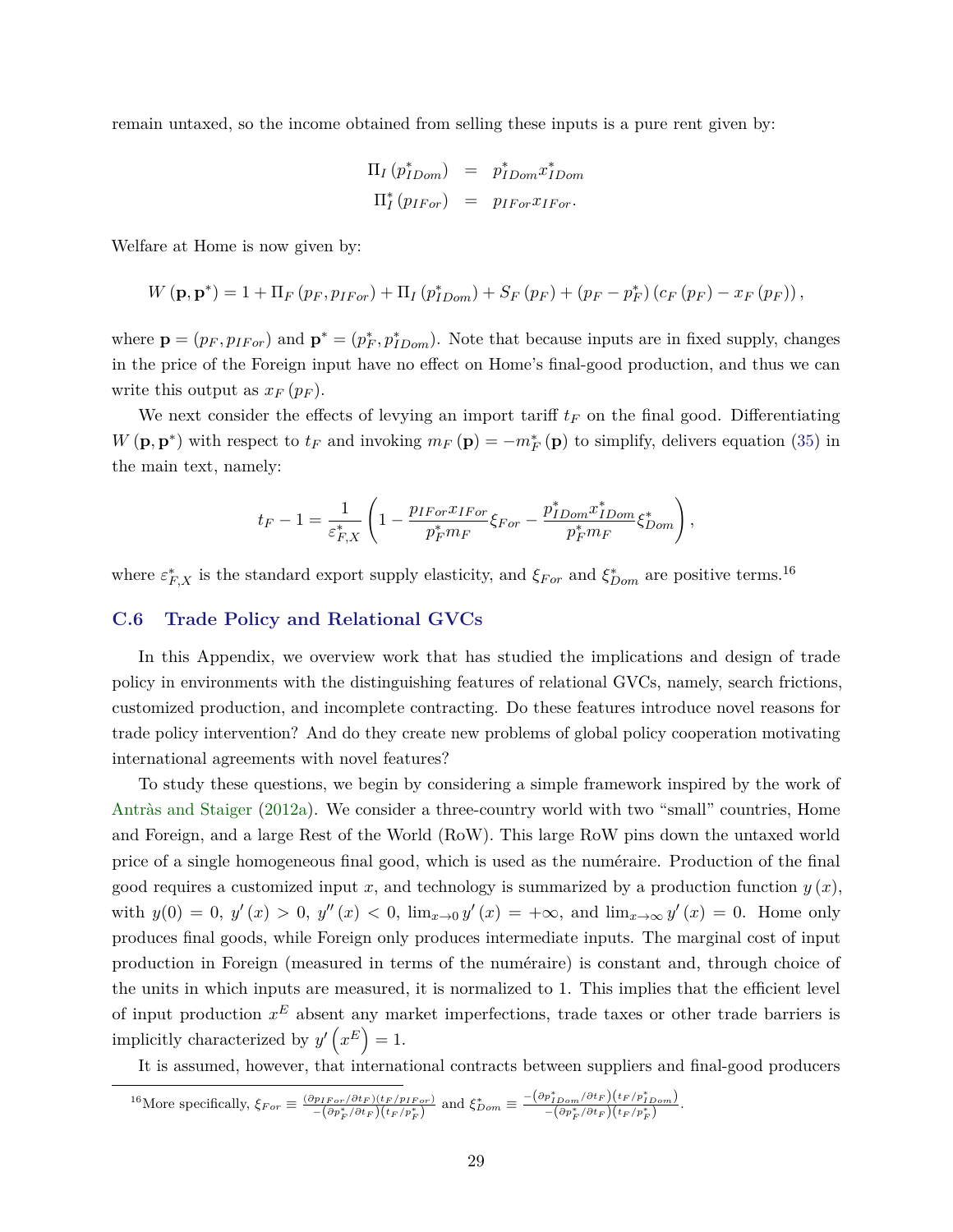<span id="page-29-0"></span>are incomplete, and so the terms of trade between input suppliers and final good producers are determined by bargaining ex post after investments in input supply have already been sunk. For now, this is the only market friction we introduce. In particular, there is a unit measure of final-good producers at Home, and a unit measure of input producers in Foreign, and they are costlessly matched in pair. We shall consider environments with search frictions below.

We assume that each country can set trade taxes or subsidies on both the input and the final good. Because Foreign will never find it optimal to tax the final good, we can focus on the final-good tariff  $t_F^H$  at Home, defined in specific terms, and the input tariffs  $t_x^H$  and  $t_x^F$  set by Home and Foreign, also in specific terms. How do these instruments shape international exchanges? To explore this, note that domestic price of the final good at Home will be  $1 + t_F^H$ , while the input tariffs will increase the marginal cost of delivering inputs from 1 to  $1 + t_x^H + t_x^F$ . Recalling that the cost *x* of producing *x* units is sunk at the time the producer and supplier reach an agreement, the surplus these agents bargain over is given by:

$$
S\left(x, t_F^H, t_x^H, t_x^F\right) = t_F^H y\left(x\right) - \left(t_x^H + t_x^F\right)x.
$$
 (C.5)

We take the extreme view that inputs are completely customized to final-good producers, and that final-good producers have no recourse to a secondary market, so that the breakup of a bargaining pair would result in a zero outside option for both producer and supplier. It would be straightforward to relax this assumption along the lines of [Ornelas and Turner](#page-37-0) [\(2008\)](#page-37-0) or [Antràs and Staiger](#page-33-0) [\(2012a\)](#page-33-0). In the bargaining, we assume that final-good producers obtain a share  $\beta$  of the surplus  $S(\cdot)$  in equation (C.5), while suppliers obtain the remaining share  $1 - \beta$ . Before they reach the bargaining stage, suppliers will then set a level of investment  $\tilde{x}$  that solves:

$$
(1 - \beta) \left( 1 + \tau_1^H \right) y'(\tilde{x}) = 1 + (1 - \beta) \left( t_x^H + t_x^F \right), \tag{C.6}
$$

which implicitly defines  $\tilde{x}(\tau_1^H, t_x^H, t_x^F)$ . It is clear from (C.6) that  $\tilde{x}$  is increasing in  $\tau_1^H$  and decreasing in the sum of  $\tau_x^H$  and  $\tau_x^F$ . Intuitively, incomplete contracting leads to rent-sharing between the producer and supplier, and the latter's incentives to invest tend to be higher whenever the surplus from investment is higher, that is when  $\tau_1^H$  is higher and when  $\tau_x^H$  and  $\tau_x^F$  is lower. [Antràs and](#page-33-0) [Staiger](#page-33-0) [\(2012a\)](#page-33-0) show that the positive dependence of  $\tilde{x}$  on  $\tau_1^H$  and the negative dependence of  $\tilde{x}$ on  $\tau_x^H$  and  $\tau_x^F$  hold for a variety of extensions of their framework featuring search frictions (see below), partial specificity, a secondary market for inputs, the existence of domestic input suppliers, two-sided holdup problems, and vertical integration, among others.

The result that input taxes – that is Home import tariffs on inputs or Foreign export taxes on inputs – reduce suppliers' investments is one of the key results in [Ornelas and Turner](#page-37-0) [\(2008\)](#page-37-0). They leverage this result and argue that trade liberalization, by reducing the holdup problem faced by suppliers leads to increases in trade flows that are above and beyond the standard increases in trade volumes predicted by models without contractual frictions.<sup>17</sup>

<sup>&</sup>lt;sup>17</sup>[Ornelas and Turner](#page-37-0) [\(2012\)](#page-37-0) instead develop a framework in which input tariffs may ammeliorate the holdup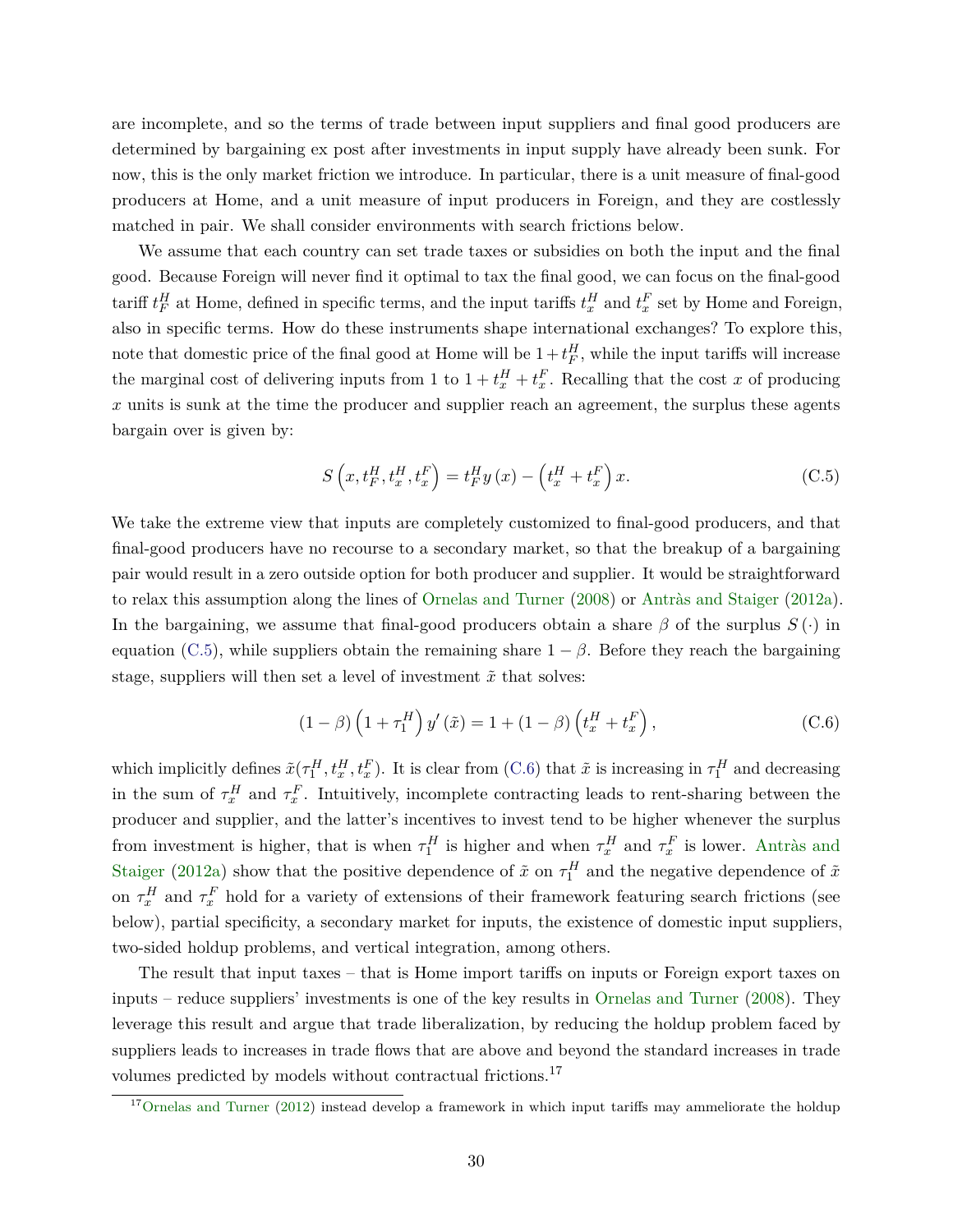Although it is clear that final-good tariffs ameliorate the holdup problem while input tariffs aggravate it, it is not clear from equation [\(C.6\)](#page-29-0) which trade policies will be socially efficient, and which ones will be unilaterally optimal from the point of view of the Home and Foreign governments. To answer these questions, one needs to take into account the effect of these policies on consumer surplus, producer surplus and tax revenue in each of the two countries. [Antràs and Staiger](#page-33-0) [\(2012a\)](#page-33-0) carry out such an analysis. They first show that an appropriate choice of input trade subsidies, combined with free trade in final goods, can fully resolve the international holdup problem and allow countries to attain the first-best. This is actually pretty straightforward to infer from equation [\(C.6\)](#page-29-0). Note that setting  $\tau_1^H = 0$  and  $t_x^H + t_x^F = -\beta/(1-\beta)$ , results in  $y'(\tilde{x}) = 1$ , and thus  $\tilde{x} = x^E$ . In sum, an appropriately chosen combination of input subsidies (provided by Home, Foreign or both) is sufficient to resolve the holdup problem, leaving no role for final-good tariffs to affect social welfare (remember that both Home and Foreign are small open economies).

[Antràs and Staiger](#page-33-0) [\(2012a\)](#page-33-0) next show that the Nash equilibrium policy choices of governments do not coincide with the internationally efficient policies, and they identify two dimensions of international inefficiency that arise under Nash policies. A first dimension is an inefficiently low input trade volume. Intuitively, input trade policy serves a dual role in this environment. On the one hand, as indicated above, subsidies to the exchange of intermediate inputs can help restore the volume of input trade toward its efficient level. On the other hand, input trade taxes can be used to redistribute surplus across countries, thereby shifting some of the cost of intervention on to trading partners.<sup>18</sup> A second dimension of inefficiency relates to the incentive of the Home government to also distort trade in the *final* good away from its free-trade level in order to reduce the domestic final good price and further shift bargaining surplus from foreign input suppliers to home final good producers.

[Antràs and Staiger](#page-33-0) [\(2012a\)](#page-33-0) then study the role of trade agreements in closing the gap between socially efficient and Nash equilibrium trade policy choices. Their key result is that the "shallow" focus on negotiations over market access advocated by the traditional terms-of-trade theory, is not effective in their setting. Instead, in the presence of bilaterally negotiated prices, effective trade agreements and the institutions that support them will have to evolve, from a market access focus toward a focus on deep integration, and from a reliance on simple and broadly-applied rules such as reciprocity and non-discrimination toward a collection of more individualized agreements that can better reflect member-specific idiosyncratic needs. These lessons very much resonate with the empirical results of [Orefice and Rocha](#page-37-0) [\(2014\)](#page-37-0) and [Laget et al.](#page-36-0) [\(2020\)](#page-36-0), documenting a relationship between the increased prevalence of deep integration (as measured by the number of policy areas covered in preferential trade agreements) and the rise of GVCs.<sup>19</sup>

problem of domestic suppliers. Intuitively, by raising the domestic price for a generic version of the goods they produce, an input can strengthen the bargaining power of suppliers and lead them to invest more.

<sup>&</sup>lt;sup>18</sup>For instance, although an export tax may reduce the incentive of foreign suppliers to invest, these suppliers will be able to pass part of the cost of the tax on to Home final-good producers in their ex-post bargaining.

<sup>&</sup>lt;sup>19</sup>Deep integration is often associated with provisions related to "behind-the-border" trade barriers such as competition policy, labor market regulation, consumer protection, environmental laws, movement of capital, or intellectual property rights protection.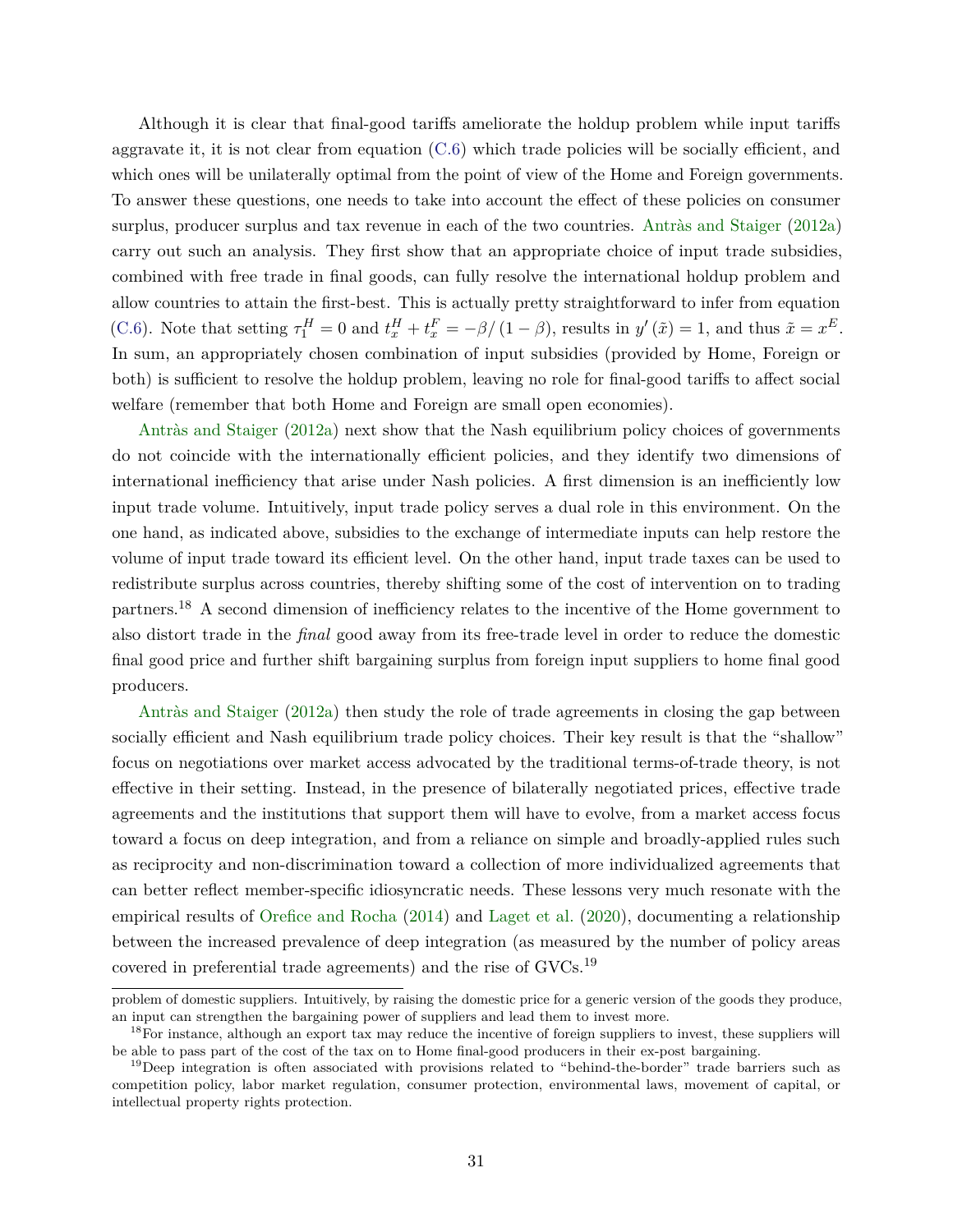Despite the above emphasis on holdup inefficiencies, [Antràs and Staiger](#page-33-0) [\(2012b\)](#page-33-0) clarified that the key aspect of the [Antràs and Staiger](#page-33-0) [\(2012a\)](#page-33-0) framework that delivers the need for "deeper" agreement is the fact that prices in international exchanges are not fully disciplined by market clearing conditions, and are instead bargained over. They further demonstrate that their main insights emerge in a much simpler framework without ex-ante investments but with search frictions in the matching between buyers and sellers. These matching frictions generate a lock-in effect that again leads to bargaining in international exchanges, with the resulting prices again not being fully disciplined by market clearing conditions.

The interplay between search frictions and trade policy takes a prominent role in the recent work by [Grossman and Helpman](#page-35-0) [\(2020\)](#page-35-0). Their framework shares some features with the work of [Ornelas and Turner](#page-37-0) [\(2008\)](#page-37-0), [Antràs and Staiger](#page-33-0) [\(2012a\)](#page-33-0) and [Antràs and Staiger](#page-33-0) [\(2012b\)](#page-33-0), but it is much richer in many dimensions, and it focuses on a different set of issues. The main goal of [Grossman and Helpman](#page-35-0) [\(2020\)](#page-35-0) is to study how input tariffs affect: (i) the incentives of final-good producers to search for suppliers in various countries; and: (ii) the bargaining between final-good producers and their various suppliers. In their framework, final-good producers assemble a bundle of intermediate inputs, and thus need to match with a continuum of suppliers. The productivity of these suppliers is in turn heterogeneous, but final-good producers do not learn that productivity until they are matched with a supplier. Because search costs are sunk in nature and the productivity of alternative matches is unknown, existing GVC relationships tend to be sticky in the model. As a result, relatively small unanticipated tariff changes do not lead to relocation of production, though in this case the tariffs can still cause contract renegotiations within existing matches due to the altered outside options of buyers in the presence of the tariffs. Large tariffs can overcome this stickiness and lead to the destruction of existing matches and the creation of new ones, either in the domestic economy or in other foreign countries.<sup>20</sup> The effects of input tariffs are ambiguous in their model and depend on various primitive parameters in rich ways, but numerical simulations of their model suggest that input tariffs are generally welfare reducing.

 $^{20}$ [Grossman and Helpman](#page-35-0) [\(2020\)](#page-35-0) also provide suggestive evidence of these relocation effects following the recent imposition of tariffs (many of them on inputs) by the Trump administration.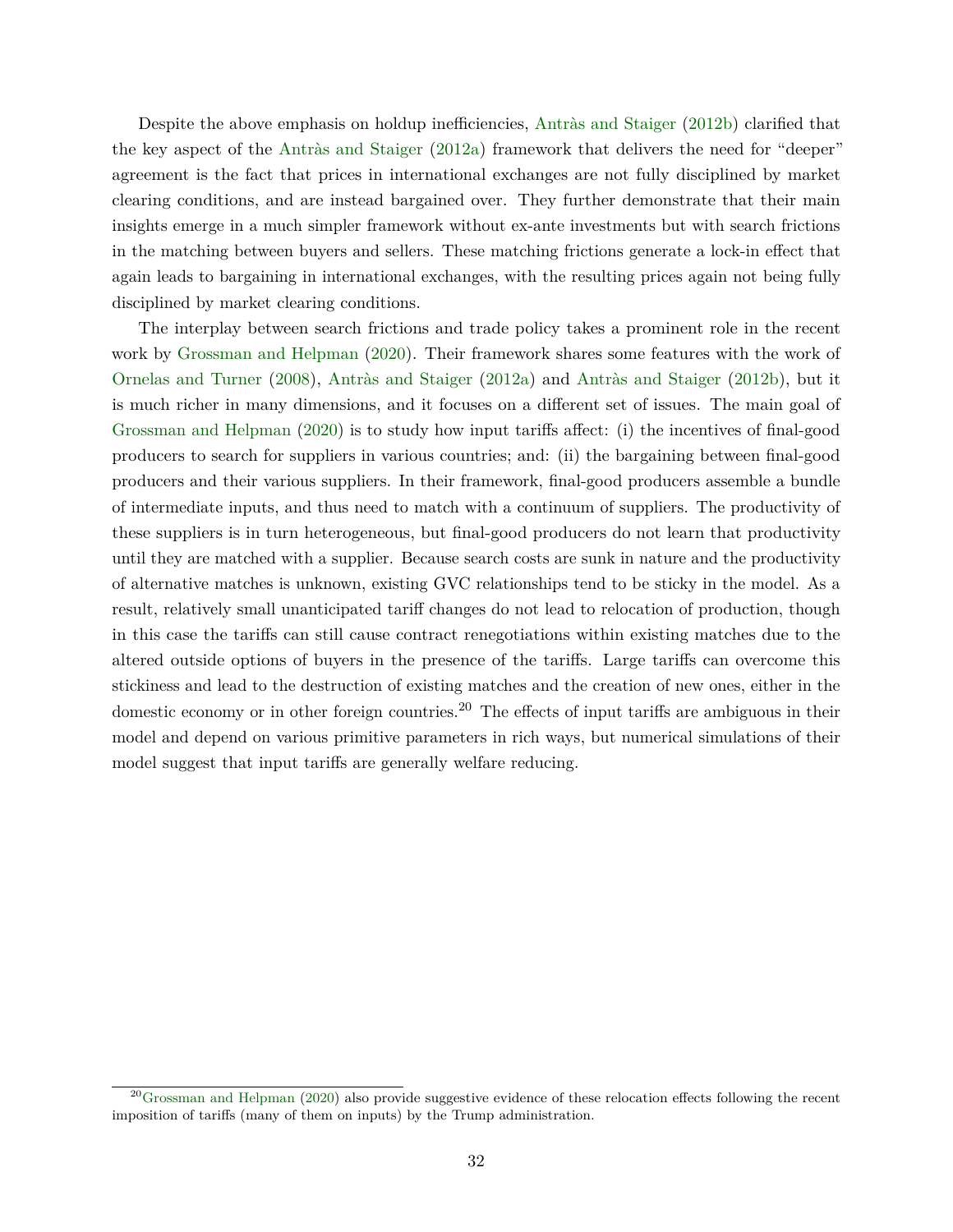# <span id="page-32-0"></span>**References**

- Acemoglu, D., P. Antràs, and E. Helpman (2007). Contracts and technology adoption. *American Economic Review 97* (3), 916–943.
- Aichele, R., G. Felbermayr, and I. Heiland (2016). Going deep: The trade and welfare effects of TTIP revised. *Ifo-Working Paper 219* .
- Alexander, P. (2017). Vertical specialisation and gains from trade. Bank of Canada.
- Alfaro, L., P. Antràs, D. Chor, and P. Conconi (2019). Internalizing Global Value Chains: A Firm-Level Analysis. *Journal of Political Economy 127* (2), 508–559.
- Allen, T. (2014). Information frictions in trade. *Econometrica 82* (6), 2041–2083.
- Antràs, P. (2003). Firms, contracts, and trade structure. *Quarterly Journal of Economics 118* (4).
- Antràs, P. (2005). Incomplete contracts and the product cycle. *American economic review 95* (4), 1054–1073.
- Antràs, P. (2016). *Global Production: A Contracting Perspective*. Princeton, NJ: Princeton University Press.
- Antràs, P. (2020). De-Globalisation? Global Value Chains in the Post-COVID-19 Age. NBER Working Paper No. 28115.
- Antràs, P. and D. Chor (2013). Organizing the Global Value Chain. *Econometrica 81* (6), 2127–2204.
- Antràs, P. and D. Chor (2019). On the Measurement of Upstreamness and Downstreamness in Global Value Chains. In L. Y. Ing and M. Yu (Eds.), *World Trade Evolution: Growth, Productivity and Employment*, Chapter 5, pp. 126–194. Routledge.
- Antràs, P. and A. Costinot (2011). Intermediated trade. *The Quarterly Journal of Economics 126* (3), 1319–1374.
- Antràs, P. and A. de Gortari (2016). Global value chains, external economies to scale and the traveling salesman problem. unpublished notes.
- Antràs, P. and A. de Gortari (2020). On the Geography of Global Value Chains. *Econometrica 84* (4), 1553–1598.
- Antràs, P., E. Fadeev, T. Fort, and F. Tintelnot (2020). Global sourcing and multinational activity: A unified approach. Working Paper, Harvard University.
- Antràs, P. and C. F. Foley (2015). Poultry in motion: A study of international trade finance practices. *Journal of Political Economy 123* (4), 853–901.
- Antràs, P., T. Fort, and F. Tintelnot (2017). The Margins of Global Sourcing: Theory and Evidence from U.S. Firms. *American Economic Review 107* (9), 2514–2564.
- Antràs, P. and E. Helpman (2004). Global sourcing. *Journal of political Economy 112* (3), 552–580.
- Antràs, P. and E. Helpman (2008). Contractual frictions and global sourcing. In E. Helpman, T. Verdier, and D. Marin (Eds.), *The Organization of Firms in a Global Economy*, Chapter 1, pp. 9–54. Cambridge, MA: Harvard University Press.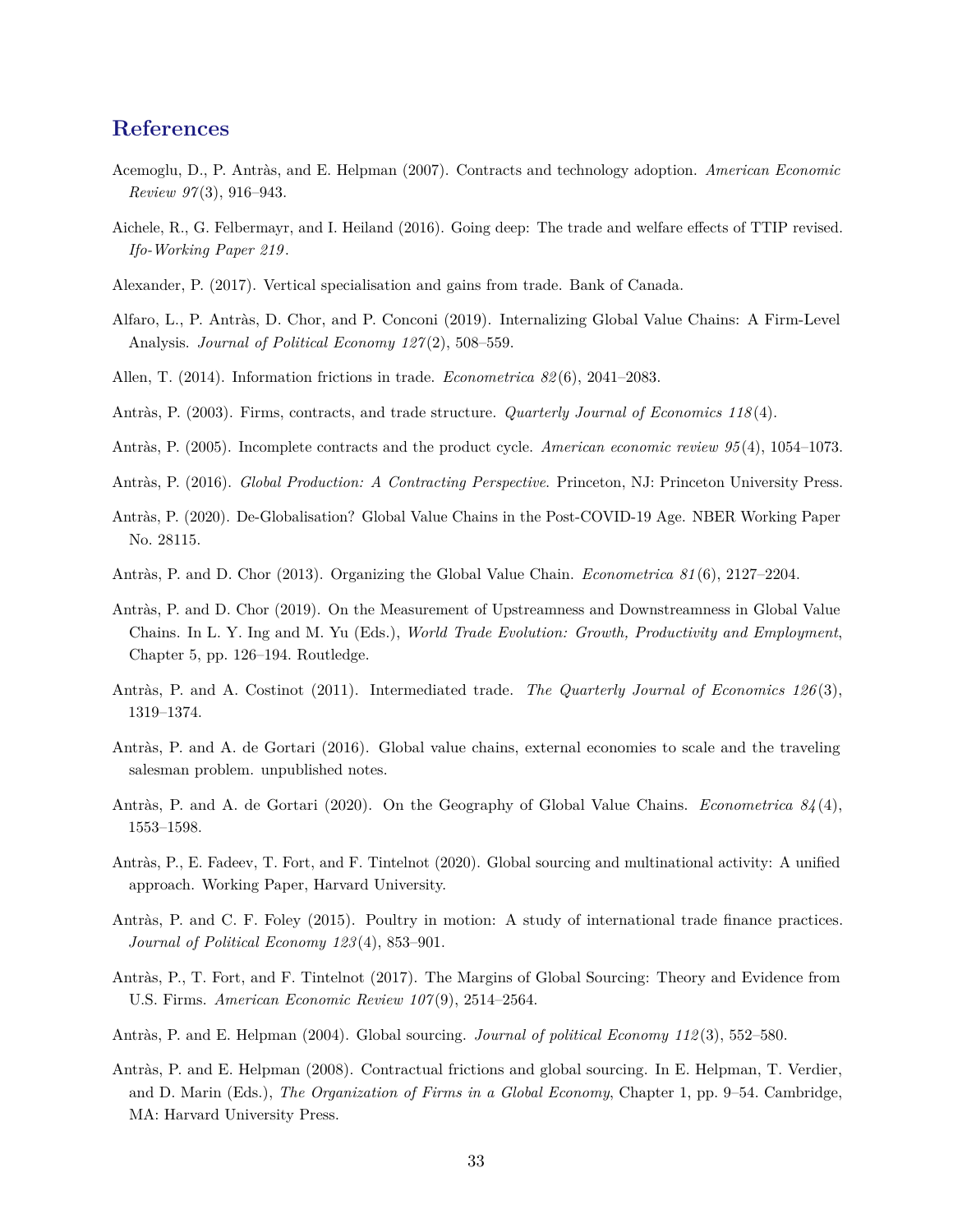- <span id="page-33-0"></span>Antràs, P. and R. Staiger (2012a). Offshoring and the Role of Trade Agreements. *American Economic Review 102* (7), 3140–3183.
- Antràs, P. and R. W. Staiger (2012b). Trade Agreements and the Nature of Price Determination. *American Economic Review Papers and Proceedings 102* (3), 470–476.
- Antràs, P. and S. R. Yeaple (2014). Multinational firms and the structure of international trade. In *Handbook of International Economics*, Volume 4, pp. 55–130. Elsevier.
- Araujo, L., G. Mion, and E. Ornelas (2016). Institutions and export dynamics. *Journal of International Economics 98*, 2–20.
- Arkolakis, C., A. Costinot, and A. Rodriguez-Clare (2012). New trade models, same old gains. *American Economic Review 102* (1), 94–130.
- Arkolakis, C. and F. Eckert (2017). Combinatorial Discrete Choice. *Working Paper*.
- Arkolakis, C., N. Ramondo, A. Rodríguez-Clare, and S. Yeaple (2018). Innovation and Production in the Global Economy. *American Economic Review 108* (8), 2128–73.
- Baker, G., R. Gibbons, and K. J. Murphy (2002). Relational Contracts and the Theory of the Firm. *Quarterly Journal of Economics 117* (1), 39–84.
- Bernard, A. B., J. B. Jensen, S. R. Redding, and P. K. Schott (2018). Global firms. *Journal of Economic Literature 56* (2), 565–619.
- Bernard, A. B. and A. Moxnes (2018). Networks and trade. *Annual Review of Economics 10*, 65–85.
- Bernard, A. B., A. Moxnes, and K. H. Ulltveit-Moe (2018). Two-Sided Heterogeneity and Trade. *Review of Economics and Statistics 100* (3), 424–439.
- Beshkar, M. and A. Lashkaripour (2020). The Cost of Dissolving the WTO: The Role of Global Value Chains. mimeo Indiana University.
- Bilgin, N. M. (2020). Endogenous production networks and learning-by-networking. mimeo Bocconi University.
- Blanchard, E. J., C. P. Bown, and R. C. Johnson (2016). Global supply chains and trade policy. NBER Working Paper 21883.
- Board, S. (2011). Relational contracts and the value of loyalty. *American Economic Review 101* (7), 3349–67.
- Bonadio, B., Z. Huo, A. A. Levchenko, and N. Pandalai-Nayar (2020). Global supply chains in the pandemic. NBER Working Paper 27224.
- Caceres, C., D. A. Cerdeiro, and R. Mano (2019). Trade wars and trade deals: Estimated effects using a multi-sector model. International Monetary Fund.
- Cadot, O., J. De Melo, and M. Olarreaga (2004). Lobbying, counterlobbying, and the structure of tariff protection in poor and rich countries. *The World Bank Economic Review 18* (3), 345–366.
- Caliendo, L. and F. Parro (2015). Estimates of the Trade and Welfare Effects of NAFTA. *Review of Economic Studies 82* (1), 1–44.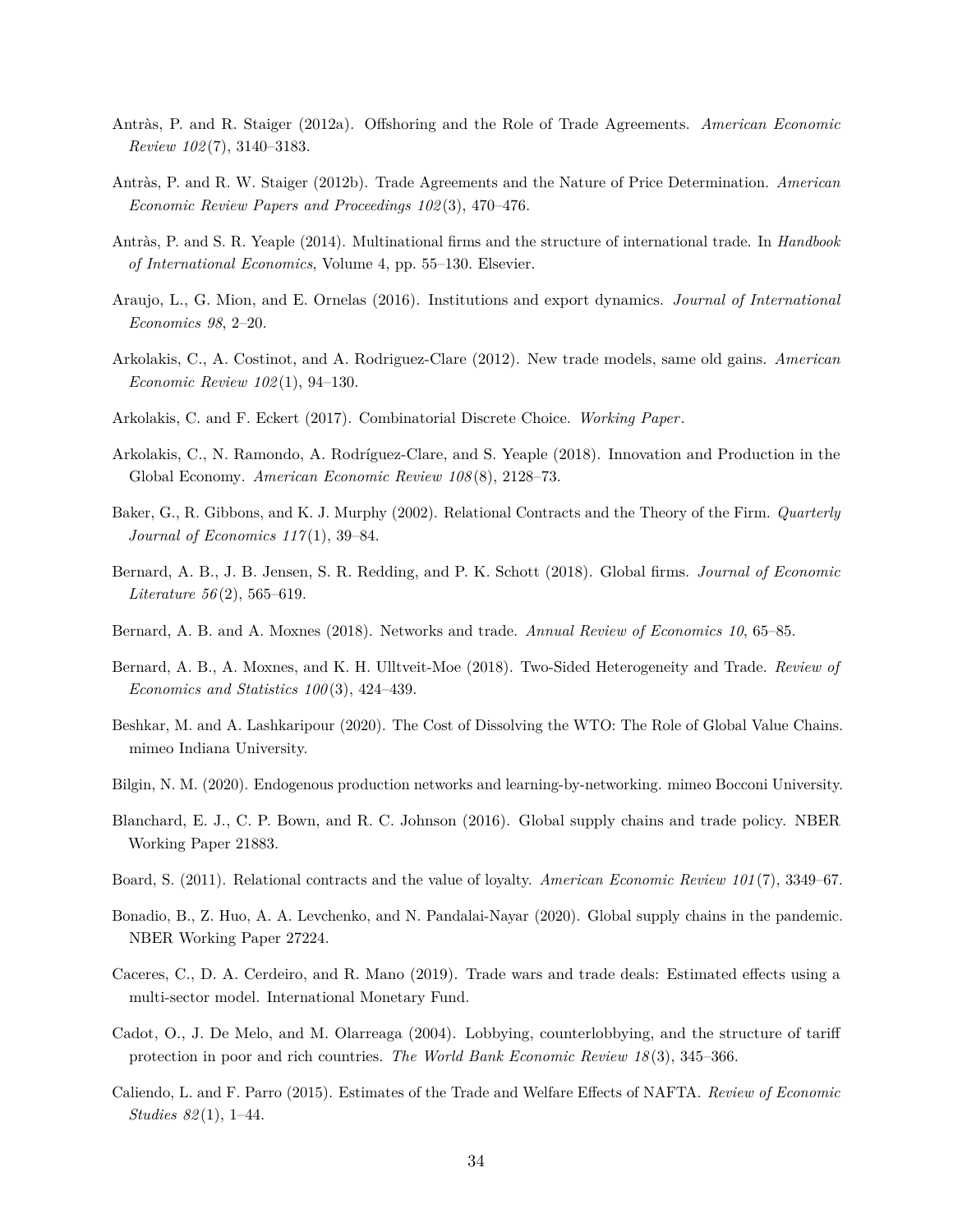- <span id="page-34-0"></span>Chaney, T. (2014). The network structure of international trade. *American Economic Review 104* (11), 3600–3634.
- Chaney, T. (2018). The gravity equation in international trade: An explanation. *Journal of Political Economy 126* (1), 150–177.
- Charbonneau, K. B. and A. Landry (2018). The trade war in numbers. Bank of Canada Staff Working Paper.
- Chor, D. and L. Ma (2020). Contracting frictions in global sourcing: Implications for welfare. Technical Report, Dartmouth November.
- Corden, W. M. (1966). The structure of a tariff system and the effective protective rate. *Journal of Political Economy 74* (3), 221–237.
- Costinot, A., J. Vogel, and S. Wang (2013). An Elementary Theory of Global Supply Chains. *Review of Economic Studies 80* (1), 109–144.
- Dasgupta, K. and J. Mondria (2018). Inattentive importers. *Journal of International Economics 112*, 150–165.
- de Gortari, A. (2019). Disentangling Global Value Chains. NBER Working Paper No. 25868.
- de Gortari, A. (2020). Global Value Chains and Increasing Returns. Working Paper, Dartmouth College.
- De Soyres, F., A. Mulabdic, S. Murray, N. Rocha, and M. Ruta (2018). *How much will the Belt and Road Initiative reduce trade costs?* The World Bank.
- Defever, F., C. Fischer, and J. Suedekum (2016). Relational contracts and supplier turnover in the global economy. *Journal of International Economics 103*, 147–165.
- Dekle, R., J. Eaton, and S. Kortum (2008). Global rebalancing with gravity: Measuring the burden of adjustment. *IMF Staff Papers 55* (3), 511–540.
- Dhingra, S., H. Huang, G. Ottaviano, J. Paulo Pessoa, T. Sampson, and J. Van Reenen (2017). The costs and benefits of leaving the eu: trade effects. *Economic Policy 32* (92), 651–705.
- Dhyne, E., K. Kikkawa, M. Mogstad, and F. Tintelnot (2020). Trade and domestic production networks. *Review of Economic Studies*.
- Eaton, J., M. Eslava, C. Krizan, M. Kugler, and J. Tybout (2014). A search and learning model of export dynamics. mimeo Pennsylvania State University.
- Eaton, J. and S. Kortum (2002). Technology, Geography, and Trade. *Econometrica 70* (5), 1741–1780.
- Eaton, J., S. Kortum, and F. Kramarz (2018). Firm-to-firm trade: Imports, exports, and the labor market. mimeo Yale University.
- Eppinger, P., G. Felbermayr, O. Krebs, and B. Kukharskyy (2020). Covid-19 shocking global value chains. CESifo Working Paper No. 8572.
- Eppinger, P. and B. Kukharskyy (2020). Contracting institutions and firm integration around the world. *Working paper, University of Täubingen and City University of New York*.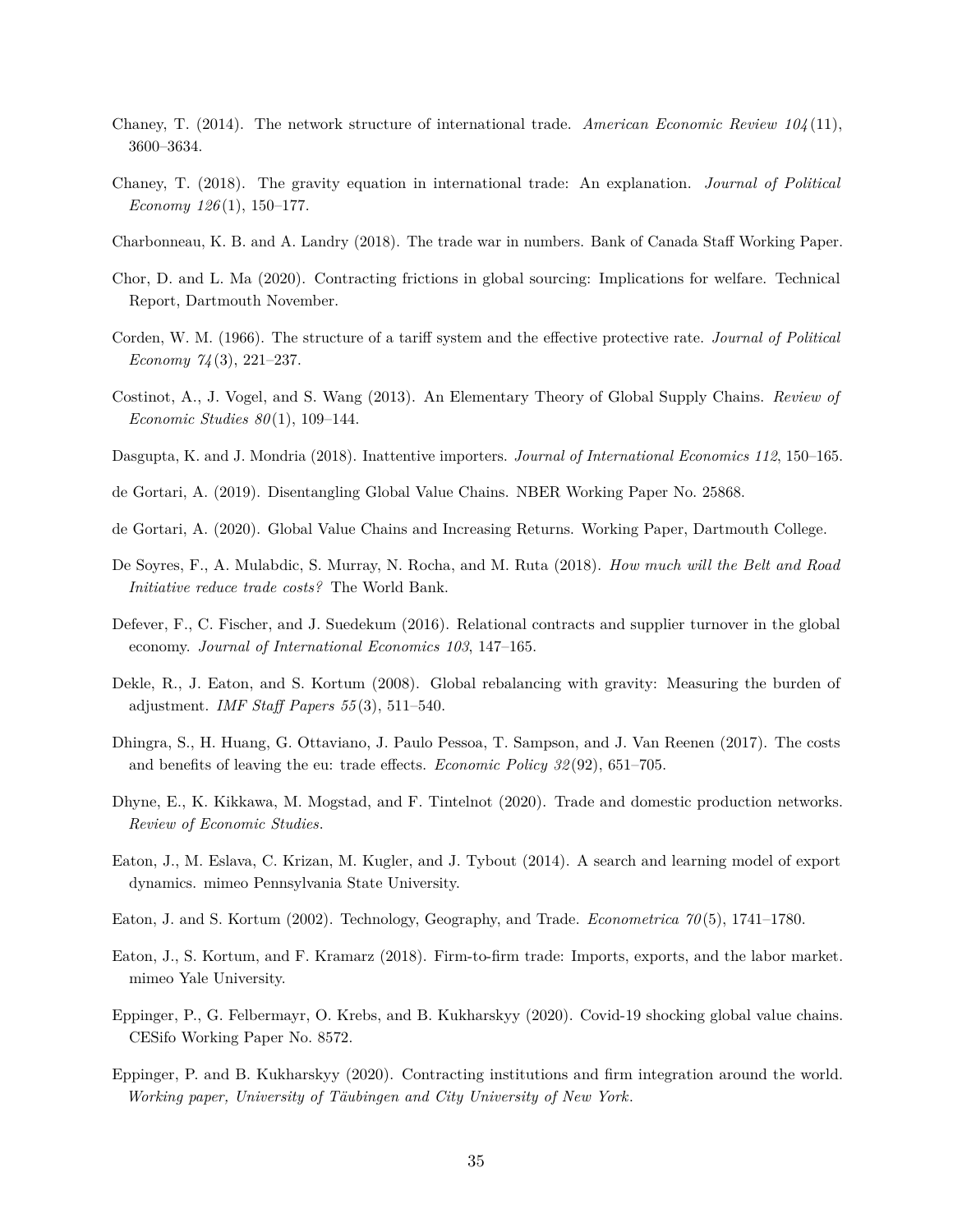- <span id="page-35-0"></span>Erbahar, A. and Y. Zi (2017). Cascading trade protection: Evidence from the us. *Journal of International Economics 108*, 274–299.
- Fally, T. and R. Hillberry (2018). A Coasian Model of International Production Chains. *Journal of International Economics 114*, 299–315.
- Fan, H., E. L.-C. Lai, and H. S. Qi (2019). Trade liberalization and firms' export performance in China: Theory and evidence. *Journal of Comparative Economics 47* (3), 640–668.
- Fan, H., T. A. Luong, E. Lai, and L. Zhang (2021). Import liberalization and export product mix. *Canadian Journal of Economics*.
- Farrokhi, F. (2020). Global sourcing in oil markets. *Journal of International Economics 125*, 103323.
- Furusawa, T., T. Inui, K. Ito, and H. Tang (2017). Global sourcing and domestic production networks. CESifo Working Paper Series No. 6658.
- Furusawa, T. and Y. Sugita (2020). The welfare effect of foreign productivity and quality growth: A quantitative analysis.
- Gawande, B. K., P. Krishna, and M. Olarreaga (2012). Lobbying competition over trade policy. *International Economic Review 53* (1), 115–132.
- Gawande, K. and U. Bandyopadhyay (2000). Is protection for sale? evidence on the grossman-helpman theory of endogenous protection. *Review of Economics and statistics 82* (1), 139–152.
- Gereffi, G., J. Humphery, and T. J. Sturgeon (2005). The Governance of Global Value Chains. *Review of International Political Economy 12* (1), 78–104.
- Gil, R. (2011). The Interplay of Formal and Relational Contracts: Evidence from Movies. *The Journal of Law, Economics, and Organization 29* (3), 681–710.
- Goldberg, P. K. and G. Maggi (1999). Protection for Sale: An Empirical Investigation. *American Economic Review 89* (5), 1135–1155.
- Grossman, G. M. and E. Helpman (1994). Protection for Sale. *American Economic Review 84* (4), 833–850.
- Grossman, G. M. and E. Helpman (2002). Integration versus Outsourcing in Industry Equilibrium. *Quarterly Journal of Economics 117* (1), 85–120.
- Grossman, G. M. and E. Helpman (2005). Outsourcing in a Global Economy. *Review of Economic Studies 72* (1), 135–159.
- Grossman, G. M. and E. Helpman (2020). When Tariffs Disturb Global Supply Chains. NBER Working Paper No. 27722.
- Grossman, G. M., E. Helpman, and A. Szeidl (2006). Optimal integration strategies for the multinational firm. *Journal of International Economics 70* (1), 216–238.
- Head, K. and T. Mayer (2019). Brands in motion: How frictions shape multinational production. *American Economic Review 109* (9), 3073–3124.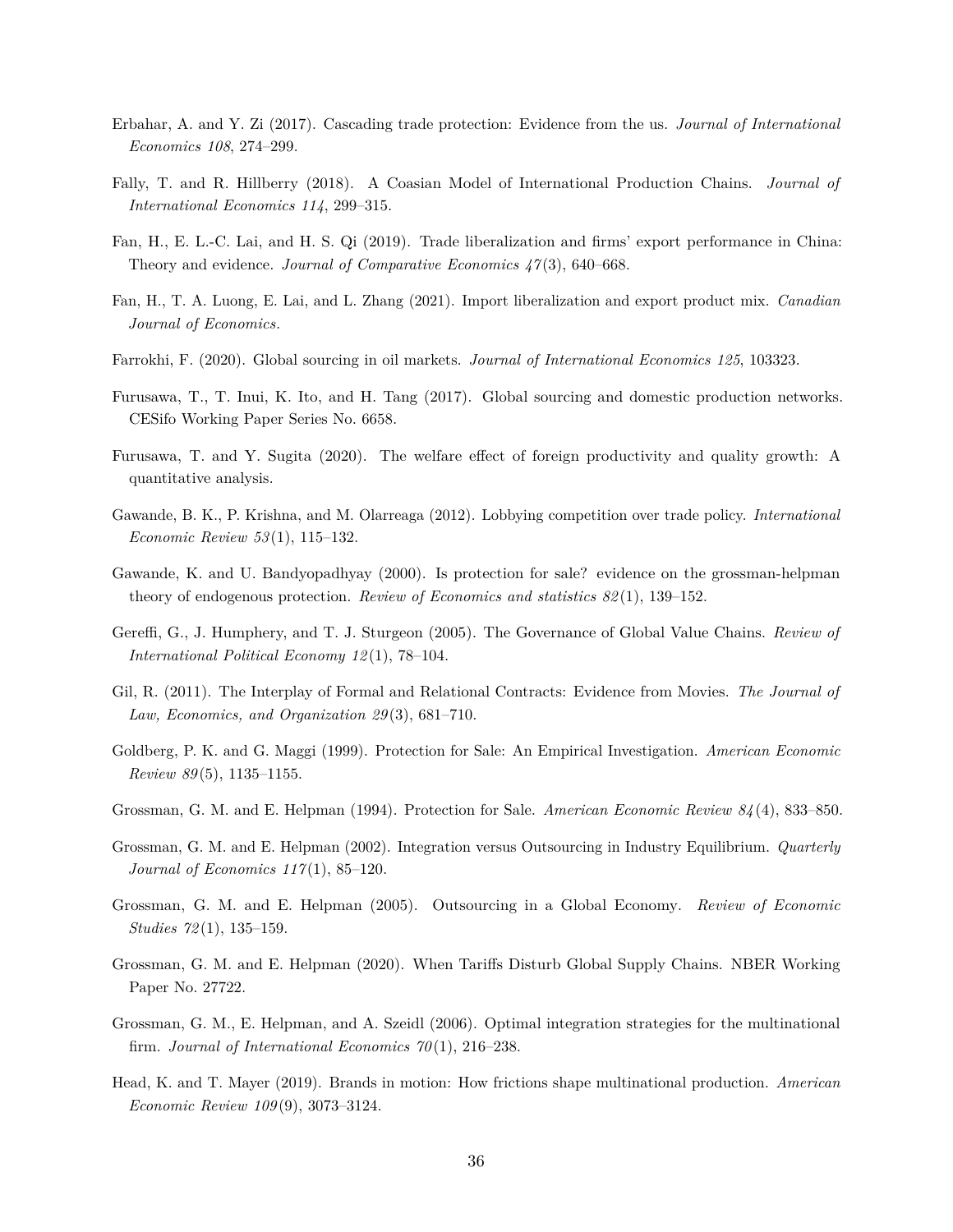- <span id="page-36-0"></span>Hoang, T. (2020). The dynamics of global sourcing. mimeo Vanderbilt University.
- Huang, H. (2017). Germs, roads and trade: Theory and evidence on the value of diversification in global sourcing. mimeo London School of Economics.
- Huneeus, F. (2018). Production network dynamics and the propagation of shocks.
- Jia, P. (2008). What Happens When Wal-Mart Comes to Town: An Empirical Analysis of the Discount Retailing Industry. *Econometrica 76* (6), 1263–1316.
- Ju, J., H. Ma, Z. Wang, and X. Zhu (2020). Trade wars and industrial policy along the global value chains.
- Kamal, F. and H. Tang (2014). Relational contracts in global sourcing: Evidence from the US. mimeo John Hopkins SAIS.
- Keller, W. and S. R. Yeaple (2013). The gravity of knowledge. *American Economic Review 103* (4), 1414–44.
- Kikuchi, T., K. Nishimura, and J. Stachurski (2018). Span of Control, Transaction Costs and the Structure of Production Chains. *Theoretical Economics 13* (2), 729–760.
- Krolikowski, P. M. and A. H. McCallum (2018). Goods-market frictions and international trade.
- Kukharskyy, B. (2016). Relational contracts and global sourcing. *Journal of International Economics 101*, 123–147.
- Laget, E., A. Osnago, N. Rocha, and M. Ruta (2020, September). Deep Trade Agreements and Global Value Chains. *Review of Industrial Organization 57* (2), 379–410.
- Laugesen, A. (2018). Extensive Margins of Offshoring and Exporting. In W. Kohler and E. Yalcin (Eds.), *Developments in Global Sourcing*, Chapter 12, pp. 321. MIT Press.
- Lenoir, C., J. Martin, and I. Mejean (2019). Search frictions in international good markets.
- Levin, J. (2003). Relational incentive contracts. *American Economic Review 93* (3), 835–857.
- Lim, K. (2018). Endogenous production networks and the business cycle. *Work. Pap*.
- Lu, W. (2019). Globalization, innovation, and firm dynamics. mimeo Xiamen University.
- Macchiavello, R. and A. Morjaria (2015). The Value of Relationships: Evidence from a Supply Shock to Kenyan Rose Exports. *American Economic Review 105* (9), 2911–2945.
- MacLeod, W. B. and J. M. Malcomson (1989). Implicit contracts, incentive compatibility, and involuntary unemployment. *Econometrica: Journal of the Econometric Society*, 447–480.
- McCalman, P. (2004). Protection for sale and trade liberalization: An empirical investigation. *Review of International Economics 12* (1), 81–94.
- McLaren, J. (2000). Globalization and vertical structure. *American Economic Review 90* (5), 1239–1254.
- Melitz, M. (2003). The Impact of Trade on Intra-Industry Reallocations and Aggregate Industry Productivity. *Econometrica 71* (6), 1695–1725.